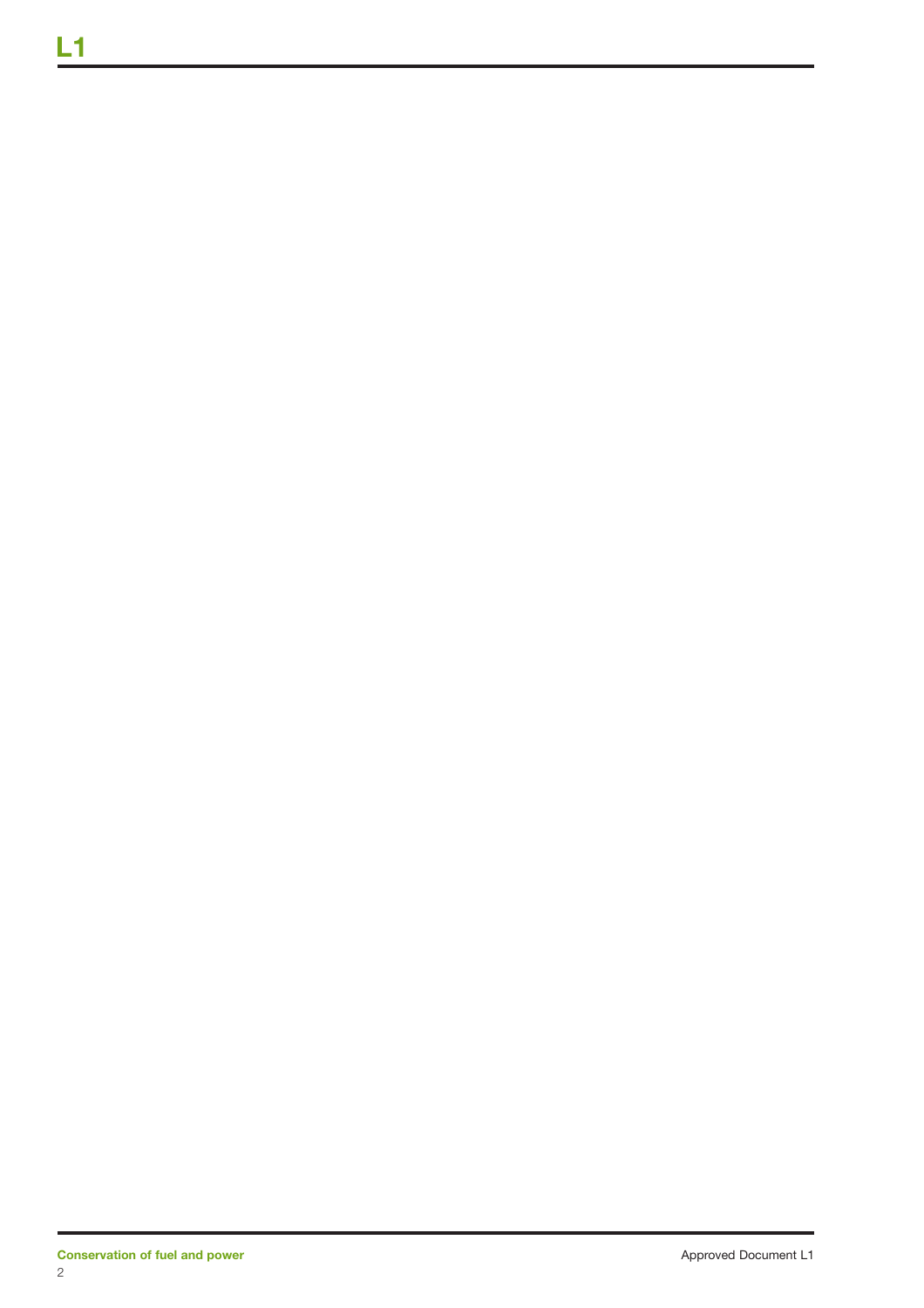# **Use of guidance**

### **THE APPROVED DOCUMENTS**

This document is one of a series that has been approved and issued by the Secretary of State for the purpose of providing practical guidance with respect to the requirements of Schedule 1 to, and regulation 7 of the Building Regulations 2000 (SI 2000/2531) for England and Wales. SI 2000/2531 has been amended by the Building (Amendment) Regulations 2001 (SI 2001/3335), the Building (Amendment) Regulations 2002 (SI 2002/440) and the Building (Amendment) (No. 2) Regulations 2002 (SI 2002/2871).

#### **At the back of this document is a list of all the documents that have been approved and issued by the Secretary of State for this purpose.**

Approved Documents are intended to provide guidance for some of the more common building situations. However, there may well be alternative ways of achieving compliance with the requirements. **Thus there is no obligation to adopt any particular solution contained in an Approved Document if you prefer to meet the relevant requirement in some other way.**

## **Supplementary Guidance**

The Office of the Deputy Prime Minister occasionally issues additional material to aid interpretation of the guidance contained in Approved Documents. This material may be conveyed in official letters to Chief Executives of Local Authorities and Approved Inspectors and/or posted on the construction legislation news page on the web site: http://www. safety.odpm.gov.uk/bregs/building.htm.

### **Other requirements**

The guidance contained in an Approved Document relates only to the particular requirements of the Regulations which the document addresses. The building work will also have to comply with the requirements of any other relevant paragraphs in Schedule 1 to the Regulations.

There are Approved Documents which give guidance on each of the Parts of Schedule 1 and on regulation 7.

### **LIMITATION ON REQUIREMENTS**

In accordance with regulation 8, the requirements in Parts A to D, F to K and N (except for paragraphs H2 and J6) of Schedule 1 to the Building Regulations do not require anything to be done except for the purpose of securing reasonable standards of health and safety for persons in or about buildings (and any others who may be affected by buildings or matters connected with buildings). This is one

of the categories of purpose for which building regulations may be made.

Paragraphs H2 and J6 are excluded from Regulation 8 because they deal directly with prevention of the contamination of water. Parts E and M (which deal, respectively, with resistance to the passage of sound, and access and facilities for disabled people) are excluded from regulation 8 because they address the welfare and convenience of building users. Part L is excluded from regulation 8 because it addresses the conservation of fuel and power. All these matters are amongst the purposes, other than health and safety, that may be addressed by Building Regulations.

### **MATERIALS AND WORKMANSHIP**

Any building work which is subject to the requirements imposed by Schedule 1 to the Building Regulations should, in accordance with regulation 7, be carried out with proper materials and in a workmanlike manner.

You may show that you have complied with regulation 7 in a number of ways. These include the appropriate use of a product bearing CE Marking in accordance with the Construction Products Directive (89/106/EEC) <sup>1</sup> as amended by the CE Marking Directive (93/68/EEC)<sup>2</sup>, or a product complying with an appropriate technical specification (as defined in those Directives), a British Standard, or an alternative national technical specification of any state which is a contracting party to the European Economic Area which, in use, is equivalent, or a product covered by a national or European certificate issued by a European Technical Approval issuing body, and the conditions of use are in accordance with the terms of the certificate. You will find further guidance in the Approved Document supporting regulation 7 on materials and workmanship.

### **Independent certification schemes**

There are many UK product certification schemes. Such schemes certify compliance with the requirements of a recognised document which is appropriate to the purpose for which the material is to be used. Materials which are not so certified may still conform to a relevant standard.

Many certification bodies which approve such schemes are accredited by UKAS.

<sup>&</sup>lt;sup>1</sup> As implemented by the Construction Products Regulations 1991 (SI 1991/1620).

<sup>&</sup>lt;sup>2</sup> As implemented by the Construction Products (Amendment) Regulations 1994 (SI 1994/3051).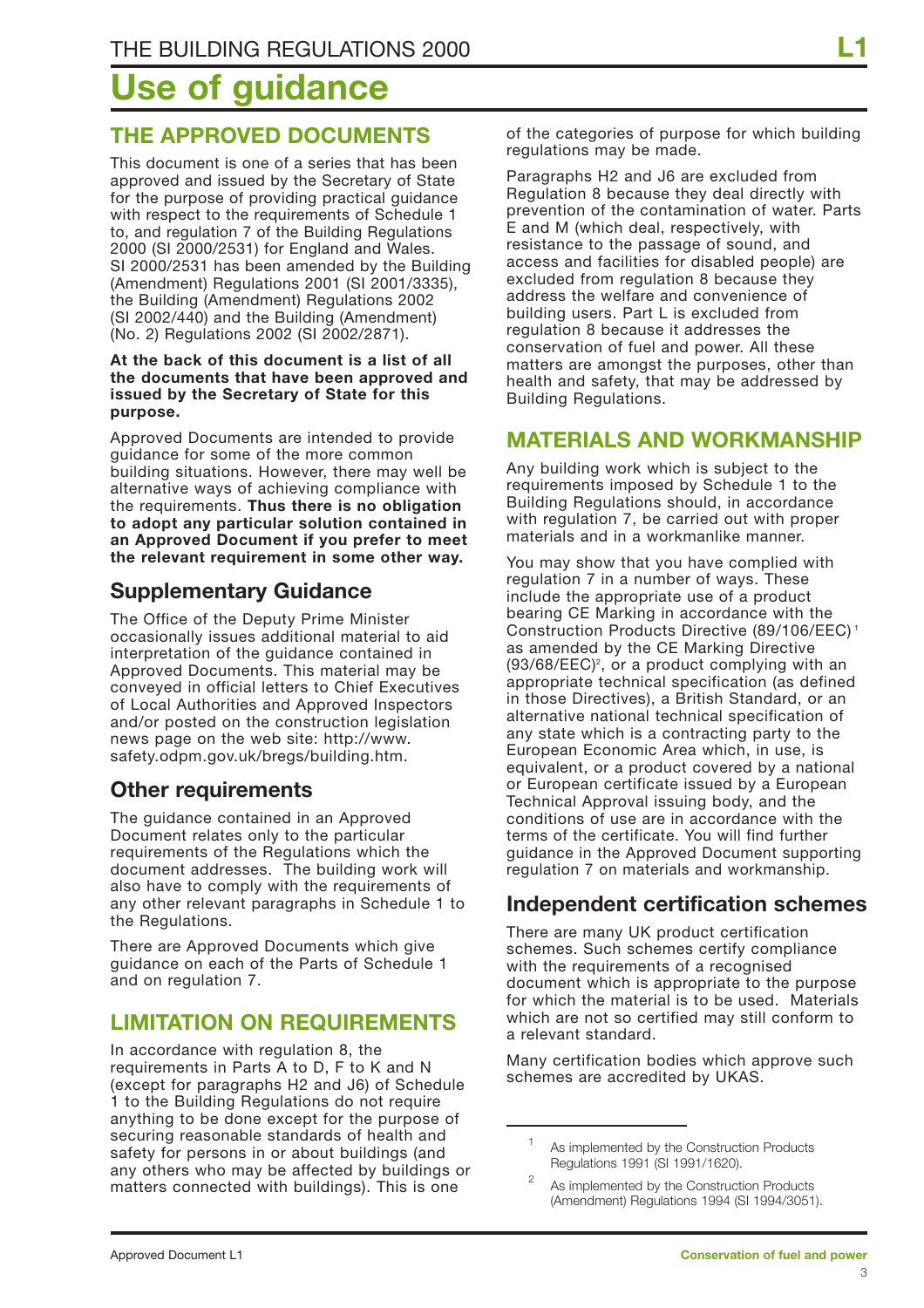### **Technical specifications**

Under section 1(a) of the Building Act, Building Regulations may be made for various purposes including health, safety, welfare, convenience, conservation of fuel and power and prevention of contamination of water. Standards and technical approvals are relevant guidance to the extent that they relate to these considerations. However, they may also address other aspects of performance such as serviceability, or aspects, which although they relate to the purposes listed above, are not covered by the current Regulations.

When an Approved Document makes reference to a named standard, the relevant version of the standard is the one listed at the end of the publication. However, if this version has been revised or updated by the issuing standards body, the new version may be used as a source of guidance provided it continues to address the relevant requirements of the Regulations.

The appropriate use of a product which complies with a European Technical Approval as defined in the Construction Products Directive will meet the relevant requirements.

The Department intends to issue periodic amendments to its Approved Documents to reflect emerging harmonised European Standards. Where a national standard is to be replaced by a European harmonised standard, there will be a co-existence period during which either standard may be referred to. At the end of the co-existence period the national standard will be withdrawn.

#### **THE WORKPLACE (HEALTH, SAFETY AND WELFARE) REGULATIONS 1992**

The Workplace (Health, Safety and Welfare) Regulations 1992 contain some requirements which affect building design. The main requirements are now covered by the Building Regulations, but for further information see – *Workplace health, safety and welfare. Workplace (Health, Safety and Welfare) Regulations 1992. Approved Code of Practice L24.* Published by HSE Books 1992; ISBN (0 7176 0413 6).

The Workplace (Health, Safety and Welfare) Regulations 1992 apply to the common parts of flats and similar buildings if people such as cleaners and caretakers are employed to work in these common parts. Where the requirements of the Building Regulations that are covered by this Part do not apply to dwellings, the provisions may still be required in the situations described above in order to satisfy the Workplace Regulations.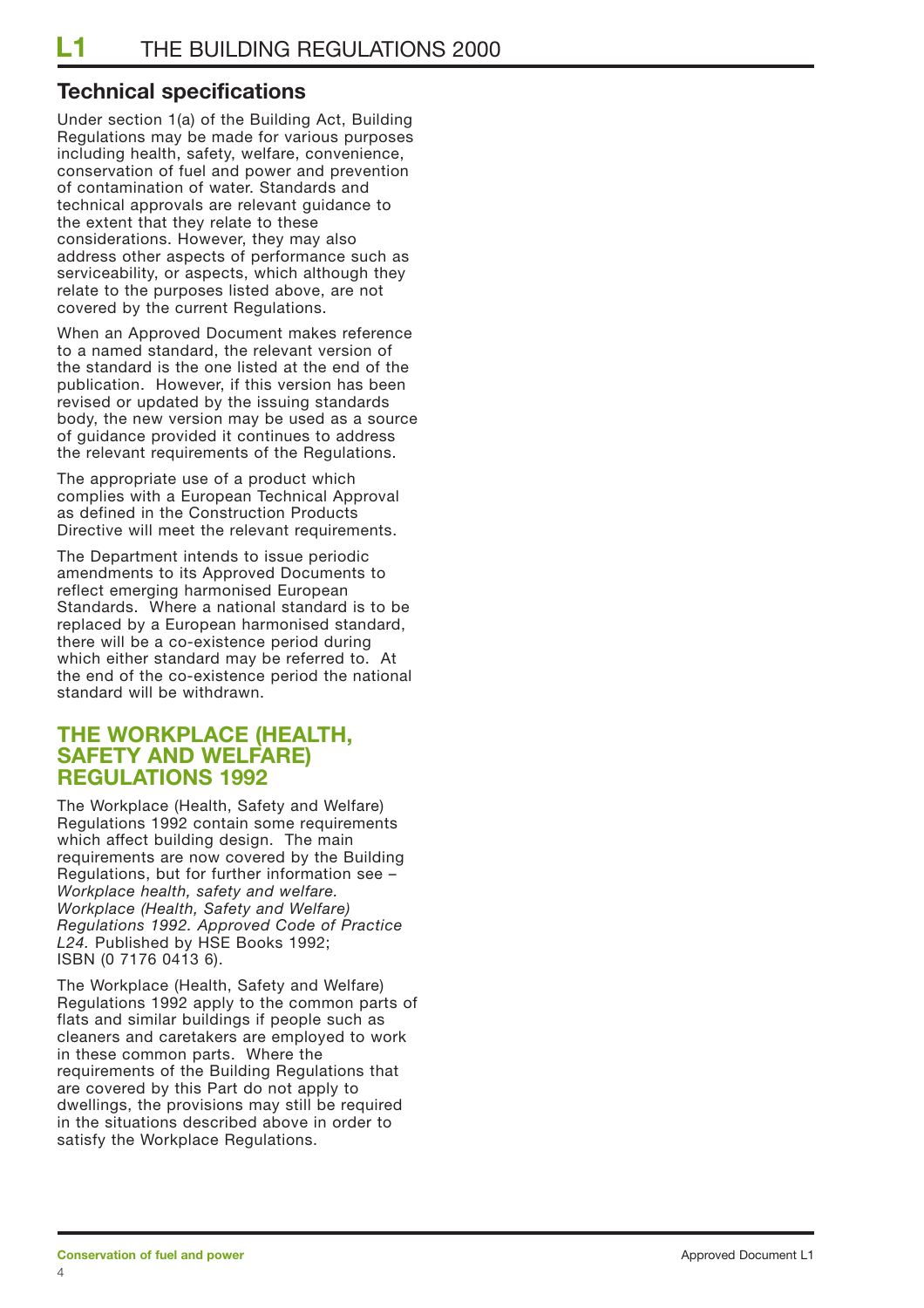## **Summary guide to the use of this approved document**

| <b>STEP</b>    | <b>TEST</b>                                                                                                                                                                                                    |                | <b>ACTION</b>                                                                                      |
|----------------|----------------------------------------------------------------------------------------------------------------------------------------------------------------------------------------------------------------|----------------|----------------------------------------------------------------------------------------------------|
| <b>START</b>   | <b>Choose method of compliance</b>                                                                                                                                                                             |                |                                                                                                    |
|                | Elemental method                                                                                                                                                                                               |                | Go to step 1                                                                                       |
|                | Target U-value method                                                                                                                                                                                          |                | Go to step 5                                                                                       |
|                | Carbon Index method                                                                                                                                                                                            |                | Go to step 11                                                                                      |
|                | <b>Compliance by Elemental method</b>                                                                                                                                                                          |                |                                                                                                    |
| 1              | Is the heating by gas or oil boiler, heat<br>pump, community heating with CHP,<br>biogas or biomass fuel?                                                                                                      | N <sub>o</sub> | Elemental Method not applicable - go<br>to START and choose another method                         |
|                |                                                                                                                                                                                                                | Yes            | Continue                                                                                           |
| $\overline{2}$ | For gas or oil boilers, is the SEDBUK of<br>proposed heating system $\geq$ SEDBUK from<br>Table 2 in 1.7?<br>[Note: for heat pump, CHP, biogas or<br>biomass fuel, efficiency is not an issue, so<br>continue] | N <sub>o</sub> | Change heating system and go to step 1                                                             |
|                |                                                                                                                                                                                                                | Yes            | Continue                                                                                           |
| 3              | Are all U-values of proposed dwelling $\leq$<br>the corresponding values from Table 1 in<br>1.3?                                                                                                               | N <sub>o</sub> | <b>FAIL</b> by Elemental Method - revise<br>U-values and repeat 3 or go to START                   |
|                |                                                                                                                                                                                                                | Yes            | Continue                                                                                           |
| 4              | Is the area of windows, doors and roof windows<br>$\leq$ 25% of total floor area?                                                                                                                              | N <sub>o</sub> | FAIL by Elemental Method - reduce area of<br>openings and repeat 4 or go to START                  |
|                |                                                                                                                                                                                                                | Yes            | PASS by Elemental Method and go to<br><b>Additional checks</b>                                     |
|                | <b>Compliance by Target U-value method</b>                                                                                                                                                                     |                |                                                                                                    |
| 5              |                                                                                                                                                                                                                |                | Calculate the target U-value $(U_T)$ from equation<br>$(1)$ in 1.18                                |
| 6              | Is the heating by a system other than gas or oil<br>boiler, heat pump, CHP, biogas or biomass fuel, or<br>is it undecided?                                                                                     | Yes            | Divide the target U-value ( $Ur$ ) by 1.15 and go<br>to step 8                                     |
|                |                                                                                                                                                                                                                | N <sub>o</sub> | Continue                                                                                           |
| 7              | For gas or oil boilers, is the proposed SEDBUK for<br>the heating system equal to the corresponding<br>SEDBUK from Table 2 in 1.7?                                                                             | Yes            | Multiply the target U-value $(U_T)$ by<br>proposed SEDBUK<br><b>SEDBUK</b> from Table 2            |
|                | [Note: for heat pump, CHP, Biogas or Biomass]<br>fuel, efficiency is not an issue, so continue]                                                                                                                | N <sub>o</sub> | Continue                                                                                           |
|                | Is there a greater area of glazing facing South than<br>is facing North?                                                                                                                                       | Yes            | Add: $0.04 \times \frac{As - As}{s}$<br>Aт                                                         |
|                |                                                                                                                                                                                                                |                | to the Target U-value $(U_T)$<br>Continue                                                          |
| 9              |                                                                                                                                                                                                                | No             | Calculate the average U-value from                                                                 |
|                |                                                                                                                                                                                                                |                | $\bar{U} = \frac{\sum AU}{\sum A}$                                                                 |
| <b>10</b>      | Is $\overline{U} \le U_T$ and is the U-value of each element<br>$\leq$ corresponding value from Table 3 in 1.29?                                                                                               | N <sub>o</sub> | FAIL by Target U-value Method - revise and go<br>to step 5 or go to <b>START</b>                   |
|                |                                                                                                                                                                                                                | Yes            | <b>PASS</b> by Target U-value method and go to<br><b>Additional checks</b>                         |
|                | <b>Compliance by Carbon Index method</b>                                                                                                                                                                       |                |                                                                                                    |
| 11             |                                                                                                                                                                                                                |                | Calculate the Carbon Index (CI) as defined in                                                      |
| 12             | Is the Carbon Index (CI) $\geq 8.0$ and is the U-value of<br>each element $\leq$ corresponding value from Table 3 in                                                                                           | N <sub>o</sub> | <b>SAP 2001</b><br><b>FAIL</b> by Carbon Index Method - revise and go<br>to step 11 or go to START |
|                | 1.29?                                                                                                                                                                                                          |                |                                                                                                    |
|                |                                                                                                                                                                                                                | Yes            | PASS by Carbon Index method and go to<br><b>Additional checks</b>                                  |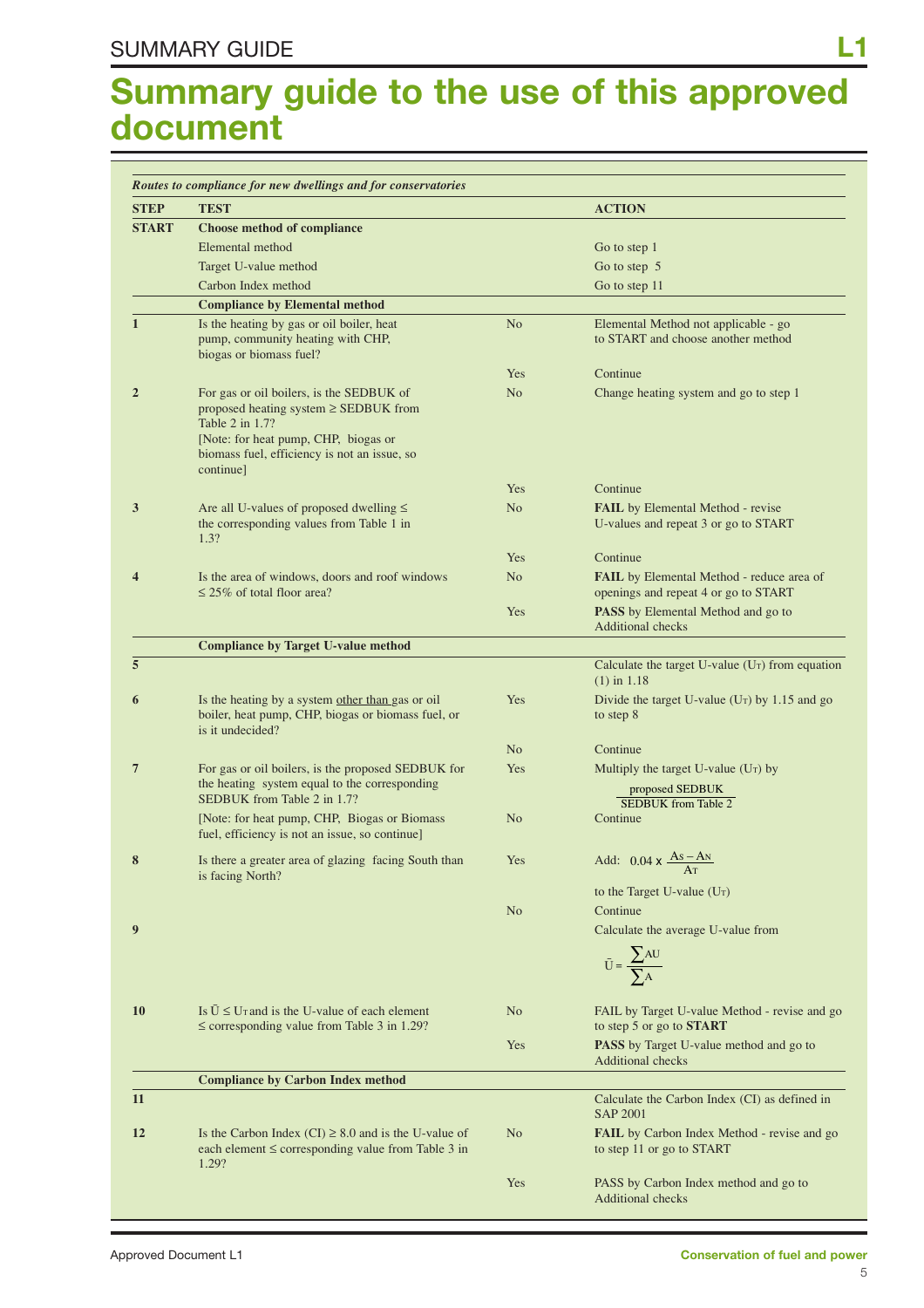| <b>Additional checks by builders</b>                      |                                                                                                                                                                                                                                                                      |
|-----------------------------------------------------------|----------------------------------------------------------------------------------------------------------------------------------------------------------------------------------------------------------------------------------------------------------------------|
|                                                           | Limiting thermal bridging at junctions and around openings (see clauses 1.30 to 1.32)                                                                                                                                                                                |
|                                                           | Check that details comply with clauses 1.30 or that calculations show equivalence                                                                                                                                                                                    |
| Limiting air leakage (see clauses 1.33 to 1.35)           |                                                                                                                                                                                                                                                                      |
|                                                           | Check that air leakage is limited according to clauses 1.34 or 1.35                                                                                                                                                                                                  |
| Space heating controls and HWS (see clauses 1.36 to 1.45) |                                                                                                                                                                                                                                                                      |
| Zone controls:                                            | Check that zone controls comply with clauses 1.38 and 1.39                                                                                                                                                                                                           |
| Timing controls:                                          | Check that timing controls comply with clause 1.40                                                                                                                                                                                                                   |
| Boiler control interlocks:                                | Check that boiler control interlocks comply with clause 1.41                                                                                                                                                                                                         |
| Hot Water Storage:                                        | Check that hot water storage complies with clauses 1.42 to 1.45                                                                                                                                                                                                      |
|                                                           | Alternative approach for space heating and HWS systems (see clause 1.46)                                                                                                                                                                                             |
|                                                           | Check that the space heating and hot water systems comply by adopting the relevant<br>recommendations in Good Practice Guide 302 and that provision has been made to include zoning,<br>timing and interlock features similar to those given in clauses 1.36 to 1.45 |
|                                                           | Commisioning of heating and HWS systems (see clauses 1.47 to 1.49)                                                                                                                                                                                                   |
|                                                           | Inspect, commission and test systems OR check that the installation sub-contractor has certified,<br>following commissioning, that the systems comply.                                                                                                               |
|                                                           | Operating and Maintenance instructions for heating and hot water systems (see clause 1.50)                                                                                                                                                                           |
|                                                           | Check that the building owner and/or occupier has been given information on the operation and<br>maintenance of the heating and hot water systems.                                                                                                                   |
| Insulation of pipes and ducts (see clauses 1.51 and 1.52) |                                                                                                                                                                                                                                                                      |
|                                                           | Check that reasonable provision has been made to insulate pipes and ducts, and that in unheated<br>areas the central heating and hot water pipework has been insulated sufficiently to protect against<br>freezing.                                                  |
| Internal Lighting (see clauses 1.53 to 1.55)              |                                                                                                                                                                                                                                                                      |
|                                                           | Check that reasonable provision has been made for occupiers to obtain the benefits of efficient<br>lighting.                                                                                                                                                         |
| External lighting fixed to the building (see clause 1.56) |                                                                                                                                                                                                                                                                      |
|                                                           | Check that reasonable provision has been made to enable effective control and/or use of efficient<br>lamps.                                                                                                                                                          |
| Conservatories (see clauses 1.57 to 1.61)                 |                                                                                                                                                                                                                                                                      |
| When part of a new dwelling:                              | a) Check, where the conservatory is not separated from the rest of the dwelling, that the<br>conservatory has been treated as an integral part of the dwelling.                                                                                                      |
|                                                           | b) Check, where the conservatory is separated from the rest of the dwelling and has a fixed heating<br>installation, that the heating in the conservatory has its own separate temperature and on/off<br>controls.                                                   |
| When attached to an<br>existing dwelling:                 | Check, that where an opening is created or enlarged, provision has been made to limit the<br>heat loss from the dwelling such that it is no worse than before the work was undertaken.                                                                               |
| In addition:                                              | Check, that with regard to the glazing, the safety requirements of Part N of the Building<br>Regulations have been met.                                                                                                                                              |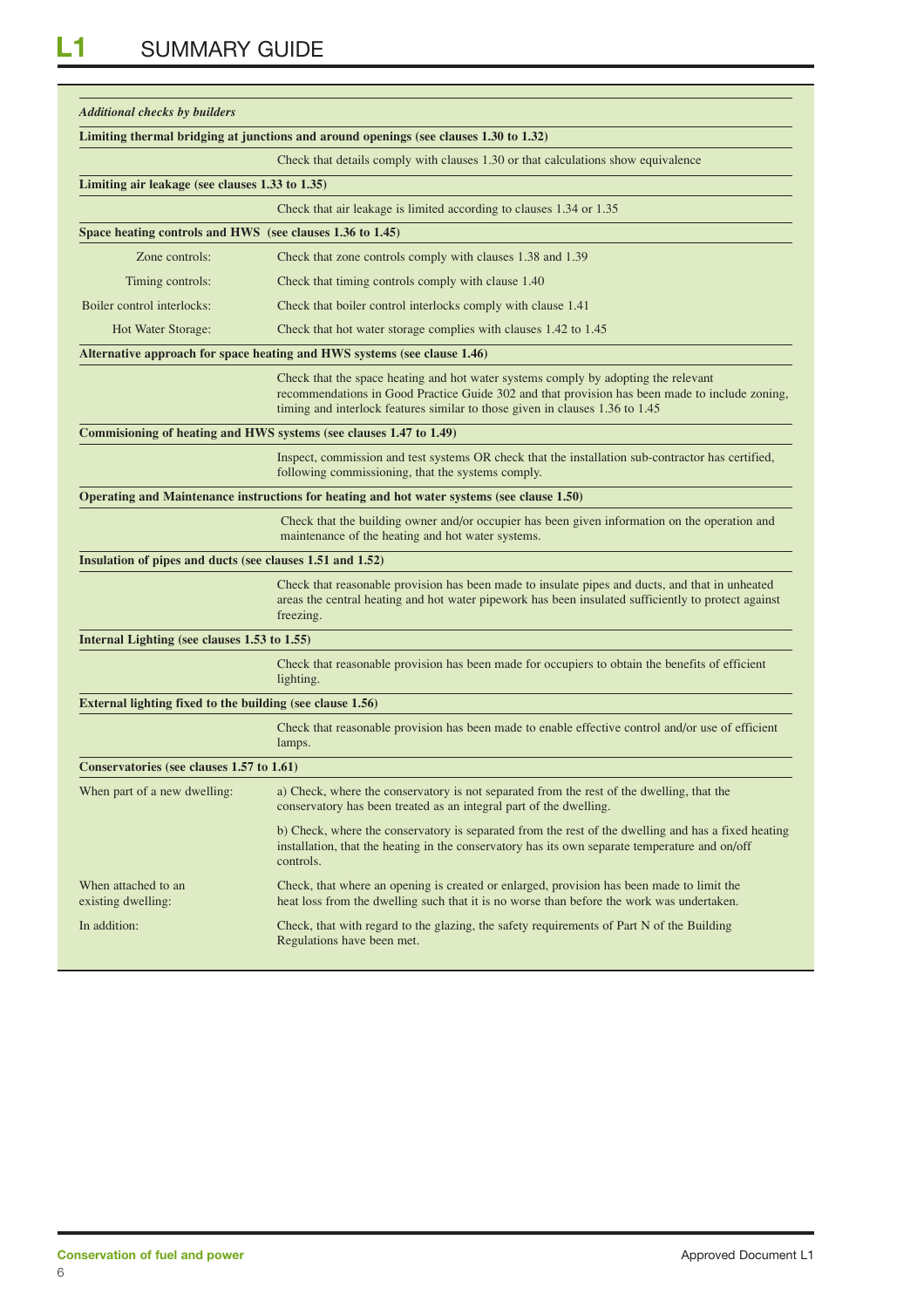# **The Requirements**

### **CONSERVATION OF FUEL AND POWER THE REQUIREMENT L1**

This Approved Document, which takes effect on 1 April 2002, deals with the following Requirements which are contained in the Building Regulations 2000 (as amended by SI 2001/3335).

|     | Requirement      |                                                                                                                                                                                                                                       | Limits on application                                                                      |
|-----|------------------|---------------------------------------------------------------------------------------------------------------------------------------------------------------------------------------------------------------------------------------|--------------------------------------------------------------------------------------------|
|     | <b>Dwellings</b> |                                                                                                                                                                                                                                       |                                                                                            |
| L1. |                  | Reasonable provision shall be made for the conservation of fuel<br>and power in dwellings by -                                                                                                                                        |                                                                                            |
| (a) |                  | limiting the heat loss:                                                                                                                                                                                                               |                                                                                            |
|     | (i)              | through the fabric of the building;                                                                                                                                                                                                   |                                                                                            |
|     | (ii)             | from hot water pipes and hot air ducts used for space<br>heating;                                                                                                                                                                     |                                                                                            |
|     | (iii)            | from hot water vessels;                                                                                                                                                                                                               |                                                                                            |
| (b) | efficient;       | providing space heating and hot water systems which are energy-                                                                                                                                                                       |                                                                                            |
| (c) |                  | providing lighting systems with appropriate lamps and sufficient<br>controls so that energy can be used efficiently;                                                                                                                  | The requirement for sufficient controls in<br>requirement $L1(c)$ applies only to external |
| (d) |                  | providing sufficient information with the heating and hot water<br>services so that building occupiers can operate and maintain the<br>services in such a manner as to use no more energy than is<br>reasonable in the circumstances. | lighting systems fixed to the building.                                                    |

### **OTHER CHANGES TO THE BUILDING REGULATIONS 2000**

Attention is particularly drawn to the following changes to the provisions of the Building Regulations 2000 made by the Building (Amendment) Regulations 2001.

## **Amendment to Regulation 2 - Interpretation**

The definition of controlled service or fitting in Regulation 2(1) is amended to:-

"controlled service or fitting means a service or fitting in relation to which Part G, H, J or L of Schedule 1 imposes a requirement;".

## **Amendments to Regulation 3 - Meaning of building work**

Regulation 3(1) is amended as follows:

 $"3.-(1)$  ...

(b) subject to paragraph (1A), the provision or extension of a controlled service or fitting in or in connection with a building;"

A new paragraph 3(1A) is introduced which says:

"The provision or extension of a controlled service or fitting –

- (a) in or in connection with an existing dwelling; and
- (b) being a service or fitting in relation to which paragraph L1, but not Part G, H or J, of Schedule 1 imposes a requirement,

shall only be building work where that work consists of the provision of a window, rooflight, roof window, door (being a door which together with its frame has more than 50 per cent of its internal face area glazed), a space heating or hot water service boiler, or a hot water vessel."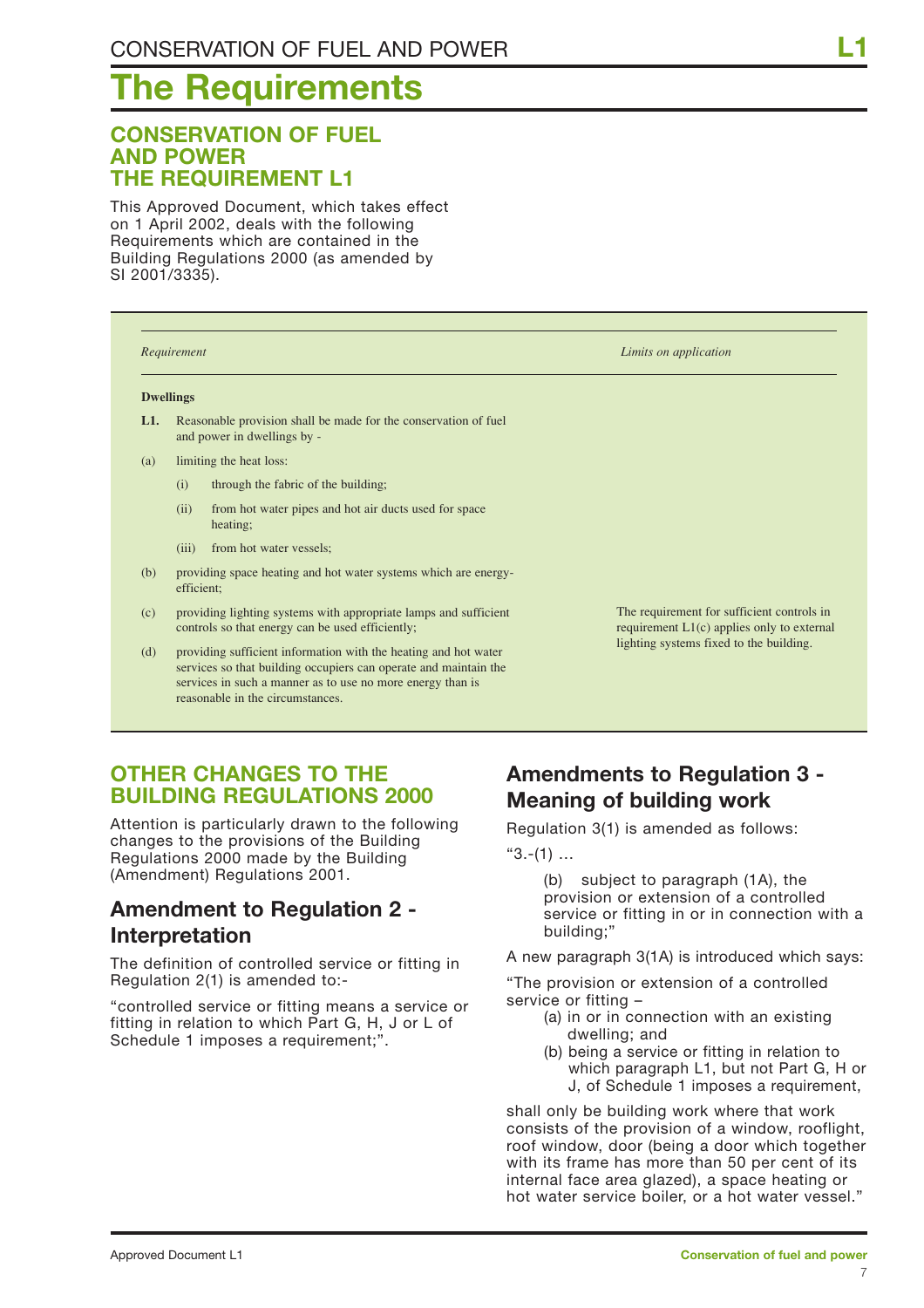## **New Regulation 18 - Testing of building work**

A new Regulation 18 is substituted which says:-

#### **"Testing of building work**

The local authority may make such tests of any building work as may be necessary to establish whether it complies with regulation 7 or any of the applicable requirements contained in Schedule 1."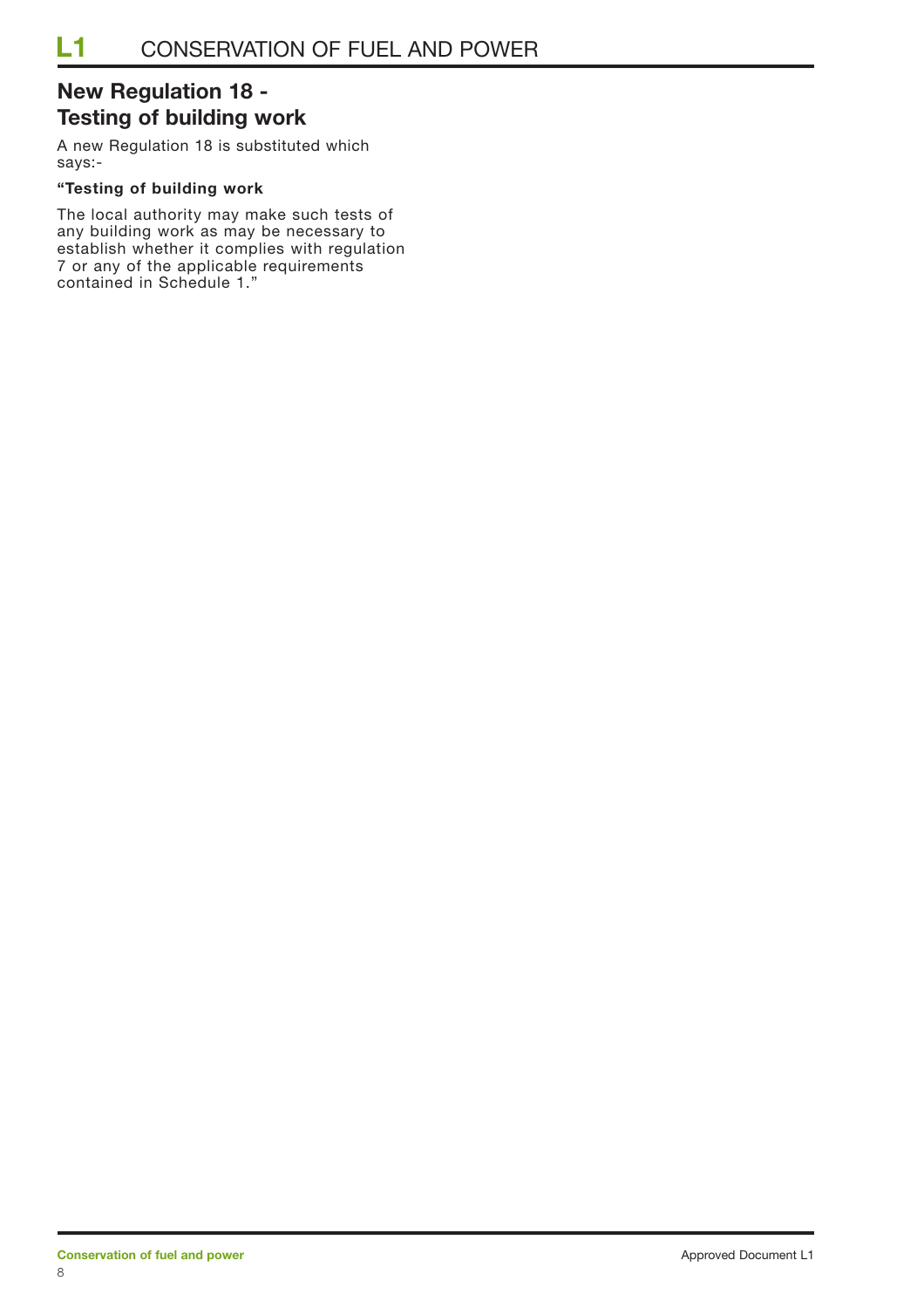# **Section 0: General**

## **Performance**

**0.1** In the Secretary of State's view requirement L1 (a) will be met by the provision of energy efficiency measures which:

a) limit the heat loss through the roof, wall, floor, windows and doors etc by suitable means of insulation, and where appropriate permit the benefits of solar heat gains and more efficient heating systems to be taken into account; and

b) limit unnecessary ventilation heat loss by providing building fabric which is reasonably airtight; and

c) limit the heat loss from hot water pipes and hot air ducts used for space heating and from hot water vessels and their primary and secondary hot water connections by applying suitable thicknesses of insulation where such heat does not make an efficient contribution to the space heating.

**0.2** In the Secretary of State's view requirement L1 (b) will be met by the provision of space heating and hot water systems with reasonably efficient equipment such as heating appliances and hot water vessels where relevant, and suitable timing and temperature controls that have been appropriately commissioned such that the heating and hot water systems can be operated effectively as regards the conservation of fuel and power.

**0.3** In the Secretary of State's view requirement L1 (c) will be met by the provision of lighting systems that utilise energy-efficient lamps where this is appropriate; and that have manual switching controls or, in the case of external lighting fixed to the building, automatic switching, or both manual and automatic switching controls as appropriate, such that the lighting systems can be operated effectively as regards the conservation of fuel and power.

**0.4** In the Secretary of State's view requirement L1 (d) will be met by providing information, in a suitably concise and understandable form, and including the results of performance tests carried out during the works, that shows building occupiers how the heating and hot water services can be operated and maintained so that they use no more energy than is reasonable in the circumstances.

## **Introduction to Provisions**

## **Technical risk**

**0.5** Guidance on avoiding technical risks (such as rain penetration, condensation etc) which might arise from the application of energy conservation measures is given in BRE Report

No 262: "Thermal Insulation: avoiding risks", 2002 Edition. As well as giving guidance on ventilation for health, Approved Document F contains guidance on the provision of ventilation to reduce the risk of condensation in roof spaces. Approved Document J gives guidance on the safe accommodation of combustion systems including the ventilation requirements for combustion and the proper working of flues. Approved Document E gives guidance on achieving satisfactory resistance to the passage of sound. Guidance on some satisfactory design details is given in the report on robust construction details<sup>1</sup>.

## **Thermal conductivity and transmittance**

**0.6** Thermal conductivity (i.e. the lambdavalue) of a material is a measure of the rate at which that material will pass heat and is expressed in units of Watts per metre per degree of temperature difference (W/mK).

**0.7** Thermal transmittance (i.e. the U-value) is a measure of how much heat will pass through one square metre of a structure when the air temperatures on either side differ by one degree. U-values are expressed in units of Watts per square metre per degree of temperature difference (W/m2 K).

**0.8** Exposed element means an element exposed to the outside air (including a suspended floor over a ventilated or unventilated void, and elements so exposed indirectly via an unheated space), or an element in the floor or basement in contact with the ground. In the case of an element exposed to the outside air via an unheated space (previously known as a "semi-exposed element") the U-value should be determined using the method given in the SAP 1998 (to be replaced by SAP 2001 later in 2001). Party walls, separating two dwellings or other premises that can reasonably be assumed to be heated to the same temperature, are assumed not to need thermal insulation.

**0.9** In the absence of test information, thermal conductivities and thermal transmittances (U-values) may be taken from the tables in this Approved Document or alternatively in the case of U-values they may be calculated. However, if test results for particular materials and makes of products obtained in accordance with a harmonised European standard are available they should be used in preference.

Limiting thermal bridging and air leakage: Robust construction details for dwellings and similar buildings, TSO, 2001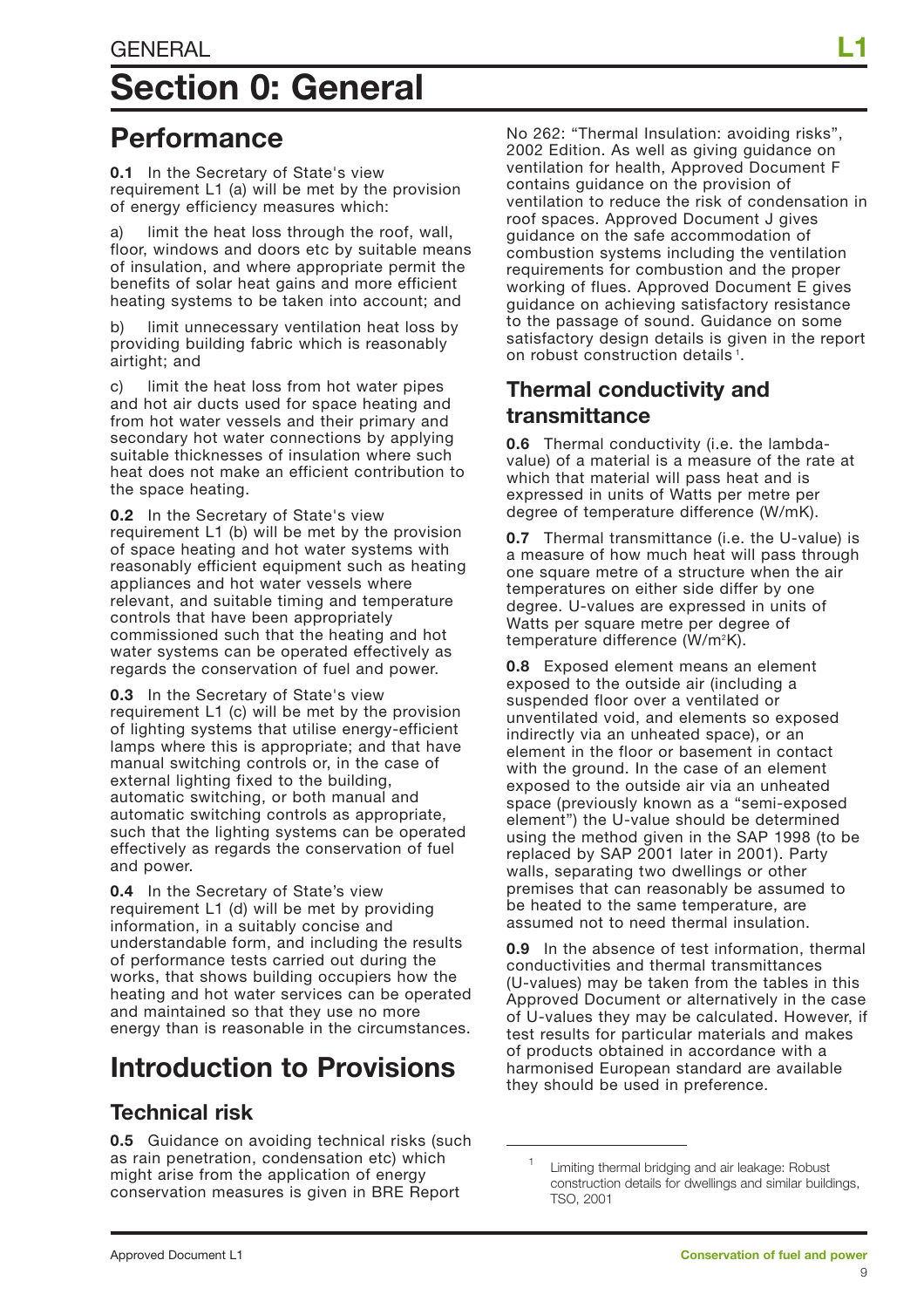Measurements of thermal conductivity should be made according to BS EN 12664?, BS EN 12667 <sup>3</sup> , or BS EN 12939 <sup>4</sup> . Measurements of thermal transmittance should be made according to BS EN ISO 8990<sup>5</sup> or, in the case of windows and doors, BS EN ISO 12567-1  $^{\circ}$ . The size and configuration of windows for testing or calculation should be representative of those to be installed in the building, or conform to published guidelines on the conventions for calculating U-values  $^7$ .

## **U-value reference tables**

**0.10** Appendix A contains tables of U-values and examples of their use, which provide a simple way to establish the amount of insulation needed to achieve a given U-value for some typical forms of construction. They yield cautious results that, in practice, are equal or better than the stated U values. However specific calculations where proprietary insulation products are proposed may indicate that somewhat less insulation could be reasonable. The values in the tables have been derived taking account of typical thermal bridging where appropriate. Appendix A also contains tables of indicative U-values for windows, doors and rooflights.

## **Calculation of U-values**

**0.11** U-values should calculated using the methods given in:

- for walls and roofs: BS EN ISO 6946 <sup>8</sup>
- for ground floors: BS EN ISO 13370<sup>9</sup>
- <sup>2</sup> BS EN 12664:2001 Thermal performance of building materials and products – Determination of thermal resistance by means of guarded hot plate and heat flow meter methods – Dry and moist products of low and medium thermal resistance
- <sup>3</sup> BS EN 12667:2000 Thermal performance of building materials and products – Determination of thermal resistance by means of guarded hot plate and heat flow meter methods – Products of high and medium thermal resistance
- <sup>4</sup> BS EN 12939:2001 Thermal performance of building materials and products – Determination of thermal resistance by means of guarded hot plate and heat flow meter methods – Thick products of high and medium thermal resistance
- $5$  BS EN ISO 8990:1996 Thermal insulation Determination of steady-state thermal transmission properties – Calibrated hot box
- <sup>6</sup> BS EN ISO 12567-1:2000 Thermal performance of windows and doors – Determination of thermal transmittance by hot box method – Part 1: Complete windows and doors
- Conventions for U-values calculations, BR 443, BRE 2002
- 8 BS EN ISO 6946:1997 Building components and building elements – Thermal resistance and thermal transmittance – Calculation method
- for windows and doors: BS EN ISO 10077-1 <sup>10</sup> or prEN ISO 10077-2 11.
- for basements: BS EN ISO 13370 or the BCA/NHBC Approved Document 12.
- for light steel-frame construction, Digest 465, BRE 2002.

For building elements not covered by these documents the following may be appropriate alternatives: BRE guidance for light steel frame walls<sup>13</sup>, or finite element analysis in accordance with BS EN ISO 10211-1 14 or BS EN ISO 10211-2 15. BRE guidance on conventions for establishing U-values<sup>7</sup> can be followed. Some examples of U-value calculations are given in Appendix B and Appendix C gives data for ground floors and basements.

**0.12** Thermal conductivity values for common building materials can be obtained from BS EN 12524<sup>16</sup> or the CIBSE Guide Section A3<sup>17</sup>, but for ease of reference a table of common materials is given in Appendix A. For specific insulation products, data should be obtained from the manufacturers.

**0.13** When calculating U-values the thermal bridging effects of, for instance, timber joists, structural and other framing, normal mortar bedding and window frames should generally be taken into account using the procedure given in BS EN ISO 6946 (some examples are given in Appendix B). Thermal bridging can be disregarded however where the difference in thermal resistance between the bridging material and the bridged material is less than 0.1m<sup>2</sup>K/W. For example normal mortar

- BS EN ISO 13370:1998 Thermal performance of buildings – Heat transfer via the ground – Calculation methods
- <sup>10</sup> BS EN ISO 10077-1:2000 Thermal performance of windows, doors and shutters – Calculation of thermal transmittance – Part 1: Simplified methods
- prEN ISO 10077-2 Thermal performance of windows, doors and shutters – Calculation of thermal transmittance – Part 2: Numerical method for frames
- <sup>12</sup> Approved Document Basements for dwellings, BCA/NHBC, 1997, ISBN 0-7210-1508-5
- <sup>13</sup> U-values for light steel-frame construction, Digest 465, BRE 2002
- <sup>14</sup> BS EN ISO 10211-1:1996 Thermal bridges in building construction – Calculation of heat flows and surface temperatures – Part 1: General methods
- <sup>15</sup> BS EN ISO 10211-2:2001 Thermal bridges in building construction – Calculation of heat flows and surface temperatures – Part 2: Linear thermal bridges
- <sup>16</sup> BS EN 12524:2000 Building materials and products Hygrothermal properties – Tabulated design values
- <sup>17</sup> CIBSE Guide A: Environmental design, Section A3: Thermal properties of building structures, CIBSE, 1999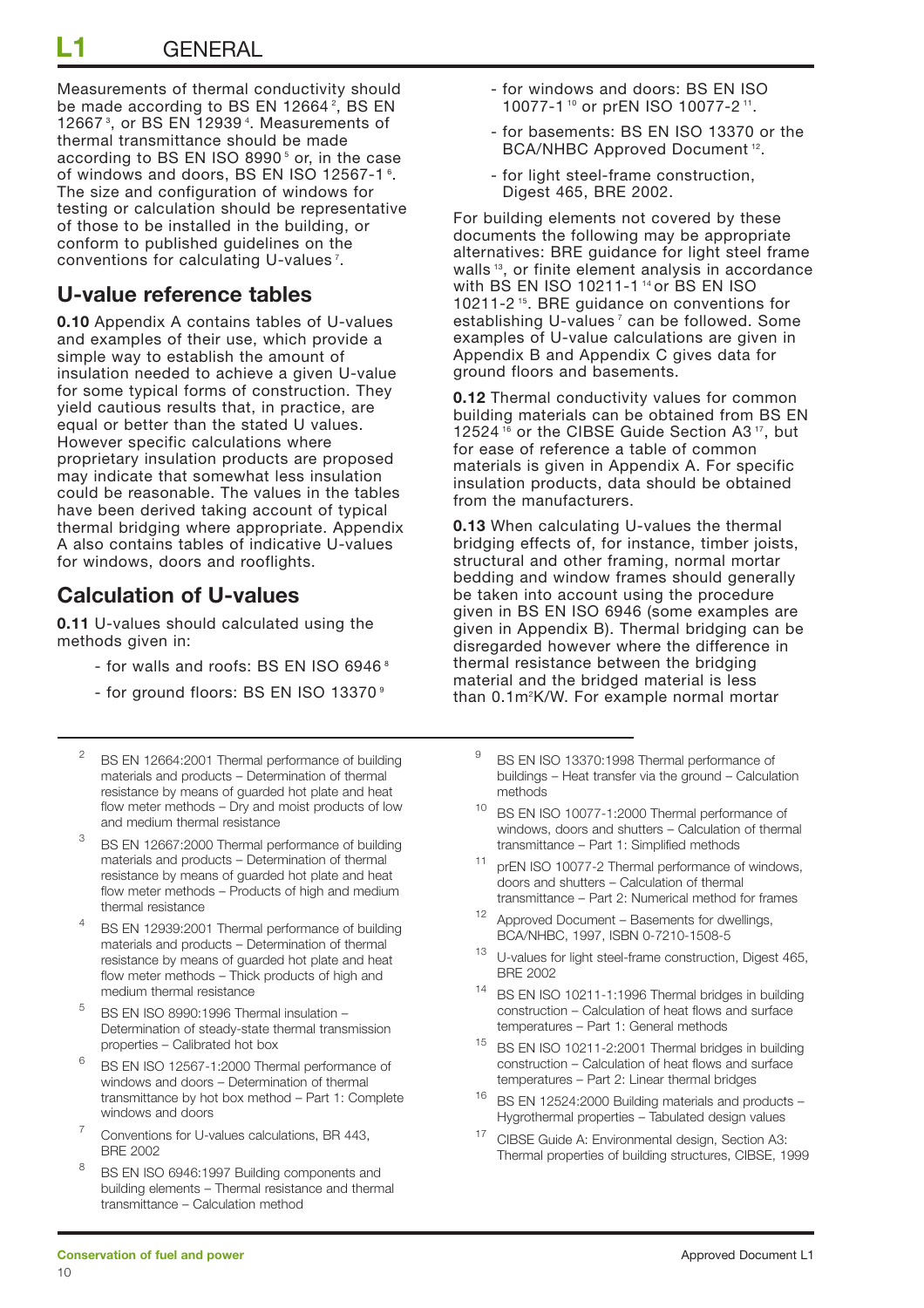joints need not be taken into account in calculations for brickwork. Where, for example, walls contain in-built meter cupboards, and ceilings contain loft hatches, recessed light fittings, etc, area-weighted average U-values should be calculated.

### **Roof window**

**0.14** A roof window is a window in the plane of a pitched roof and may be considered as a rooflight for the purposes of this Approved Document.

## **Basis for calculating areas**

**0.15** The dimensions for the areas of walls, roofs and floors should be measured between finished internal faces of the external elements of the building including any projecting bays. In the case of roofs they should be measured in the plane of the insulation. Floor areas should include non-useable space such as builders' ducts and stairwells.

## **Air permeability**

**0.16** Air permeability is the physical property used to measure airtightness of building fabric. It measures the resistance of the building envelope to inward or outward air permeation. It is defined as the average volume of air (in cubic metres per hour) that passes through unit area of the structure of the building envelope (in square metres) when subject to an internal to external pressure difference of 50 Pa. It is expressed in units of cubic metres per hour, per square metre of envelope area, at a pressure difference of 50 Pa. The envelope area of the building is defined as the total area of the floor, walls and roof separating the interior volume from the outside environment, i.e. the conditioned space.

### **Standard assessment procedure (SAP)**

**0.17** SAP means the Government's Standard Assessment Procedure for Energy Rating of Dwellings..18 The SAP is explained and defined, along with appropriate reference data and a calculation worksheet, in "The Government's Standard Assessment Procedure for Energy Rating of Dwellings 2001 Edition" 19.

**0.18** The SAP provides the methodology for the calculation of the Carbon Index which can be used to demonstrate that dwellings comply with Part L (see paragraph 1.27).

## **Historic buildings**

**0.19** Advice on the factors determining the character of historic buildings is set out in PPG15<sup>20</sup>. Specific guidance on meeting the requirements of Part L when undertaking work in historic buildings is given in paragraphs 2.9 to 2.11 of this Approved Document.

19 Available free of charge from BRE, tel: 0845 120 7799

Under separate provisions in Building Regulations a new dwelling created by building work, or by a material change of use in connection with which building work is carried out, must be given an energy rating, using the SAP edition having the Secretary of State's approval at the relevant time in the particular case; and the rating must be displayed in the form of a notice. Administrative guidance on producing and displaying SAP Ratings is given in DETR Circular No 07/2000 dated 13 October 2000

<sup>&</sup>lt;sup>20</sup> Planning and the historic environment, Planning Policy Guidance PPG 15, DoE/DNH, September 1994. (In Wales refer to Planning Guidance Wales Planning Policy First Revision 1999 and Welsh Office Circular 61/96 Planning and Historic Environment: Historic Buildings and Conservation Areas.)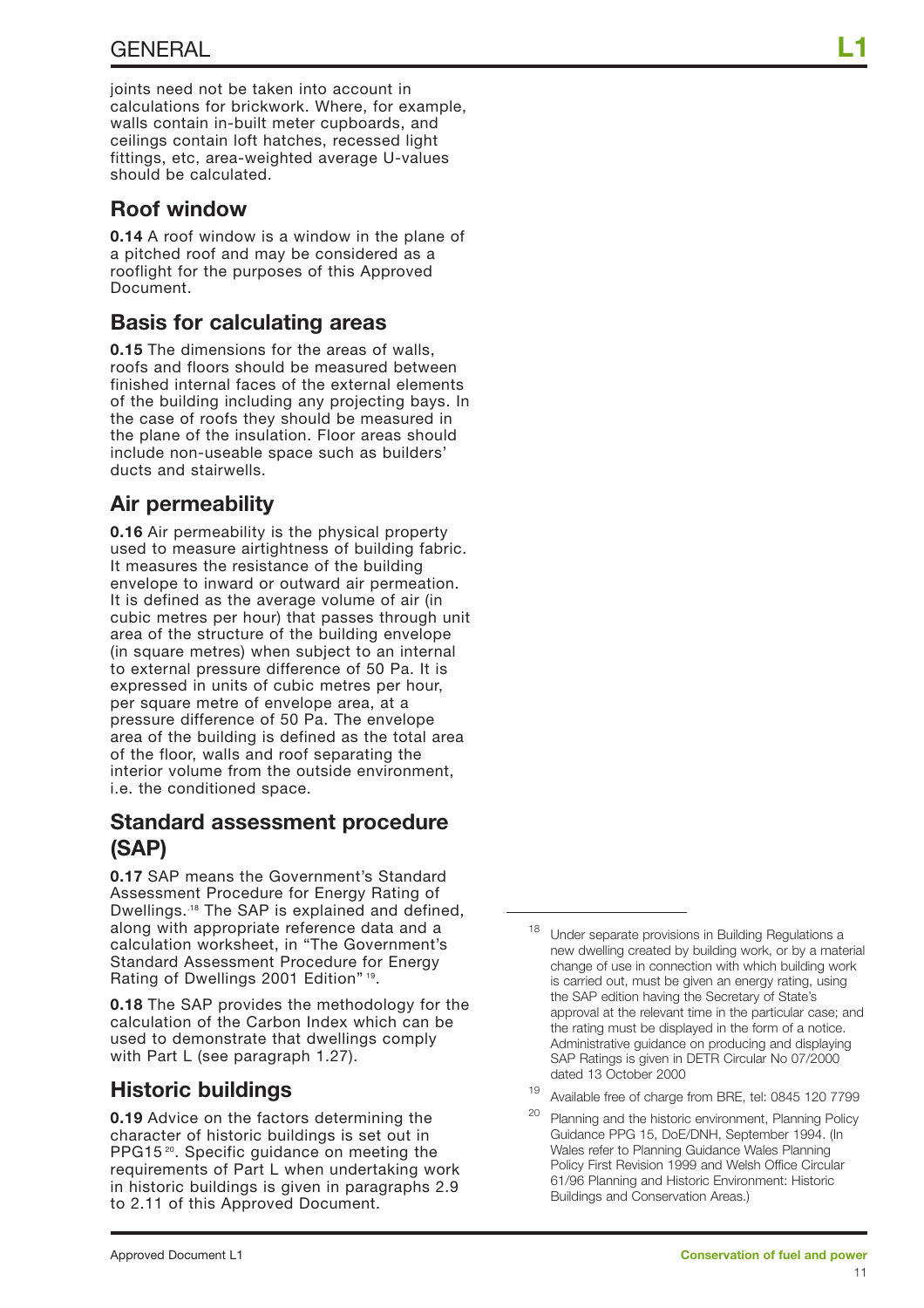# **Section 1: Design and Construction**

## **Alternative methods of showing compliance**

**1.1** Three methods are shown for demonstrating reasonable provision for limiting heat loss through the building fabric:

- a) An Elemental method;
- b) A Target U-value method;
- c) A Carbon Index method.

**1.2** The Elemental Method can be used only when the heating system will be based on an efficient gas or oil boiler, on a heat pump, on community heating with CHP or on biogas or biomass fuel, but not for direct electric heating or other systems. The Target U-value Method and the Carbon Index Method can be used with any heating system.

## **Elemental method**

### **U-values for construction elements**

**1.3** The Elemental Method is suitable for alterations and extension work, and for newbuild work when it is desired to minimise calculations. When using the Elemental Method, the requirement will be met for new dwellings by selecting construction elements that provide the U-value thermal performances given in Table 1.

#### Table 1 **Elemental Method: U-values (W/m2 K) for construction elements**

| <b>Exposed Element</b>                                                                                               | U-value |
|----------------------------------------------------------------------------------------------------------------------|---------|
| Pitched roof with insulation between<br>rafters $1, 2$                                                               | 0.2     |
| Pitched roof with integral insulation                                                                                | 0.25    |
| Pitched roof with insulation between<br>joists                                                                       | 0.16    |
| Flat roof <sup>3</sup>                                                                                               | 0.25    |
| Walls, including basement walls                                                                                      | 0.35    |
| Floors, including ground floors and<br>basement floors                                                               | 0.25    |
| Windows, doors and rooflights <sup>4</sup><br>(area-weighted average), glazing in metal<br>frames $5$                | 2.2     |
| Windows, doors and rooflights <sup>4</sup><br>(area-weighted average), glazing in wood<br>or PVC frames <sup>5</sup> | 2.0     |

Notes to Table 1:

<sup>1</sup> Any part of a roof having a pitch of 70° or more can be considered as a wall.

<sup>2</sup> For the sloping parts of a room-in-the-roof constructed as a

material alteration, a U-value of 0.3 W/m2K would be reasonable.

<sup>3</sup> Roof of pitch not exceeding 10° <sup>4</sup> Rooflights include roof windows

The higher U-value for metal-framed windows allows for additional

solar gain due to the greater glazed proportion.

**1.4** One way of achieving the U-values in Table 1 is by providing insulation of an appropriate thickness estimated from the tables in Appendix A. An alternative for walls and roofs is to use the combined method of calculation outlined in Appendix B and set out in more detail in the CIBSE Guide Section A3 1999 Edition. An alternative for floors is to use the data given in Appendix C. An alternative for basements is given in the BCA/NHBC Approved Document "Basements for dwellings"21.

**1.5** Door designs can include various panel arrangements but the indicative U-values given in Appendix A, Table A1 will generally be acceptable. Single-glazed panels can be acceptable in external doors provided that the heat loss through all the windows, doors and rooflights does not exceed that of the standard provision given in paragraphs 1.8 to 1.10 below.

**1.6** Care should be taken in the selection and installation of appropriate sealed double-glazed windows in order to avoid the risk of condensation forming between the panes. Guidance on avoiding this problem is given in BRE Report No 262 "Thermal insulation: avoiding risks", 2002 edition.

## **Heating efficiency**

**1.7** Reasonable provision for boiler efficiency would be demonstrated by using a boiler with SEDBUK<sup>22</sup> not less than the appropriate entry in Table 2.

| Table 2 Minimum boiler SEDBUK<br>to enable adoption of the<br><b>U-values in Table 1, and</b><br>reference boiler SEDBUK<br>for use in the Target U-value<br><b>Method</b> |                              |
|----------------------------------------------------------------------------------------------------------------------------------------------------------------------------|------------------------------|
| Central heating system fuel                                                                                                                                                | <b>SEDBUK</b> <sup>1</sup> % |

| Central heating system fuel | <b>SEDBUK</b> <sup>1</sup> % |
|-----------------------------|------------------------------|
| Mains natural gas           | 78                           |
| I PG                        | 80                           |
| Oil                         | 85 <sup>2</sup>              |
|                             |                              |

Notes to Table 2:

<sup>1</sup> For boilers for which the SEDBUK is not available, the appropriate seasonal efficiency value from Table 4b of the SAP may be used instead (see paragraphs 0.17-0.18).

<sup>2</sup> For oil-fired combination boilers a SEDBUK of 82%, as calculated by the SAP-98 method, would be acceptable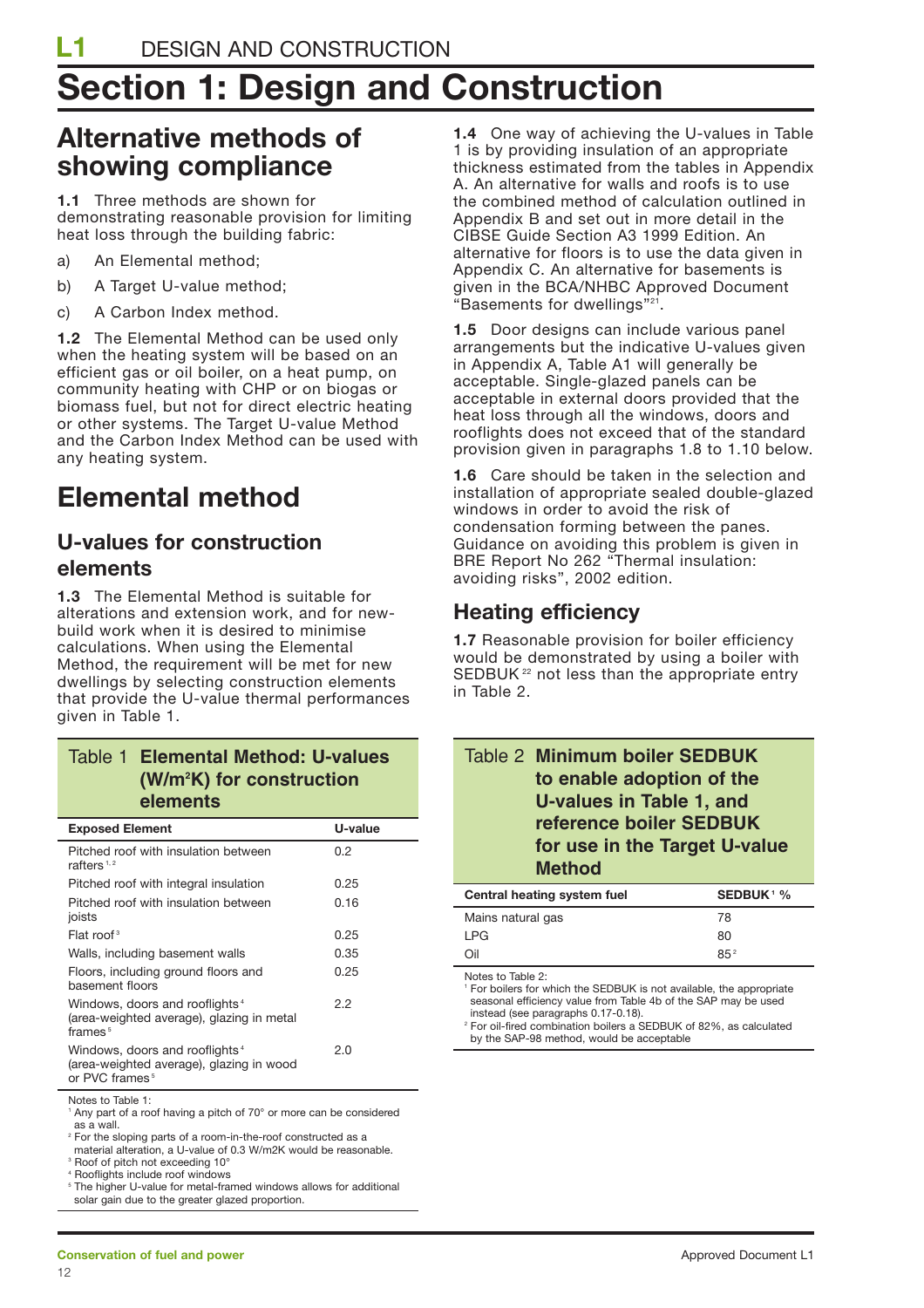### **Areas for windows, doors and rooflights**

#### **Standard Area Provision**

**1.8** The requirement would be met if the average U-value of windows, doors and rooflights matches the relevant figure in Table 1 and the area of the windows, doors and rooflights together does not exceed 25% of the total floor area.

**1.9** The average U-value is an area-weighted average for the whole dwelling, and depends on the individual U-values of the glazed components and door components proposed and their proportions of the total area of openings. Examples of how the average U-value is calculated are given in Appendix D.

#### **Adapting the Standard Area Provision for particular cases**

**1.10** Areas of windows, doors and rooflights larger than that given in paragraph 1.8 may be adopted in particular cases by using the Target U-value Method to demonstrate compliance. Another option would be to reduce the area of windows, doors and rooflights to compensate for a higher average U-value (ie lower performance glazing). However reducing glazing area could lead to inadequate daylighting.

### **Extensions to dwellings**

**1.11** The fabric U-values given in Table 1 in the Elemental Method can be applied when proposing extensions to dwellings. The Target U-value and Carbon Index Methods can be used only if applied to the whole enlarged dwelling.

**1.12** Only when applied to extension works, the U-values in Table 1 may be varied provided that the total rate of heat loss from the extension is no higher than it would be if all elements had the U-values given in Table 1. The total rate of heat loss is the sum of (area x U-value) for all exposed elements. As an example, where the floor area and the roof area are equal, it would be acceptable for the roof to have a U-value of 0.18 W/m<sup>2</sup>K if the floor U-value is 0.23 W/m<sup>2</sup>K.

**1.13** For small extensions to dwellings (for example, ground-floor extension to single rooms such as kitchen extensions in terraced houses, porches where the new heated space created has a floor area of not more than about 6 m<sup>2</sup>), reasonable provision would be to use construction details that are no worse in energy performance terms than those in the existing building.

**1.14** The area-weighted average U-value of windows, doors and rooflights ("openings") in extensions to existing dwellings should not exceed the relevant values in Table 1. An

appropriate area provision for openings for extensions could be established where:

a) the area of openings in the extension does not exceed 25% of the floor area of the extension, plus the area of any windows or doors in the existing dwelling which, as a result of the extension works, no longer exist or are no longer exposed; or

b) the area of openings in the enlarged dwelling does not exceed the area of openings in the existing dwelling; or

c) the area of openings in the enlarged dwelling does not exceed 25% of the total floor area of the enlarged dwelling.

### **Summary of provisions in the elemental method**

**1.15** Diagram 1 summarises the fabric insulation standards and allowances for windows, doors and rooflights given in the Elemental method. Examples of the procedures used in this method are given in Appendices A to C. For the calculation of U-values of elements adjacent to an unheated space, see paragraph 0.8 in Section 0.



<sup>a</sup> if windows have wood or PVC frames

**b** if windows have metal frames

 $\degree$  includes the effect of the unheated space (see paragraph 0.8)

## **Target U-value method for new dwellings**

**1.16** Within certain limits, this method allows greater flexibility than the Elemental Method in selecting the areas of windows, doors and rooflights, and the insulation levels of individual

<sup>21</sup> Approved Document – Basements for dwellings, BCA/NHBC, 1997, ISBN 0-7210-1508-5

SEDBUK is the Seasonal Efficiency of a Domestic Boiler in the UK, defined in The Government's Standard Assessment Procedure for the Energy Rating of Dwellings (see paragraphs 0.17-0.18).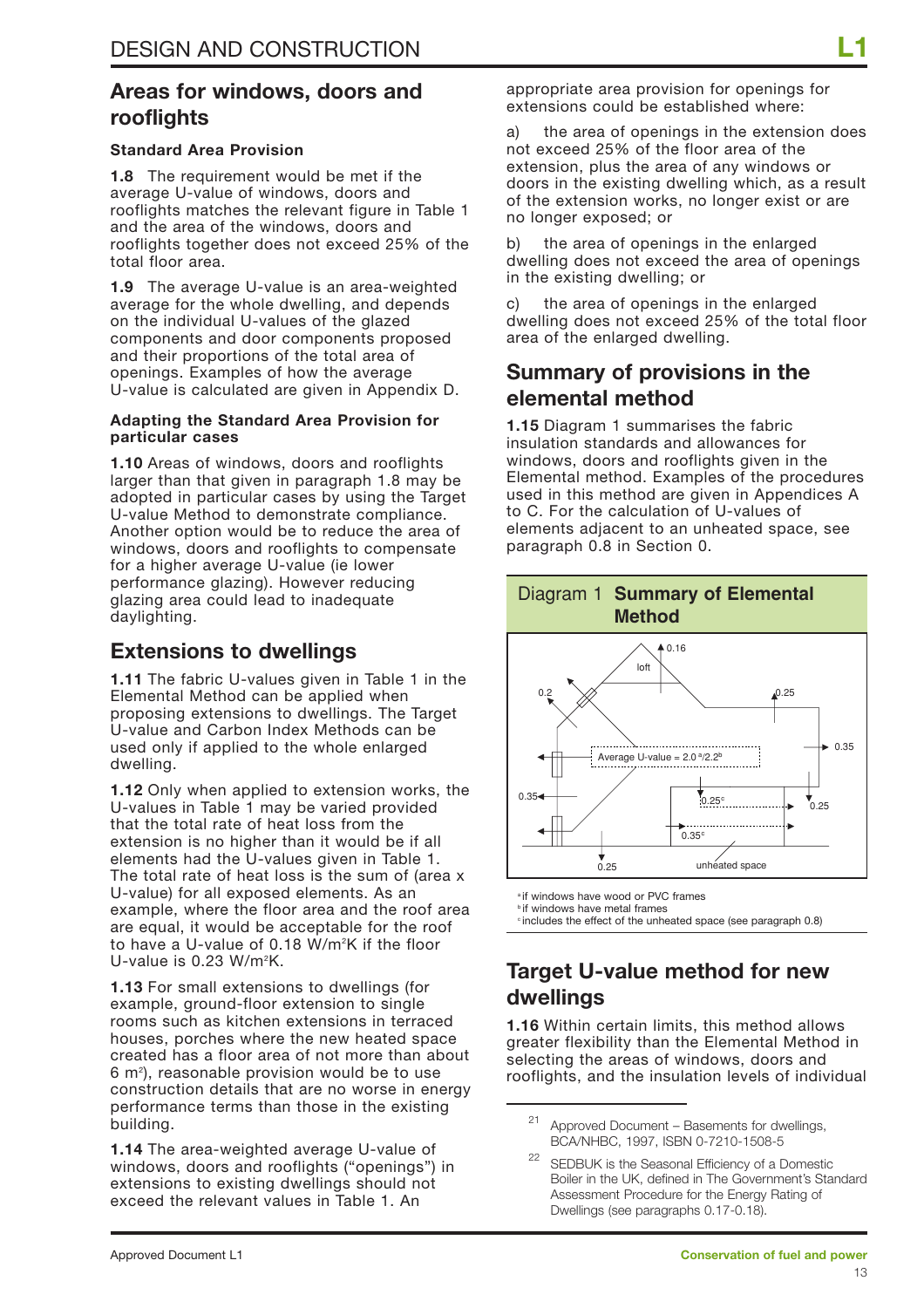**L1** DESIGN AND CONSTRUCTION

elements in the building envelope, taking into account the efficiency of the heating system and enabling solar gain to be addressed. It can be used for any heating system. In adjusting the areas of windows, doors and rooflights, however, consideration should be given to providing satisfactory daylighting. BS 8206: Part 2<sup>23</sup> gives advice but in general total opening areas of less than 17% of the total floor area might be inadequate. The Target U-value equation given below and the associated guidance is applicable only to complete dwellings.

**1.17** The requirement would be met if the calculated average U-value of the dwelling does not exceed the Target U-value, corrected for the proposed method of heating, as determined from the following paragraphs.

**1.18** The Target U-value is determined from the following equation:

$$
U_T = [0.35 - 0.19(A_R/A_T) - 0.10(A_{GF}/A_T)+ 0.413(A_F/A_T)] \qquad (1)
$$

where:

- $U<sub>T</sub>$  is the target U-value prior to any adjustment for heating system performance or solar gain (see paragraphs 1.20 to 1.24);
- $A_R$  is the exposed roof area;
- $A_{GF}$  is the ground floor area;
- $A<sub>F</sub>$  is the total floor area (all storeys); and
- $A<sub>T</sub>$  is the total area of exposed elements of the dwelling (including the ground floor).

**1.19** The total area of exposed elements should be calculated in accordance with paragraph 0.15 in Section 0.

**1.20** For dwellings to be heated by boilers with reference SEDBUK as indicated in Table 2 no adjustment to the Target U-value is necessary. Where the proposed boiler has a SEDBUK that is better or worse than the tabulated value, the Target U-value can be eased or should be tightened as appropriate by multiplying the Target U-value by the factor fe where:

> (2) Proposed boiler SEDBUK (%) Reference boiler SEDBUK  $(%)$

and for boilers for which the SEDBUK is not available, the appropriate seasonal efficiency value from Table 4b of the SAP may be used instead (see paragraphs 0.17-0.18).

**1.21** For dwellings that are to be heated by a system other than those specified in paragraph 1.2, or if the heating system is undecided, the

Target U-value is made more demanding (i.e. improved) by dividing by a factor of 1.15 to compensate for the higher carbon emission rate.

**1.22** A solid fuel boiler should have an efficiency not less than that recommended for its type in the HETAS certification scheme.

### **Optional allowance for solar gains**

**1.23** For dwellings whose windows have metal frames (including thermally broken frames) the Target U-value can be increased by multiplying by a factor of 1.03, to take account of the additional solar gain due to the greater glazed proportion.

**1.24** The Target U-value equation assumes equal distribution of glazed openings on North and South elevations. Where the area of glazed openings on the South elevations exceeds that on the North, the benefit of solar heat gains can be taken into account to ease the target U-value by adding ∆S to the target U-value, where:-

$$
\Delta S = 0.04 \times \left[ (A_{\rm S} - A_{\rm N}) / A_{\rm TG} \right] \tag{3}
$$

 $A<sub>S</sub>$  = Area of glazed openings facing south;

 $A_{N}$  = Area of glazed openings facing north;

 $A_{\text{TG}}$  = Total area of all glazed openings in the building;

and

South-facing is defined as facing South  $± 30^\circ$ :

North-facing is defined as facing North  $± 30^\circ$ ; and

the area of glazed openings includes the area of the frames.

**1.25** If adjustments to the Target U-value are being made for heating system or window type as well as for solar gain, the adjustment for solar gain should be applied last.

**1.26** Example calculations for determining Target U-values and average U-values are given in Appendix E.

## **Carbon Index method**

**1.27** The aim in this method is to provide more flexibility in the design of new dwellings whilst achieving similar overall performance to that obtained by following the Elemental Method. The Carbon Index adopted in this method is defined in the SAP, and the requirement would be met if the Carbon Index for the dwelling (or each dwelling in a block of flats or converted building) is not less than 8.0. Examples of dwellings with Carbon Index of 8.0 or more are given in Appendix F.

**1.28** The edition of the SAP used for the calculation of the Carbon Index should be the 2001 Edition (see paragraphs 0.17 and 0.18).

<sup>23</sup> BS 8206: Part 2 'Lighting for buildings: Code of practice for daylighting', BSI, London, 1992.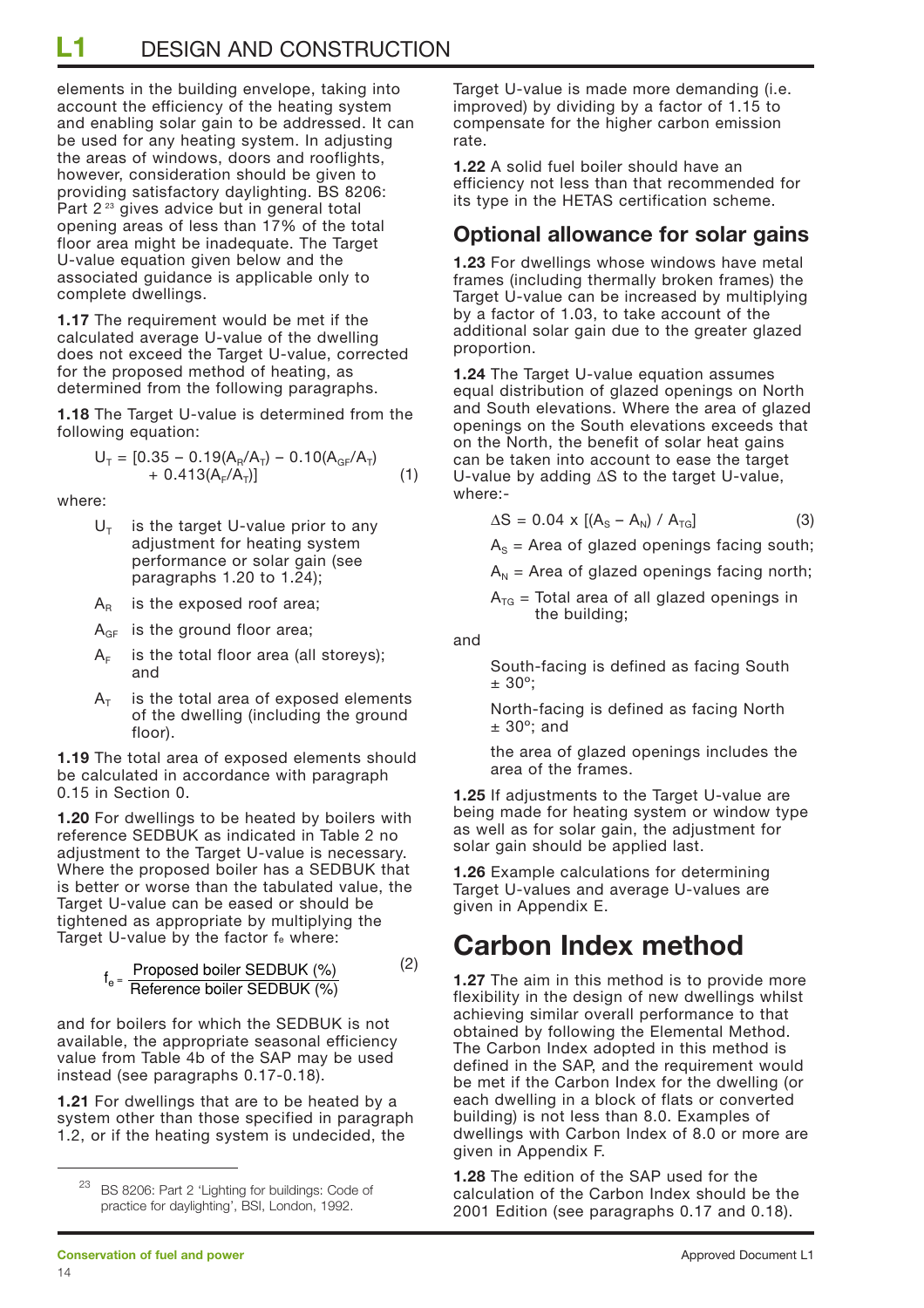## **Constraints when using the calculation procedures**

## **Poorest acceptable U-values**

**1.29** When using the calculation procedures in the Target U-value and Carbon Index methods it may be possible to achieve satisfactory solutions where the U-values of some parts of elements (such as one of the walls, a part of a floor, ingle-nooks, meter boxes or fireplace recesses) are worse than those set out in Table 1. This is provided that the poorer performance is compensated for by better performance of the other elements. However such local reductions in performance should be limited having regard for the avoidance of condensation risks on inner surfaces and within the fabric as well as the overall aim of the conservation of fuel and power. A way of achieving this would be to adopt local U-values no higher than those in Table 3.

## **Limiting thermal bridging at junctions and around**

| Table 3 Poorest U-values (W/m <sup>2</sup> K) for |
|---------------------------------------------------|
| parts of elements acceptable                      |
| as a general rule when using                      |
| the Target U-value and Carbon                     |
| <b>Index Methods</b>                              |

| <b>Element</b>                              | Poorest acceptable<br>U-value |
|---------------------------------------------|-------------------------------|
| Parts <sup>1</sup> of roof                  | 0.35                          |
| Parts <sup>1</sup> of exposed wall or floor | 0.7                           |
| $\cdots$                                    |                               |

**Note** 

<sup>1</sup> Whilst parts of these elements may (within the limits given in this table) have poorer U-values than those given in Table 1, it will not normally be practical to make sufficient allowances elsewhere in the design for the whole element to be built to these standards.

## **openings**

**1.30** The building fabric should be constructed so that there are no significant thermal bridges or gaps in the insulation layer(s) within the various elements of the fabric, at the joints between elements, and at the edges of elements such as those around window and door openings.

**1.31** A way of meeting the requirements would be to adopt the recommendations in the report on robust construction details<sup>24</sup>, which gives examples of design details and constructional practices that can deliver the required performances.

**1.32** An alternative way of meeting the requirements would be to demonstrate by calculation that the performance of the building is at least as a good as it would be by following paragraph 1.31. BRE Information Paper IP  $17/01^{25}$  illustrates how this can be done.

## **Limiting air leakage**

**1.33** Reasonable provision should be made to reduce unwanted air leakage. Without prejudice to the need for compliance with all the requirements in Schedule 1, however, the need to provide for adequate ventilation for health (Part F) and adequate air for combustion appliances (Part J) should particularly be taken into account.

**1.34** Guidance on some ways of reducing infiltration is given in the report on robust construction details 24. The main principle is to provide a continuous barrier to air movement around the habitable space (including separating walls and the edges of intermediate floors) that is in contact with the inside of the thermal insulation layer.

**1.35** An alternative and more quantifiable method of showing satisfactory levels of air infiltration is by pressure-testing the building following the method given in CIBSE TM 23<sup>26</sup> that the dwelling Air Permeability does not exceed 10 cubic metres per hour per square metre of external surface area at an applied pressure difference of 50 pascals.

## **Space heating system controls**

**1.36** The following guidance covers provisions which are appropriate for the more common varieties of heating system excluding space heating provided by individual solid fuel, gas and electric fires or room heaters. For electric storage heaters appropriate provision would be achieved by automatic charge control that detects the internal temperature and adjusts the charging of the heater accordingly.

**1.37** The requirement would be met by the appropriate provision of:

- a) zone controls; and
- b) timing controls; and
- c) boiler control interlocks.

Limiting thermal bridging and air leakage: Robust construction details for dwellings and similar buildings, TSO, 2001.

BRE IP 17/01 Assessing the effects of thermal bridging at junctions and around openings in the external elements of buildings

<sup>&</sup>lt;sup>26</sup> TM 23:2000: Testing of buildings for air leakage, CIBSE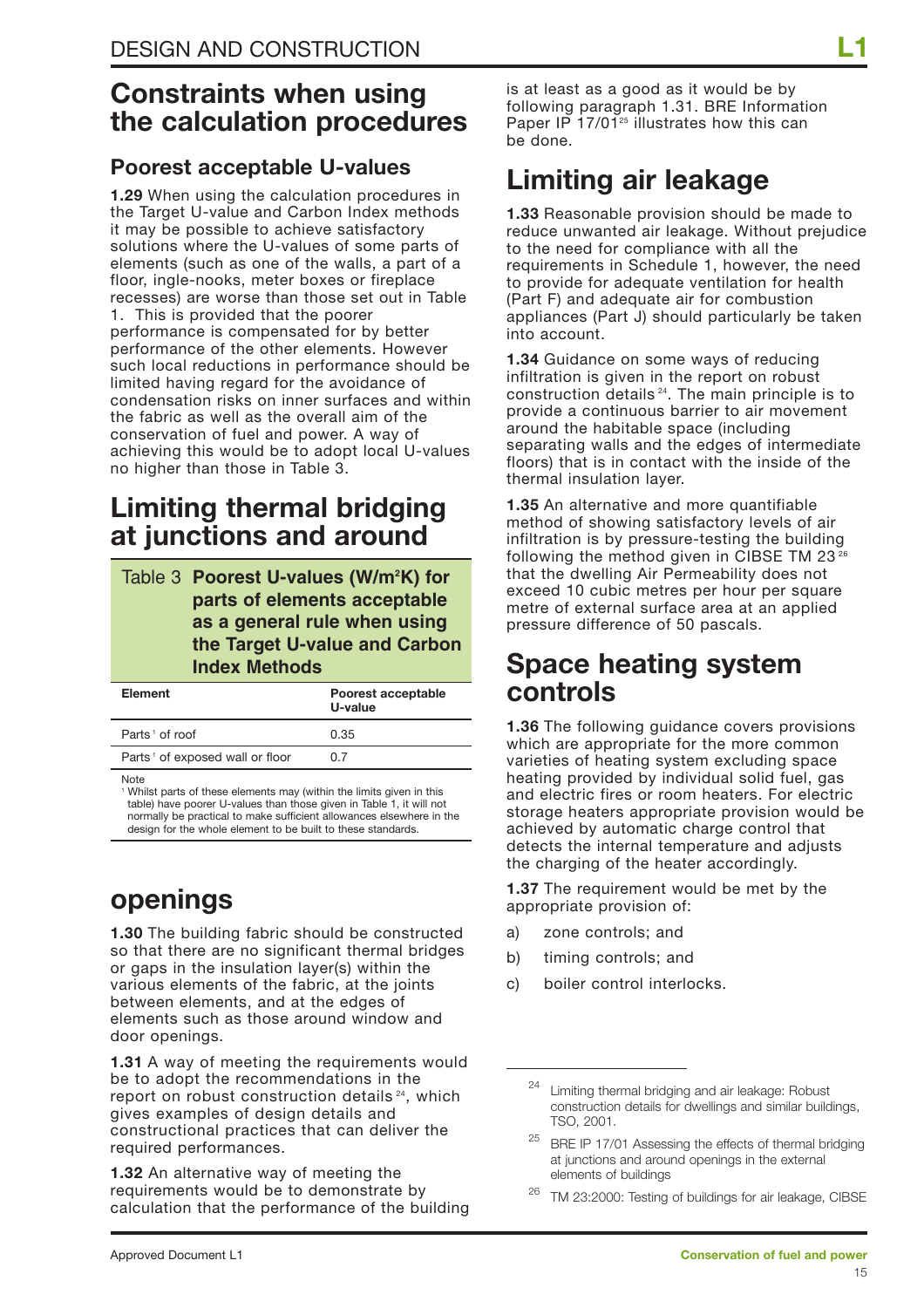## **Zone controls**

**1.38** A way of demonstrating compliance would be (for hot water central heating systems, fan controlled electric storage heaters and electric panel heaters) to control the temperatures independently in areas (such as separate sleeping and living areas) that have different heating needs. Temperature control could be effected by room thermostats and/or thermostatic radiator valves or any other suitable temperature sensing devices, together with appropriate control devices.

**1.39** In most dwellings one timing zone divided into two temperature control sub-zones would be appropriate. However in single-storey open-plan flats and bed-sitters, for example, sub-zoning of temperature control could be inappropriate. Reasonable provision in the case of large dwellings of more than 150m<sup>2</sup> floor area, would be for no zone to have an area exceeding 150m<sup>2</sup> and the operation of the heating to be separately timed in each zone.

## **Timing controls**

**1.40** Timing devices should be provided to control the periods when the heating systems operate. This provision should be made for gas fired and oil fired systems and for systems with solid fuel fired boilers where forced-draught fans operate when heat is required. Timing systems would be inappropriate for systems with solid fuel boilers which operate only by natural draught. Separate timing control should be provided for space heating and water heating, except for combination boilers or solid fuel appliances.

## **Boiler control interlocks**

**1.41** Gas and oil fired hot water central heating system controls should switch the boiler off when no heat is required whether control is by room thermostats or by thermostatic radiator valves:

a) The boiler in systems controlled by thermostats should operate only when a space heating or vessel thermostat is calling for heat.

b) Where it is proposed to effect control by thermostatic radiator valves, a room thermostat (or other device such as a flow switch) should also be provided to switch off the boiler when there is no demand for heating or hot water.

## **Hot Water Systems**

**1.42** There are several acceptable ways of providing hot water systems in dwellings. The guidance in this document is for systems incorporating hot water storage.

**1.43** For systems incorporating integral or separate hot water storage vessels, ways of meeting the requirement include:

a) arranging for hot water storage systems to meet the insulation requirements of BS 1566. BS 699, BS 3198, or BS 7206 (as appropriate); or

b) in ordinary cases, insulating vessels with a 35mm thick, factory-applied coating of PU-foam having a minimum density of 30kg/m<sup>3</sup>. (For unvented hot water systems additional insulation should be provided to control the heat losses through the safety fittings and pipework but without impeding safe operation and visibility of warning discharges. (See Approved Document G.)

**1.44** Provisions should enable efficient operation without excessive boiler firing and primary circuit losses. A way of demonstrating compliance for indirectly heated hot water storage systems would be for the size of the heat exchanger to be at least that recommended in BS 1566, BS 3198, or BS 7206 (as appropriate) and for them to be served by a pumped primary system.

**1.45** A way of demonstrating compliance for primary storage systems would be to meet the requirements of the 1999 WMA performance specifications for thermal stores<sup>27</sup>.

## **Alternative approach for space heating and HWS system controls**

**1.46** The requirement would be met by adopting the relevant recommendations in BS 5864<sup>28</sup> or Good Practice Guide 302<sup>29</sup> provided that they include zoning, timing and interlock features similar to the above.

## **Commissioning of heating and HWS systems**

**1.47** Heating and HWS systems should be inspected at completion of installation so as to establish that the specified and approved

GPG 302 (2001): Controls for Domestic Central Heating and Hot Water, BRECSU.

 $27$  Performance specification for thermal stores, Waterheater Manufacturers Association, 1999

<sup>28</sup> BS 5864:1989 Specification for installation in domestic premises of gas-fired ducted air heaters of rated output not exceeding 60 kW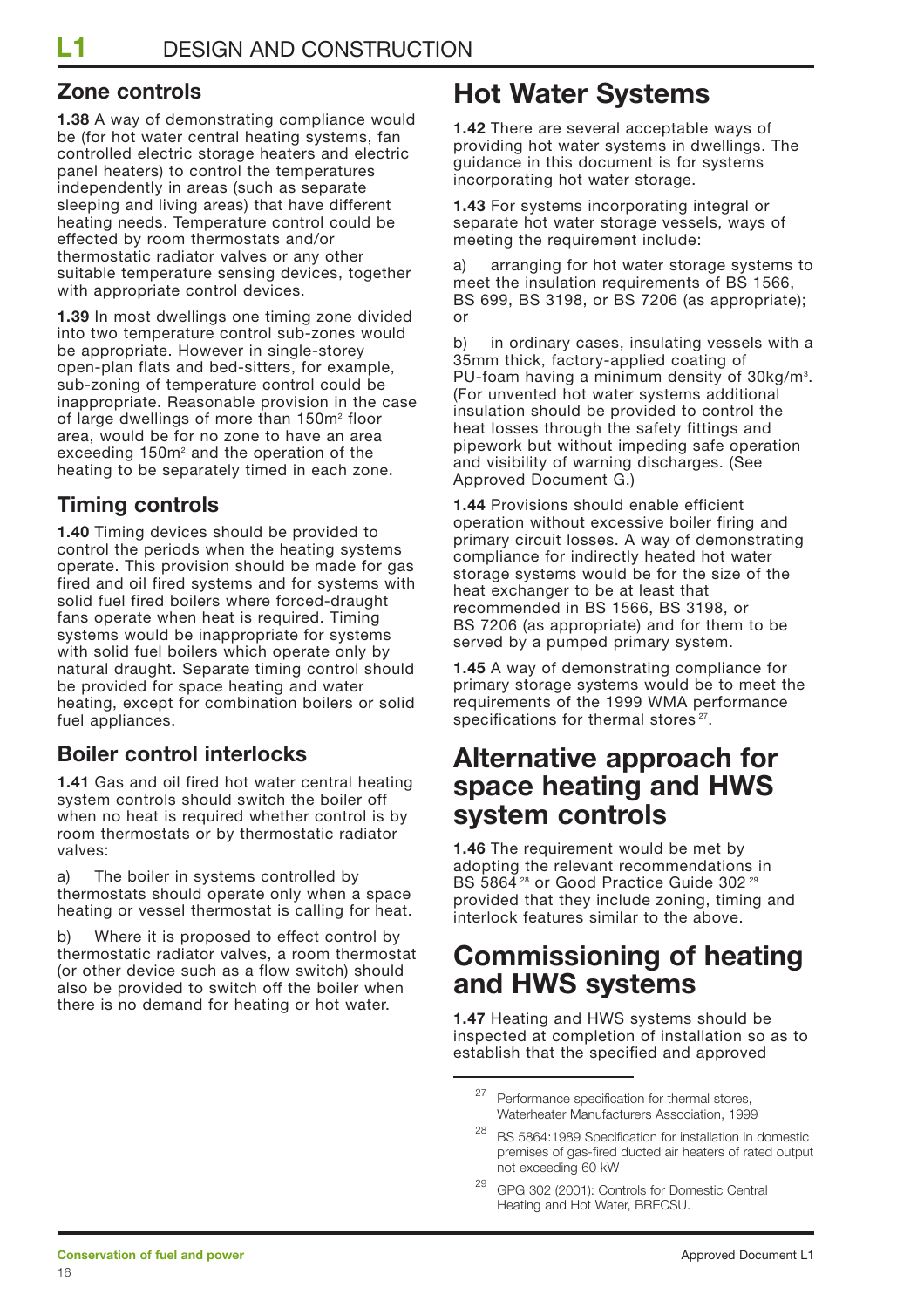provisions for efficient operation have been put in place. Without prejudice to the need to comply with health and safety requirements, these systems should be commissioned to make reasonably certain they can operate efficiently for the purposes of the conservation of fuel and power.

**1.48** Commissioning means the advancement of these systems from the state of static completion to working order to the specifications relevant to achieving compliance with Part L, without prejudice to the need to comply with health and safety requirements. For each system it includes setting-to-work, regulation (that is testing and adjusting repetitively) to achieve the specified performance, the calibration, setting up and testing of the associated automatic control systems, and recording of the system settings and the performance test results that have been accepted as satisfactory.

**1.49** Responsibility for achieving compliance with the requirements of Part L rests with the person carrying out the work. That "person" may be, e.g., a developer or main contractor who has directly carried out the work subject to Part L, or engaged a subcontractor to carry it out; or a specialist firm directly engaged by a private client. The person responsible for achieving compliance should either themselves provide a certificate, or obtain a certificate from the sub-contractor, that commissioning has been successfully carried out. The certificate should be made available to the client and the building control body. Where the person giving the certificate has a recognised qualification, the certificate may be accepted by the building control body as evidence that the relevent requirements in Part L1 b) and d) have been complied with. If there is no relevant qualification, or if a suitably qualified certifier is not available, the person responsible for carrying out the work should nevertheless provide or obtain a written declaration of successful commissioning and make it available to the client and the building control body.

**1.50** A suitable commissioning certificate would be the one published as part of the Benchmark<sup>30</sup> Code of Practice for the Installation, Commissioning and Servicing of Central Heating Systems, a blank copy of which may be included with the boiler manufacturer's installation instructions.

## **Operating and Maintenance instructions for heating and hot water systems**

**1.51** The building owner and/or occupier should be given information on the operation and maintenance of the heating and hot water

systems. A way of complying would be to provide a suitable set of operating and maintenance instructions in an accessible format in each new dwelling, and whenever the systems in an existing dwelling are substantially altered. The instructions should be directly related to the system(s) in the dwelling. Without prejudice to the need to comply with health and safety requirements, the instructions should explain to householders how to operate the systems so that they can perform efficiently, and what routine maintenance is advisable for the purposes of the conservation of fuel and power.

## **Insulation of pipes and ducts**

**1.52** Reasonable provision should be made for insulating pipes and ducts to conserve heat and hence maintain the temperature of the water or air heating service, and in the case of HWS systems to avoid excessive losses between useful draw-offs. Some ways of meeting the requirement comprise:-

a) wrapping space heating pipe work located outside the building fabric insulation layer(s) with insulation material having a thermal conductivity at 40°C not exceeding 0.035 W/m·K and a thickness equal to the outside diameter of the pipe up to a maximum of 40mm; or

b) for pipes and in the case of warm air ducts providing insulation in accordance with the recommendations of BS 5422:2001, Methods for specifying thermal insulation materials on pipes, ductwork and equipment in the temperature range –40ºC to +700ºC; and

c) insulating the hot pipes connected to hot water storage vessels, including the vent pipe, and the primary flow and return to the heat exchanger, where fitted, to the standard in b) above for at least 1 metre from their points of connection (or they should be insulated up to the point where they become concealed).

**1.53** It should be noted that central heating and hot water pipe work in unheated areas may need increased insulation thicknesses for the purpose of protection against freezing. Guidance on suitable protection measures is given in BRE Report No 262 Thermal insulation: avoiding risks, 2002 Edition.

## **Internal Lighting**

**1.54** Reasonable provision should be made for dwelling occupiers to obtain the benefits of efficient lighting. A way of showing compliance with the requirement would be to provide at a reasonable number of locations, where lighting

Benchmark is administered by the Central Heating Information Council, tel: 01926 423284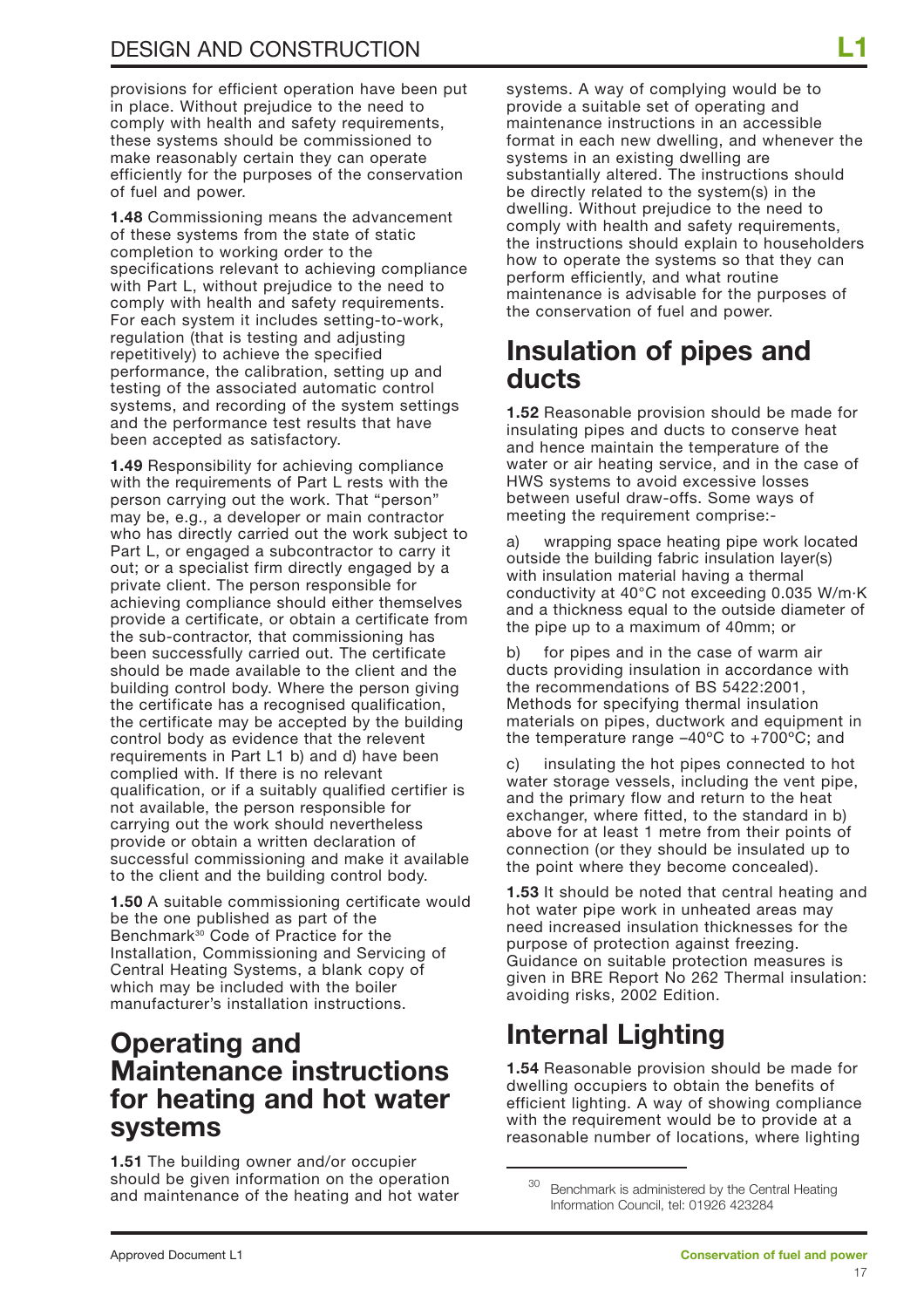**L1** DESIGN AND CONSTRUCTION

can be expected to have most use, fixed lighting (comprising either basic lighting outlets or complete luminaires) that only take lamps having a luminous efficacy greater than 40 lumens per circuit-watt. Circuit-watts means the power consumed in lighting circuits by lamps and their associated control gear and power factor correction equipment. Examples of lamps that achieve this efficacy include fluorescent tubes and compact fluorescent lamps (not GLS tungsten lamps with bayonet cap or Edison screw bases).

**1.55** Guidance on identifying suitable locations for efficient lighting is given in General Information Leaflet GIL 20<sup>31</sup>. A way of establishing how many locations to equip for efficient lighting would be to follow the recommendations in Table 4.

**1.56** When considering reasonable provision for lighting, for a new dwelling with an integral

### Table 4 **Method for determining the number of locations to be equipped as a reasonable provision for efficient lighting**

| Number of rooms<br>created <sup>1</sup> | <b>Recommended minimum</b><br>number of locations <sup>2</sup> |
|-----------------------------------------|----------------------------------------------------------------|
| $1 - 3$                                 |                                                                |
| $4 - 6$                                 | 2                                                              |
| $7 - 9$                                 | 3                                                              |
| $10-12$                                 | Δ                                                              |

Notes

Hall, stairs and landing(s) count as one room (but may contain more than one fitting)

<sup>2</sup> Excludes garages, lofts and outhouses

conservatory, the conservatory should be counted as a room. In other cases, the conservatory can be excluded from the method in Table 4.

## **External lighting fixed to the building**

**1.57** External lighting includes lighting in porches, but not lighting in garages and carports. When providing external lighting, reasonable provision should be made to enable effective control and/or the use of efficient lamps. A way of showing compliance when providing external lighting would be to install systems that:

a) automatically extinguish when there is enough daylight, and when not required at night; or

b) have sockets that can only be used with lamps having an efficacy greater than 40 lumens per circuit Watt (such as fluorescent or compact fluorescent lamp types, and not GLS tungsten lamps with bayonet cap or Edison screw bases).

## **Conservatories**

**1.58** For the purposes of the guidance in Part L, a conservatory has not less than threequarters of the area of its roof and not less than one half of the area of its external walls made of translucent material.

**1.59** When a conservatory is attached to and built as part of a new dwelling:

a) Where there is no separation between the conservatory and the dwelling, the conservatory should be treated as an integral part of the dwelling;

b) Where there is separation between the conservatory and the dwelling, energy savings can be achieved if the conservatory is not heated. If fixed heating installations are proposed, however, they should have their own separate temperature and on/off controls.

**1.60** When a conservatory is attached to an existing dwelling and an opening is enlarged or newly created as a material alteration, reasonable provision should be made to enable the heat loss from the dwelling to be limited. Ways of meeting the requirement would be:

a) to retain the existing separation where the opening is not to be enlarged; or

b) to provide separation as or equivalent to windows and doors having the average U-value given in Table 1 where the opening is to be newly created or enlarged.

**1.61** For the purposes of satisfying the requirements for the conservation of fuel and power, separation between a dwelling and a conservatory means:

a) Separating walls and floors insulated to at least the same degree as the exposed walls and floors;

b) Separating windows and doors with the same U-value and draught-stripping provisions as the exposed windows and doors elsewhere in the dwelling.

**1.62** Attention is drawn to the safety requirements of Part N of the Building Regulations regarding conservatory glazing.

<sup>31</sup> GIL 20, 2002: Low energy domestic lighting, BRE/EST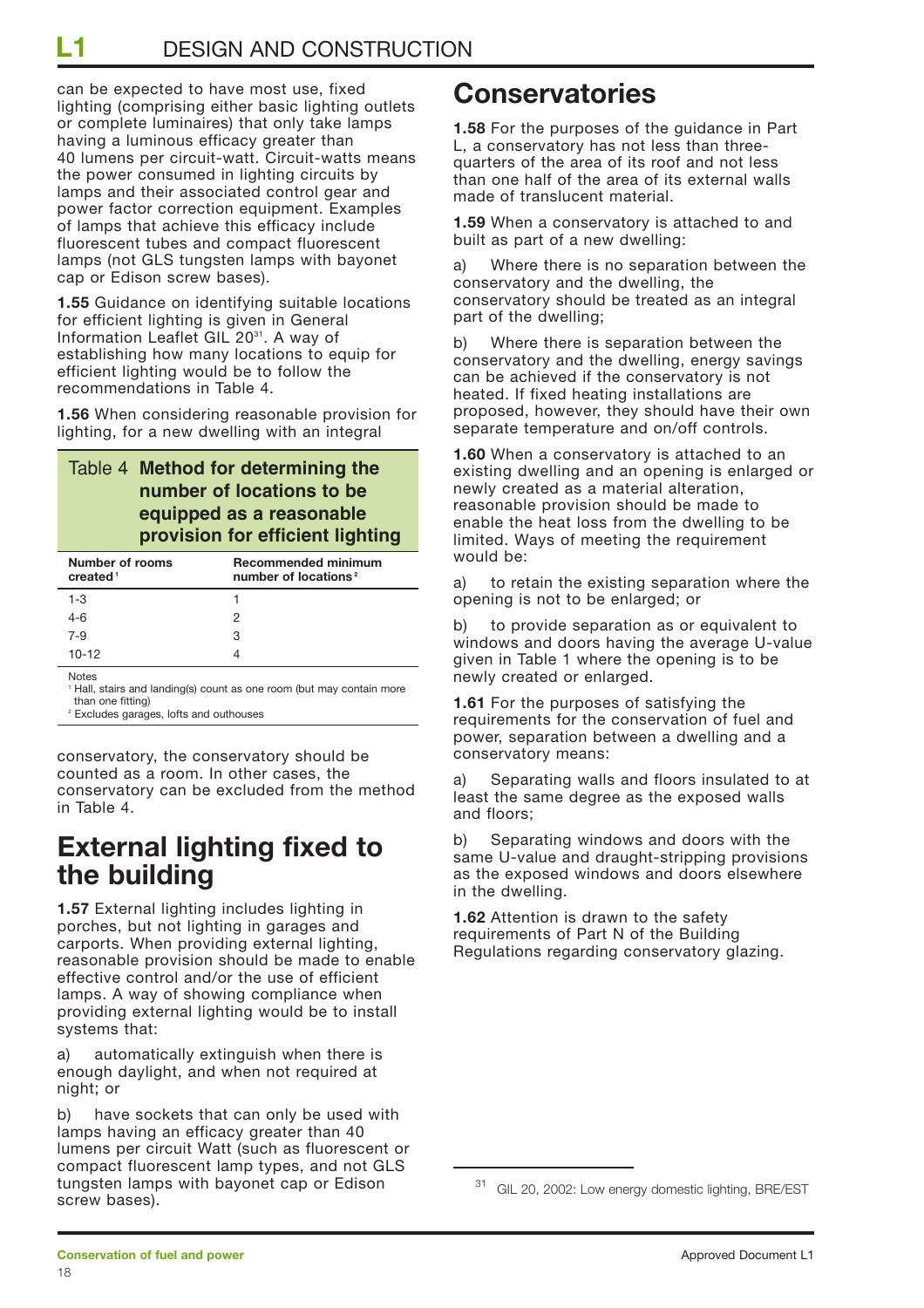# **Section 2: Work on existing dwellings**

## **Replacement of controlled services or fittings**

**2.1** "Controlled Service or fitting" is defined in Regulation 2(1) of the Building Regulations 2000 (as amended by the Building (Amendment) Regulations 2001) as "*a service or fitting in relation to which Part G, H, J or L of Schedule 1 imposes a requirement;*".

**2.2** The definition of building work in Regulation 3(1) includes the provision or extension of a controlled service or fitting in or in connection with a building. This is qualified in Regulation 3(1A) as follows:

*"The provision or extension of a controlled service or fitting –* 

> *(a) in or in connection with an existing dwelling; and*

*(b) being a service or fitting in relation to which paragraph L1, but not Part G, H or J, of Schedule 1 imposes a requirement,*

*shall only be building work where that work consists of the provision of a window, rooflight, roof window, door (being a door which together with its frame has more than 50 per cent of its internal face area glazed), a space heating or hot water service boiler, or a hot water vessel."*

**2.3** Reasonable provision where undertaking replacement work on controlled services or fittings (whether replacing with new but identical equipment or with different equipment and whether the work is solely in connection with controlled services or includes work on them) depends on the circumstances in the particular case and would also need to take account of historic value (see paragraph 2.9 *et seq*). Possible ways of satisfying the requirements include the following:-

a) **Windows, doors and rooflights**. Where these elements are to be replaced, providing new draught-proofed ones either with an average U-value not exceeding the appropriate entry in Table 1, or with a centre-pane U-value not exceeding 1.2 W/m<sup>2</sup>K (the requirement does not apply to repair work on parts of these elements, such as replacing broken glass or sealed double-glazing units or replacing rotten framing members). The replacement work should comply with the requirements of Parts L and N. In addition the building should not have a worse level of compliance, after the work, with other applicable Parts of Schedule 1. These may include Parts B, F and J.

b) **Heating boilers**. Where heating boilers are to be replaced in dwellings having a floor area greater than  $50<sup>m²</sup>$ , providing a new boiler as if for a new dwelling i.e:-

(1) in the case of ordinary oil or gas boilers, providing a boiler with a SEDBUK not less than the appropriate entry in Table 2<sup>32</sup>, together with appropriate controls following the guidance starting at paragraph 1.36. (In the case of replacement boilers installed in the period up to 31 August 2002, it would be reasonable to provide a less efficient boiler provided the heating controls comply with specification HR2 or HC2 given in GIL 59<sup>33</sup>;

(2) in the case of back boilers, providing a boiler having a SEDBUK of not less than three percentage points lower than the appropriate entry in Table 2;

(3) in the case of solid fuel boilers, providing a boiler having an efficiency not less than that recommended for its type in the HETAS certification scheme.

c) **Hot water vessels**. When replacing hot water vessels, reasonable provision would be to provide new equipment as if for a new dwelling following the guidance beginning at paragraph 1.43.

d) **Boiler and hot water storage controls**. So that replacement boilers (other than solid fuel boilers) and hot water vessels can achieve reasonable seasonal efficiency, the work may also need to include replacement of the time switch or programmer, room thermostat, and hot water vessel thermostat, and provision of a boiler interlock and fully pumped circulation. Section 4 of GPG 302 <sup>34</sup> gives more advice on how this can be done.

e) As an alternative to a) to d), following the guidance in, for example, GPG 155 <sup>35</sup> may be acceptable provided that an equivalent improvement in the dwelling's Carbon Index is achieved.

f) **Commissioning and providing operating and maintenance instructions**. Where heating and hot water systems are to be altered as in paragraphs (a) to (e), reasonable provision would also include appropriate commissioning and the provision of operating and maintenance instructions following the guidance in paragraphs 1.47 to 1.51.

<sup>&</sup>lt;sup>32</sup> For boilers for which the SEDBUK is not available, the appropriate seasonal efficiency value from Table 4b of the SAP may be used instead (see paragraphs 0.17-0.18).

<sup>33</sup> GIL 59, 2002: Central Heating system specifications (CheSS).

<sup>34</sup> GPG 302, 2001: Controls for domestic central heating and hot water, BRECSU.

<sup>35</sup> GPG 155, 2003: Energy efficient refurbishment of existing housing, BRECSU.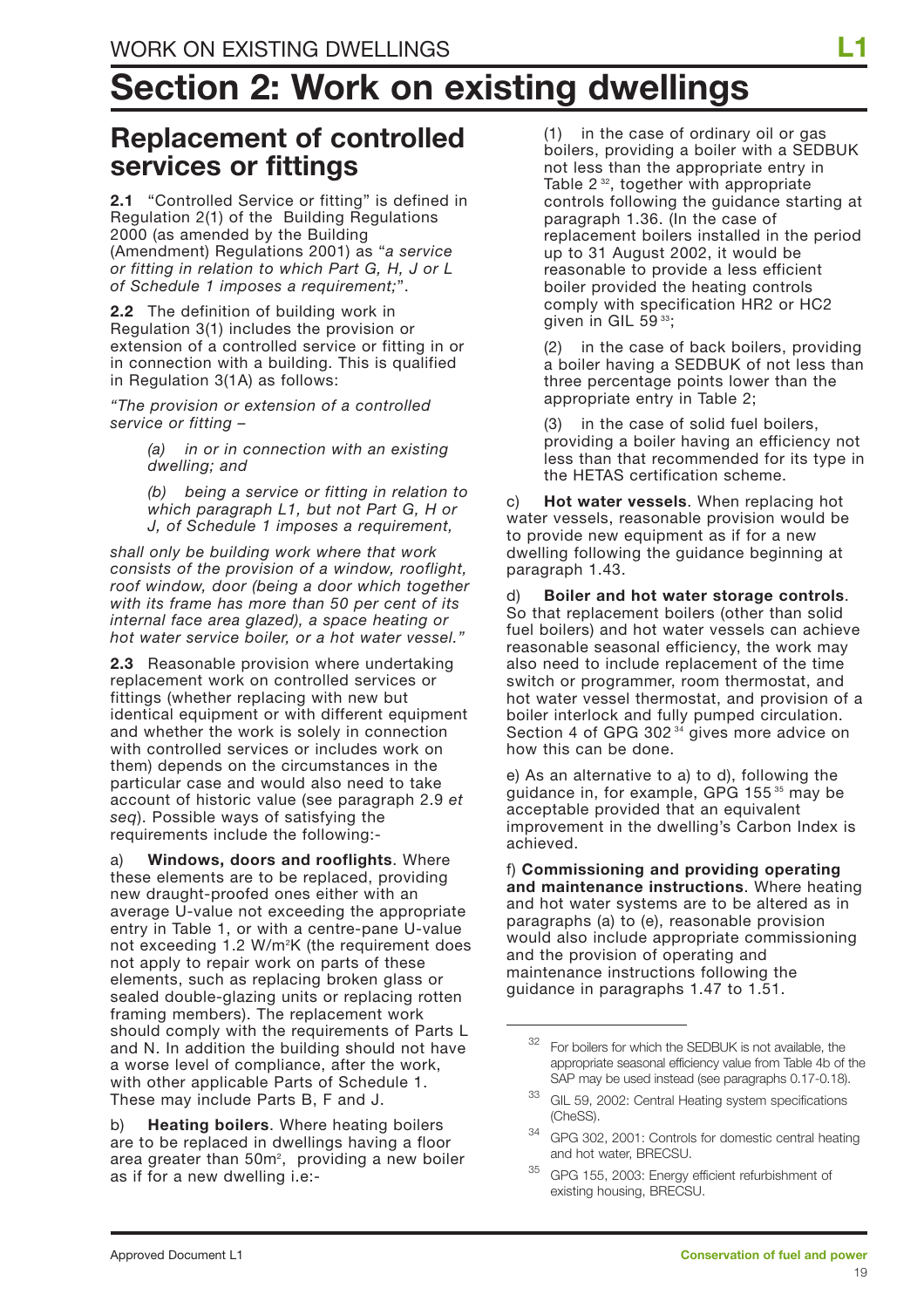## **Material alterations**

**2.4 "**Material alterations" are defined in Regulation 3(2) as follows.

*"An alteration is material for the purposes of these Regulations if the work, or any part of it, would at any stage result –*

> *(a) in a building or controlled service or fitting not complying with a relevant requirement where previously it did; or*

*(b) in a building or controlled service or fitting which before the work commenced did not comply with a relevant requirement, being more unsatisfactory in relation to such a requirement."*

**2.5** "Relevant requirement" is defined in Regulation 3(3) as follows.

*"In paragraph (2) "relevant requirement" means any of the following applicable requirements of Schedule 1, namely –*

*Part A (structure)*

*Paragraph B1 (means of warning and escape)*

*Paragraph B3 (internal fire spread – structure)*

*Paragraph B4 (external fire spread)*

*Paragraph B5 (access and facilities for the fire service)*

*Part M (access and facilities for disabled people)."*

**2.6** Reasonable provision where undertaking material alterations depends on the circumstances in the particular case and would need to take account of historic value (see paragraph 2.9 *et seq*). Without prejudice to the need for compliance with all the requirements in Schedule 1, the need to comply with the requirements of Parts F and J should particularly be taken into account. Possible ways of satisfying the requirements include:

**Roof insulation.** When substantially replacing any of the major elements of a roof structure in a material alteration, providing insulation to achieve the U-value for new dwellings.

b) **Floor insulation**. Where the structure of a ground floor or exposed floor is to be substantially replaced, or re-boarded, providing insulation in heated rooms to the standard for new dwellings.

c) **Wall insulation**. When substantially replacing complete exposed walls or their external renderings or cladding or internal surface finishes, or the internal surfaces of separating walls to unheated spaces, providing a reasonable thickness of insulation.

d) **Sealing measures**. When carrying out any of the above work, including reasonable sealing measures to improve airtightness. Without prejudice to the need for compliance with all

the requirements in Schedule 1 however , the need to comply with the requirements of Parts F and J should particularly be taken into account.

e) **Controlled services and fittings**. When replacing controlled services and fittings, following the guidance in paragraph 2.3.

## **Material changes of use**

**2.7** Material changes of use are defined in Regulation 5 as follows.

*"…… for the purposes of these Regulations, there is a material change of use where there is a change in the purposes for which or the circumstances in which a building is used, so that after that change -*

*(a) the building is used as a dwelling, where previously it was not;*

*(b) the building contains a flat, where previously it did not;*

*(c) the building is used as an hotel or a boarding house, where previously it was not;*

*(d) the building is used as an institution, where previously it was not;*

*(e) the building is used as a public building, where previously it was not;*

*(f) the building is not a building described in Classes I to VI in Schedule 2, where previously it was; or*

*(g) the building, which contains at least one dwelling, contains a greater or lesser number of dwellings than it did previously."*

**2.8** Regulation 6 includes the paragraphs in Part L of Schedule 1 as amongst those that apply when works comprising a change of use are undertaken. Reasonable provision where undertaking a material change of use depends on the circumstances in each particular case and would need to take account of historic value (see paragraph 2.9). Without prejudice to the need for compliance with all the requirements in Schedule 1, the need to comply with the requirements of Parts F and J should particularly be taken into account. Possible ways of satisfying the requirement include:

a) **Accessible lofts**. When upgrading insulation in accessible lofts, providing additional insulation to achieve a U-value not exceeding 0.25 W/m<sup>2</sup>K where the existing insulation provides a U-value worse than 0.35 W/m2 K.

b) **Roof insulation**. When substantially replacing any of the major elements of a roof structure, providing insulation to achieve the U-value considered reasonable for new dwellings.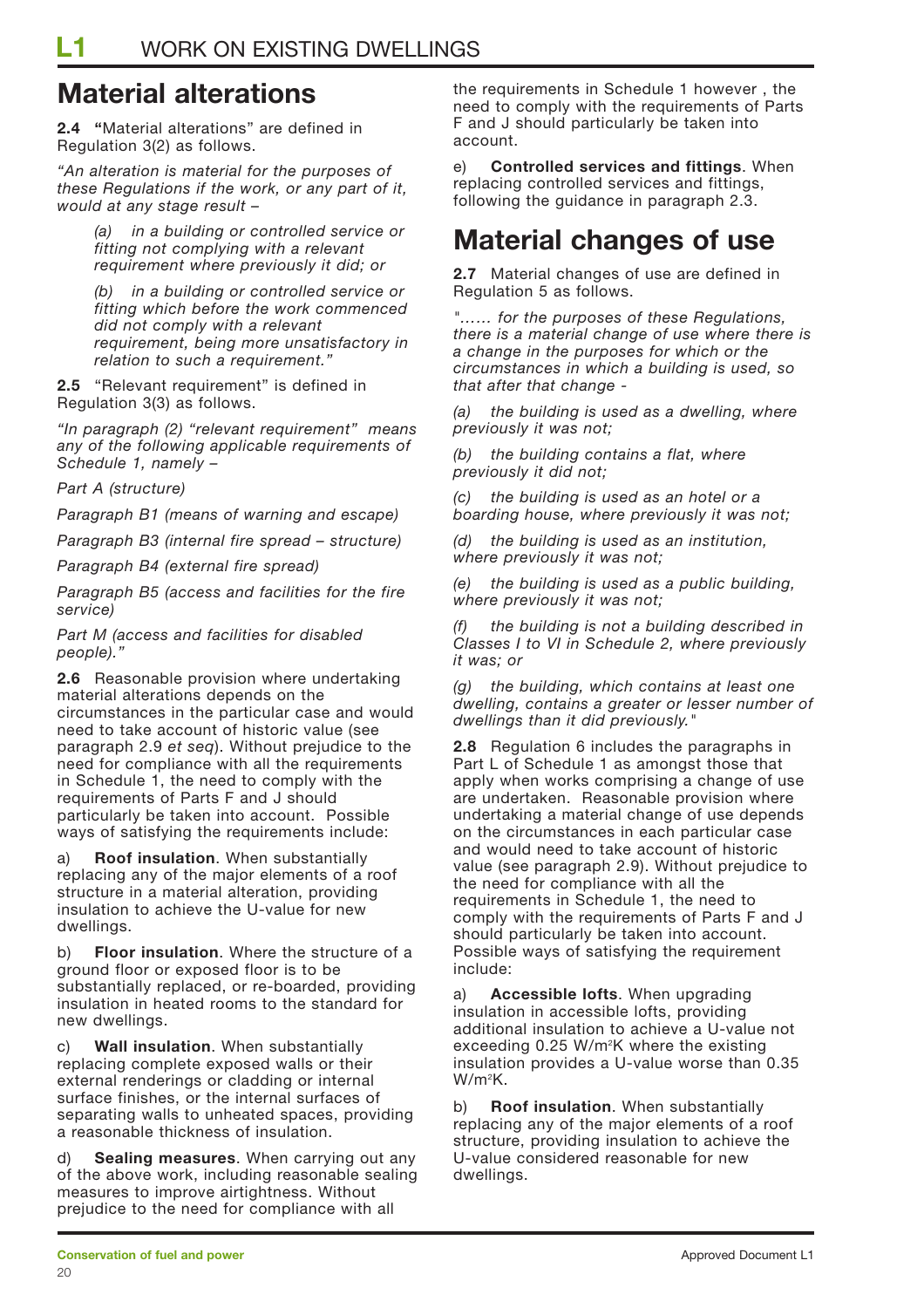c) **Floor insulation**. When substantially replacing the structure of a ground floor, providing insulation in heated rooms to the standard for new dwellings.

d) **Wall insulation**. When substantially replacing complete exposed walls or their internal or external renderings or plaster finishes or the internal renderings and plaster of separating walls to an unheated space, providing a reasonable thickness of insulation.

e) **Sealing measures**. When carrying out any of the above work, including reasonable sealing measures to improve airtightness. Without prejudice to the need for compliance with all the requirements in Schedule 1, however, the need to comply with the requirements of Parts F and J should particularly be taken into account.

f) **Lighting**. Providing lighting in accordance with the guidance in paragraphs 1.54 to 1.57.

g) **Controlled services and fittings**. When replacing controlled services and fittings, following the guidance in paragraph 2.3.

## **Historic buildings**

**2.9** Historic buildings include -

- a) listed buildings,
- b) buildings situated in conservation areas,

c) buildings which are of architectural and historical interest and which are referred to as a material consideration in a local authority's development plan,

d) buildings of architectural and historical interest within national parks, areas of outstanding natural beauty, and world heritage sites.

**2.10** The need to conserve the special characteristics of such historic buildings needs to be recognised<sup>36</sup>. In such work, the aim should be to improve energy efficiency where and to the extent that it is practically possible, always provided that the work does not prejudice the character of the historic building, or increase the risk of long-term deterioration to the building fabric or fittings. In arriving at an appropriate balance between historic building conservation and energy conservation, it would be appropriate to take into account the advice of the local planning authority's conservation officer.

**2.11** Particular issues relating to work in historic buildings that warrant sympathetic treatment and where advice from others could therefore be beneficial include –

a) restoring the historic character of a building that had been subject to previous inappropriate alteration, eg replacement windows, doors and rooflights;

b) rebuilding a former historic building (e.g. following a fire or filling in a gap site in a terrace;

c) making provisions enabling the fabric of historic buildings to "breathe" to control moisture and potential long term decay problems 37.

<sup>36</sup> BS 7913 *The principles of the conservation of historic buildings*, BSI, 1998 provides guidance on the principles that should be applied when proposing work on historic buildings.

<sup>&</sup>lt;sup>37</sup> The need for old buildings to breathe, SPAB Information sheet 4, 1986.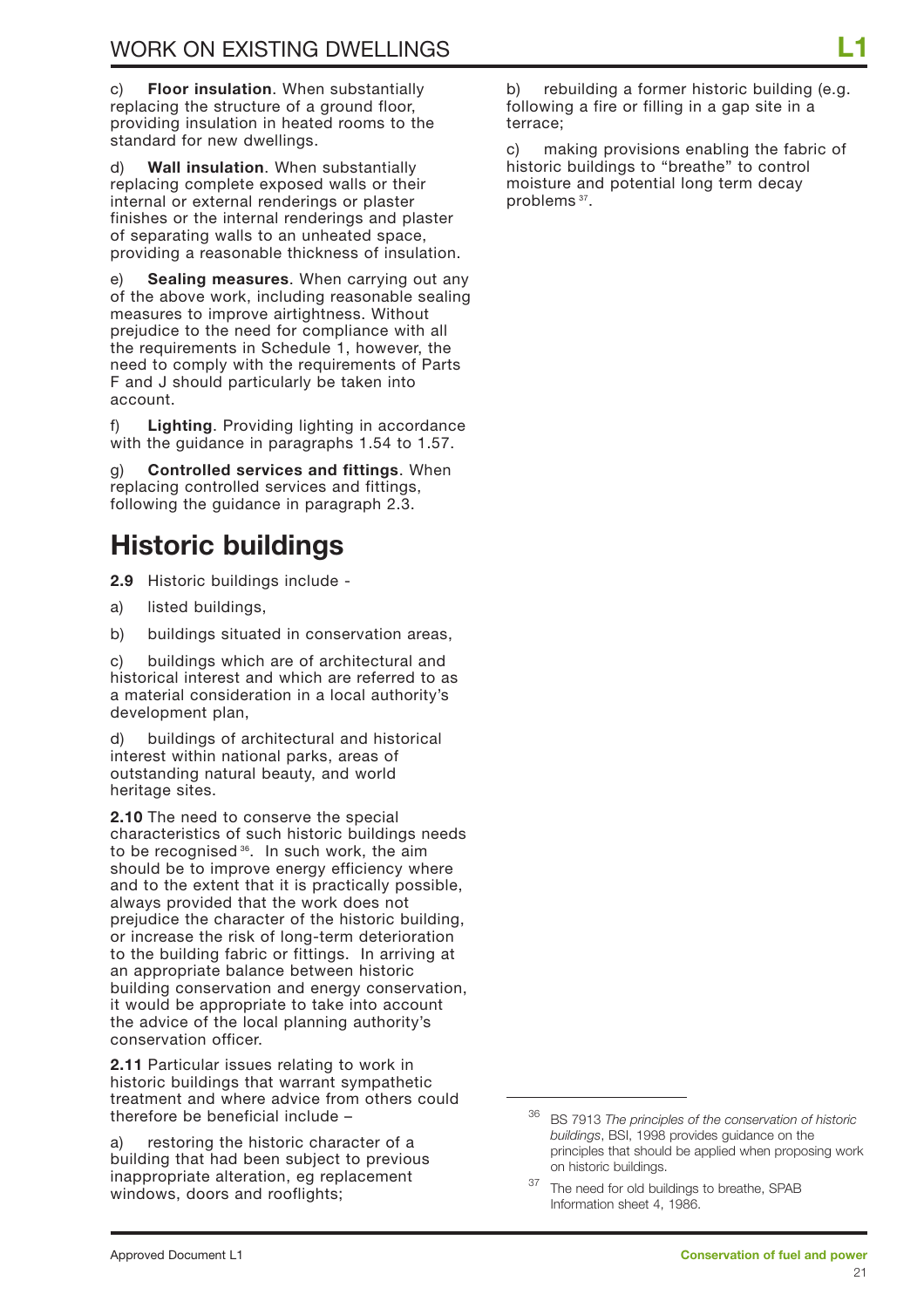# **Appendix A: Tables of U-Values**

## **Contents**

| <b>Tables</b>                                                                                       | <b>PAGE</b> |
|-----------------------------------------------------------------------------------------------------|-------------|
| Windows, doors and rooflights                                                                       | 23          |
| Table A1: Indicative U-values for<br>windows and rooflights with wood or<br>PVC-U frames, and doors | 23          |
| Table A2: Indicative U-values for<br>windows with metal frames                                      | 24          |
| Table A3: Adjustments to U-values in<br>Table A2 for frames with thermal breaks                     | 24          |
| <b>Corrections to U-values of roofs,</b><br>walls and floors                                        | 24          |
| Table A4: Corrections to U-values                                                                   | 25          |
| <b>Roofs</b>                                                                                        | 25          |
| Table A5: Base thickness of<br>insulation between ceiling joists or rafters                         | 25          |
| Table A6: Base thickness of<br>insulation between and over joists or rafters                        | 25          |
| Table A7: Base thickness for<br>continuous insulation                                               | 26          |
| Table A8: Allowable reduction in<br>base thickness for common roof<br>components                    | 26          |
| Walls                                                                                               | 29          |
| Table A9: Base thickness of<br>insulation layer                                                     | 29          |
| Table A10: Allowable reductions in<br>base thickness for common components                          | 29          |
| Table A11: Allowable reductions in base<br>thickness for concrete components                        | 29          |
| Table A12: Allowable reductions in base<br>thickness for insulated timber framed walls              | 29          |
| <b>Ground floors</b>                                                                                | 32          |
| Table A13: Insulation thickness for<br>solid floors in contact with the ground                      | 32          |
| Table A14: Insulation thickness for<br>suspended timber ground floors                               | 32          |
| Table A15: Insulation thickness for<br>suspended concrete beam and block<br>ground floors           | 33          |
| <b>Upper floors</b>                                                                                 | 34          |
| Table A16: Upper floors of timber<br>construction                                                   | 34          |
| Table A17: Upper floors of concrete<br>construction                                                 | 34          |
| Table A18: Upper floors: allowable<br>reductions in base thickness for common<br>components         | 34          |

#### **Building materials** 34

Table A19: Thermal conductivity of some common building materials 34

Note: The values in these tables have been derived using the combined method, taking into account the effects of thermal bridging where appropriate. Intermediate values can be obtained from the tables by linear interpolation. As an alternative to using these tables, the procedures in Appendices B and C can be used to obtain a more accurate calculation of the thickness of insulation required.

### **Example calculations**

Note: the examples are offered as indicating ways of meeting the requirements of Part L but designers also have to ensure that their designs comply with all the other parts of Schedule 1 to the Building Regulations.

PAGE

#### **Roofs**

| Example 1: Pitched roof with insulation<br>between ceiling joists or between rafters                                                  | 27 |
|---------------------------------------------------------------------------------------------------------------------------------------|----|
| Example 2: Pitched roof with insulation<br>between and over ceiling joists                                                            | 28 |
| Example 3: Concrete deck roof                                                                                                         | 28 |
| Walls                                                                                                                                 | 29 |
| Example 4: Masonry cavity wall with<br>internal insulation                                                                            | 30 |
| Example 5: Masonry cavity wall (tied<br>with vertical-twist stainless-steel ties) filled<br>with insulation with plasterboard on dabs | 30 |
| Example 6: Masonry wall (tied with<br>vertical-twist stainless-steel ties) with<br>partial cavity-fill                                | 31 |
| Example 7: Timber-framed wall                                                                                                         | 31 |
| <b>Ground floors</b>                                                                                                                  | 32 |
| Example 8: Solid floor in contact with<br>the ground                                                                                  | 33 |
| Example 9: Suspended timber floor                                                                                                     | 33 |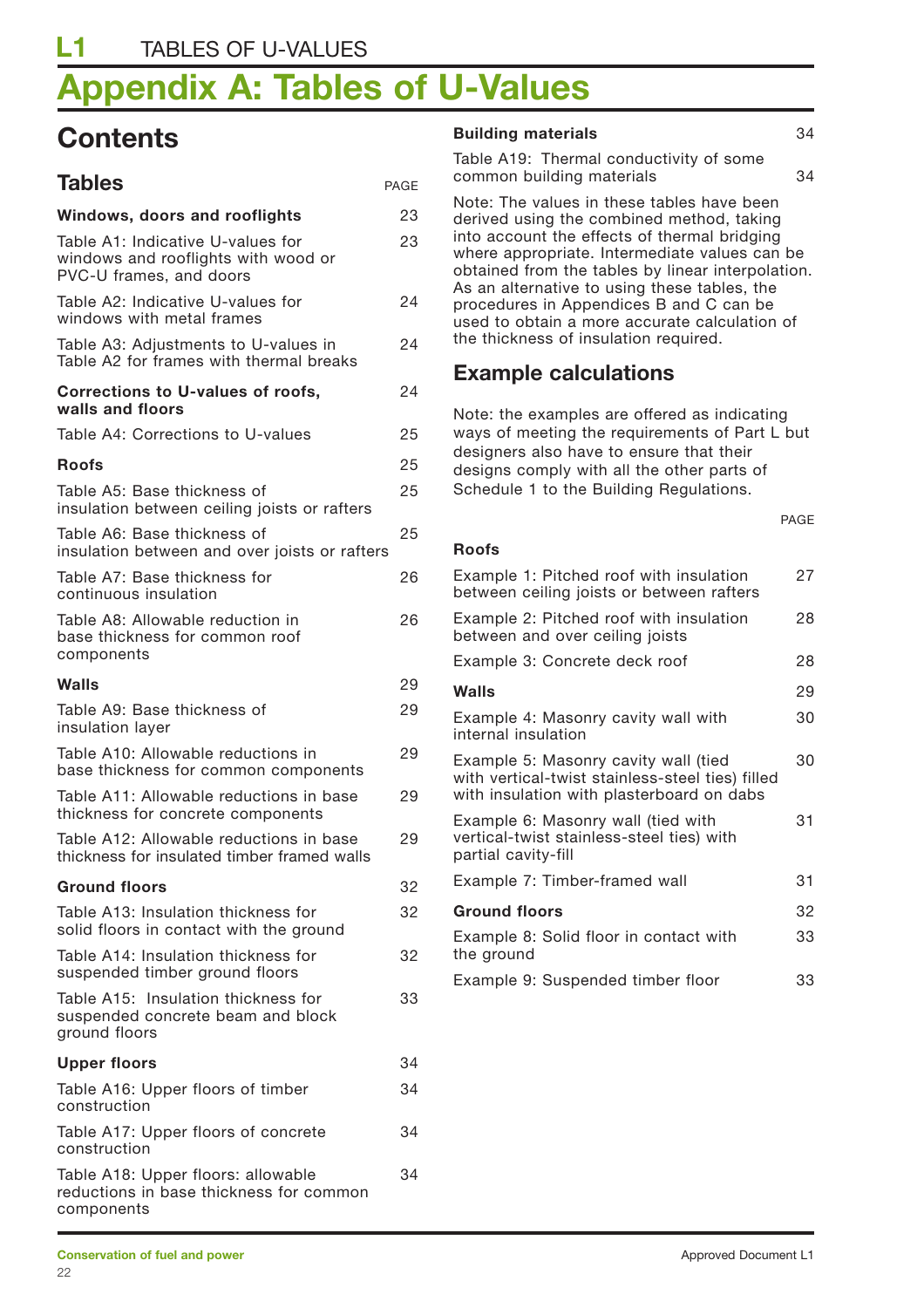## **Windows, doors and rooflights**

The following tables provide indicative U-values for windows, doors and rooflights. Table A1 applies to windows and rooflights with wood or PVC-U frames. Table A2 applies to windows with metal frames, to which (if applicable) the adjustments for thermal breaks and rooflights in Table A3 should be applied. The tables do not apply to curtain walling or to other structural glazing not fitted in a frame. For the purposes of this Approved Document a roof window may be considered as a rooflight.

The U-value of a window or rooflight containing low-E glazing is influenced by the emissivity, εn,

of the low-E coating. Low-E coatings are of two principal types, known as 'hard' and 'soft'. Hard coatings generally have emissivities in the range 0.15 to 0.2, and the data for  $\varepsilon_n = 0.2$ should be used for hard coatings, or if the glazing is stated to be low-E but the type of coating is not specified. Soft coatings generally have emissivities in the range 0.05 to 0.1. The data for  $\varepsilon_n = 0.1$  should be used for a soft coating if the emissivity is not specified.

When available, manufacturers' certified U-values (by measurement or calculation according to the standards given in Section 0) should be used in preference to the data given in these tables.

#### Table A1 Indicative U-values (W/m<sup>2</sup>·K) for windows and rooflights with wood or **PVC-U frames, and doors**

|                                                             |     | Gap between panes |                             |                                                           |  |  |
|-------------------------------------------------------------|-----|-------------------|-----------------------------|-----------------------------------------------------------|--|--|
|                                                             | 6mm | 12mm              | 16 <sub>mm</sub><br>or more | Adjustment<br>for rooflights<br>in dwellings <sup>3</sup> |  |  |
| Single glazing                                              |     | 4.8               |                             | $+0.3$                                                    |  |  |
| Double glazing (air filled)                                 | 3.1 | 2.8               | 2.7                         |                                                           |  |  |
| Double glazing (low-E, $\varepsilon_n = 0.2$ ) <sup>1</sup> | 2.7 | 2.3               | 2.1                         |                                                           |  |  |
| Double glazing (low-E, $\varepsilon_n = 0.15$ )             | 2.7 | 2.2               | 2.0                         |                                                           |  |  |
| Double glazing (low-E, $\varepsilon_n = 0.1$ )              | 2.6 | 2.1               | 1.9                         |                                                           |  |  |
| Double glazing (low-E, $\varepsilon_n = 0.05$ )             | 2.6 | 2.0               | 1.8                         |                                                           |  |  |
| Double glazing (argon filled) <sup>2</sup>                  | 2.9 | 2.7               | 2.6                         |                                                           |  |  |
| Double glazing (low-E $\varepsilon_n = 0.2$ , argon filled) | 2.5 | 2.1               | 2.0                         |                                                           |  |  |
| Double glazing (low-E $\varepsilon_n = 0.1$ , argon filled) | 2.3 | 1.9               | 1.8                         |                                                           |  |  |
| Double glazing (low-E $\varepsilon_n$ = 0.05, argon filled) | 2.3 | 1.8               | 1.7                         | $+0.2$                                                    |  |  |
| Triple glazing                                              | 2.4 | 2.1               | 2.0                         |                                                           |  |  |
| Triple glazing (low-E, $\varepsilon_n = 0.2$ )              | 2.1 | 1.7               | 1.6                         |                                                           |  |  |
| Triple glazing (low-E, $\varepsilon_n = 0.1$ )              | 2.0 | 1.6               | 1.5                         |                                                           |  |  |
| Triple glazing (low-E, $\varepsilon_n = 0.05$ )             | 1.9 | 1.5               | 1.4                         |                                                           |  |  |
| Triple glazing (argon filled)                               | 2.2 | 2.0               | 1.9                         |                                                           |  |  |
| Triple glazing (low-E $\varepsilon_n$ = 0.2, argon filled)  | 1.9 | 1.6               | 1.5                         |                                                           |  |  |
| Triple glazing (low-E $\varepsilon_n = 0.1$ , argon filled) | 1.8 | 1.4               | 1.3                         |                                                           |  |  |
| Triple glazing (low-E $\varepsilon_n$ = 0.05, argon filled) | 1.7 | 1.4               | 1.3                         |                                                           |  |  |
| Solid wooden door <sup>4</sup>                              |     | 3.0               |                             |                                                           |  |  |

Notes

<sup>1</sup> The emissivities quoted are normal emissivities. (Corrected emissivity is used in the calculation of glazing U-values.) Uncoated glass is assumed to have a normal emissivity of 0.89.

<sup>2</sup> The gas mixture is assumed to consist of 90% argon and 10% air.

<sup>3</sup> No correction need be applied to rooflights in buildings other than dwellings.

<sup>4</sup> For doors which are half-glazed the U-value of the door is the average of the appropriate window U-value and that of the non-glazed part of the door (e.g. 3.0 W/m2 K for a wooden door).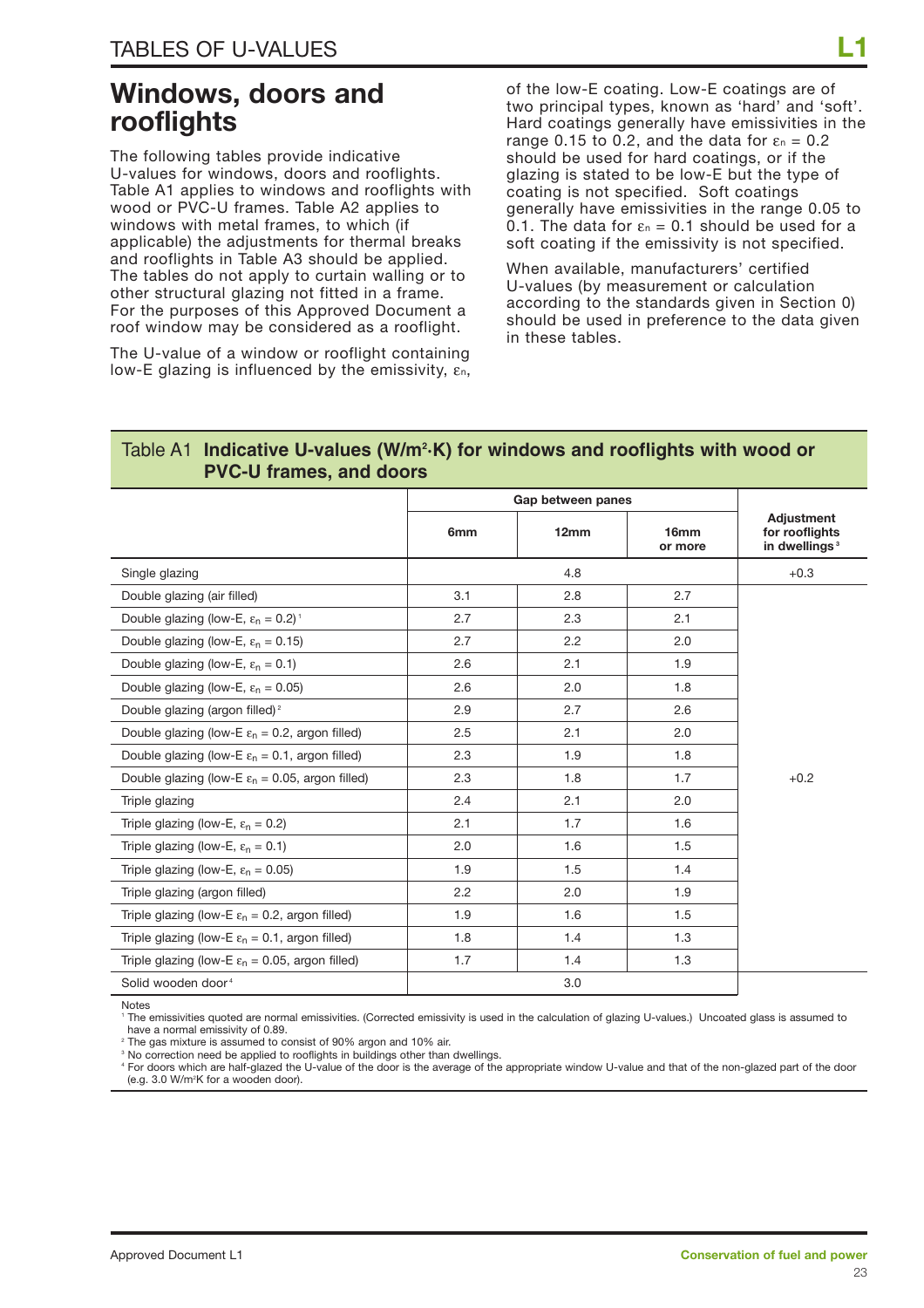### Table A2 **Indicative U-values (W/m2 ·K) for windows with metal frames (4mm thermal break)**

|                                                              | gap between panes |      |                 |  |  |
|--------------------------------------------------------------|-------------------|------|-----------------|--|--|
|                                                              | 6mm               | 12mm | 16mm<br>or more |  |  |
| Single glazing                                               |                   | 5.7  |                 |  |  |
| Double glazing (air filled)                                  | 3.7               | 3.4  | 3.3             |  |  |
| Double glazing (low-E, $\varepsilon_n = 0.2$ )               | 3.3               | 2.8  | 2.6             |  |  |
| Double glazing (low-E, $\varepsilon_n = 0.1$ )               | 3.2               | 2.6  | 2.5             |  |  |
| Double glazing (low-E, $\varepsilon_n = 0.05$ )              | 3.1               | 2.5  | 2.3             |  |  |
| Double glazing (argon filled)                                | 3.5               | 3.3  | 3.2             |  |  |
| Double glazing (low-E, $\varepsilon_n$ = 0.2, argon filled)  | 3.1               | 2.6  | 2.5             |  |  |
| Double glazing (low-E, $\varepsilon_n = 0.1$ , argon filled) | 2.9               | 2.4  | 2.3             |  |  |
| Double glazing (low-E, $\varepsilon_n$ = 0.05, argon filled) | 2.8               | 2.3  | 2.1             |  |  |
| Triple glazing                                               | 2.9               | 2.6  | 2.5             |  |  |
| Triple glazing (low-E, $\varepsilon_n = 0.2$ )               | 2.6               | 2.2  | 2.0             |  |  |
| Triple glazing (low-E, $\varepsilon_n = 0.1$ )               | 2.5               | 2.0  | 1.9             |  |  |
| Triple glazing (low-E, $\varepsilon_n = 0.05$ )              | 2.4               | 1.9  | 1.8             |  |  |
| Triple glazing (argon-filled)                                | 2.8               | 2.5  | 2.4             |  |  |
| Triple glazing (low-E, $\varepsilon_n$ = 0.2, argon filled)  | 2.4               | 2.0  | 1.9             |  |  |
| Triple glazing (low-E, $\varepsilon_n = 0.1$ , argon filled) | 2.2               | 1.9  | 1.8             |  |  |
| Triple glazing (low-E, $\varepsilon_n$ = 0.05, argon filled) | 2.2               | 1.8  | 1.7             |  |  |

**Note** 

For windows and rooflights with metal frames incorporating a thermal break other than 4mm, the following adjustments should be made to the U-values given in Table A2.

### Table A3 **Adjustments to U-values in Table A2 for frames with thermal breaks**

|                              | <b>Adjustment to U-value</b><br>(W/m <sup>2</sup> K)            |                           |  |  |  |
|------------------------------|-----------------------------------------------------------------|---------------------------|--|--|--|
| <b>Thermal break</b><br>(mm) | Window, or<br>rooflight in<br>building other<br>than a dwelling | Rooflight in<br>dwellings |  |  |  |
| 0 (no break)                 | $+0.3$                                                          | $+0.7$                    |  |  |  |
| 4                            | $+0.0$                                                          | $+0.3$                    |  |  |  |
| 8                            | $-0.1$                                                          | $+0.2$                    |  |  |  |
| 12                           | $-0.2$                                                          | $+0.1$                    |  |  |  |
| 16                           | $-0.2$                                                          | $+0.1$                    |  |  |  |

Note

Where applicable adjustments for both thermal break and rooflight should be made. For intermediate thicknesses of thermal breaks, linear interpolation may be used.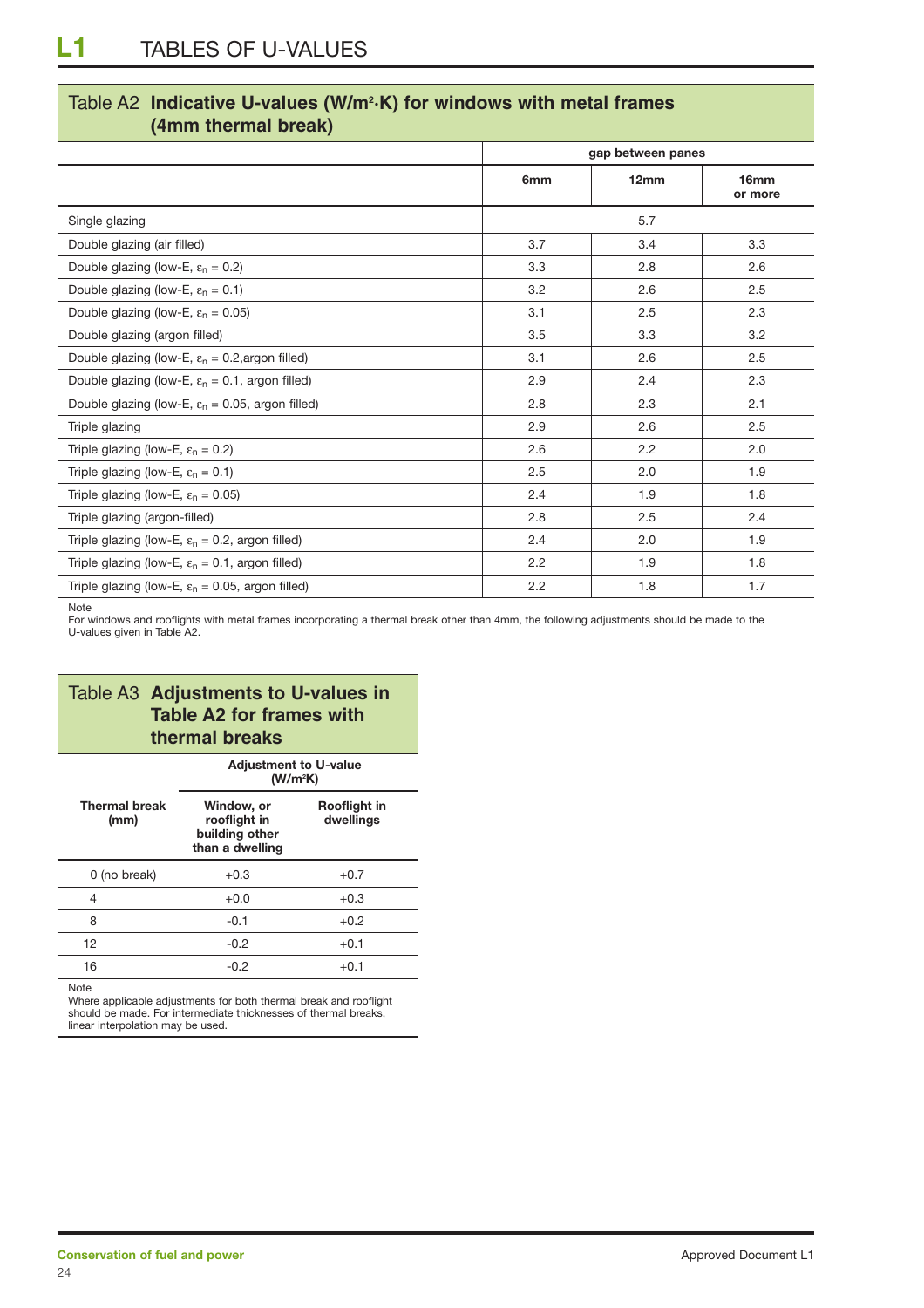## **Corrections to U-values of roofs, walls and floors**

Annex D of BS EN ISO 6946 provides corrections to U-values to allow for the effects of:

- air gaps in insulation
- mechanical fasteners penetrating the insulation layer
- precipitation on inverted roofs.

The corrected U-value  $(U_c)$  is obtained by adding a correction term ∆U:

$$
U_c = U + \Delta U
$$

Table A4 gives the values of ∆U for some typical constructions.

If the total ∆U is less than 3% of U then the corrections need not be applied and ∆U can be taken to be zero. However, where corrections are to be applied, before using the following tables the following steps should be carried out:-

1) subtract ∆U from the desired U-value.

2) use this adjusted U-value in the tables when calculating the required thickness of insulation.

This thickness of insulation then meets the original desired U-value, having allowed for the ∆U correction(s).

| Table A4 Corrections to U-values                                                                                         |                                     |  |  |  |  |  |
|--------------------------------------------------------------------------------------------------------------------------|-------------------------------------|--|--|--|--|--|
| <b>Roofs</b>                                                                                                             | $\Lambda$ U<br>(W/m <sup>2</sup> K) |  |  |  |  |  |
| Insulation fixed with nails or screws                                                                                    | 0.02                                |  |  |  |  |  |
| Insulation between joists or rafters                                                                                     | 0.01                                |  |  |  |  |  |
| Insulation between and over joists or rafters                                                                            | 0.00                                |  |  |  |  |  |
| Walls                                                                                                                    |                                     |  |  |  |  |  |
| Timber frame where the insulation partly fills<br>the space between the studs                                            | 0.04                                |  |  |  |  |  |
| Timber frame where the insulation fully fills the<br>space between the studs                                             | 0.01                                |  |  |  |  |  |
| Internal insulation fixed with nails or screws<br>which penetrate the insulation                                         | 0.02                                |  |  |  |  |  |
| External insulation with metal fixings that<br>penetrate the insulation                                                  | 0.02                                |  |  |  |  |  |
| Insulated cavity wall with cavity greater than<br>75mm and tied with steel vertical-twist ties                           | 0.02                                |  |  |  |  |  |
| Insulated cavity wall with a cavity less than or<br>equal to 75mm tied with ties other than steel<br>vertical-twist ties | 0.00                                |  |  |  |  |  |
| <b>Floors</b>                                                                                                            |                                     |  |  |  |  |  |
| Suspended timber floor with insulation between<br>joists                                                                 | 0.04                                |  |  |  |  |  |
| Floor insulation fixed with nails or screws                                                                              | 0.02                                |  |  |  |  |  |



#### Table A5 **Base thickness of insulation between ceiling joists or rafters**

**Thermal conductivity of insulant (W/m·K) 0.020 0.025 0.030 0.035 0.040 0.045 0.050**

|   | Design<br>U-value<br>(W/m <sup>2</sup> K) |     | Base thickness of insulating material (mm) |     |     |     |     |     |
|---|-------------------------------------------|-----|--------------------------------------------|-----|-----|-----|-----|-----|
|   | A                                         | в   | C                                          | D   | Е   | F   | G   | н   |
| 1 | 0.15                                      | 371 | 464                                        | 557 | 649 | 742 | 835 | 928 |
|   | 2<br>0.20                                 | 180 | 224                                        | 269 | 314 | 359 | 404 | 449 |
| 3 | 0.25                                      | 118 | 148                                        | 178 | 207 | 237 | 266 | 296 |
| 4 | 0.30                                      | 92  | 110                                        | 132 | 154 | 176 | 198 | 220 |
| 5 | 0.35                                      | 77  | 91                                         | 105 | 122 | 140 | 157 | 175 |
| 6 | 0.40                                      | 67  | 78                                         | 90  | 101 | 116 | 130 | 145 |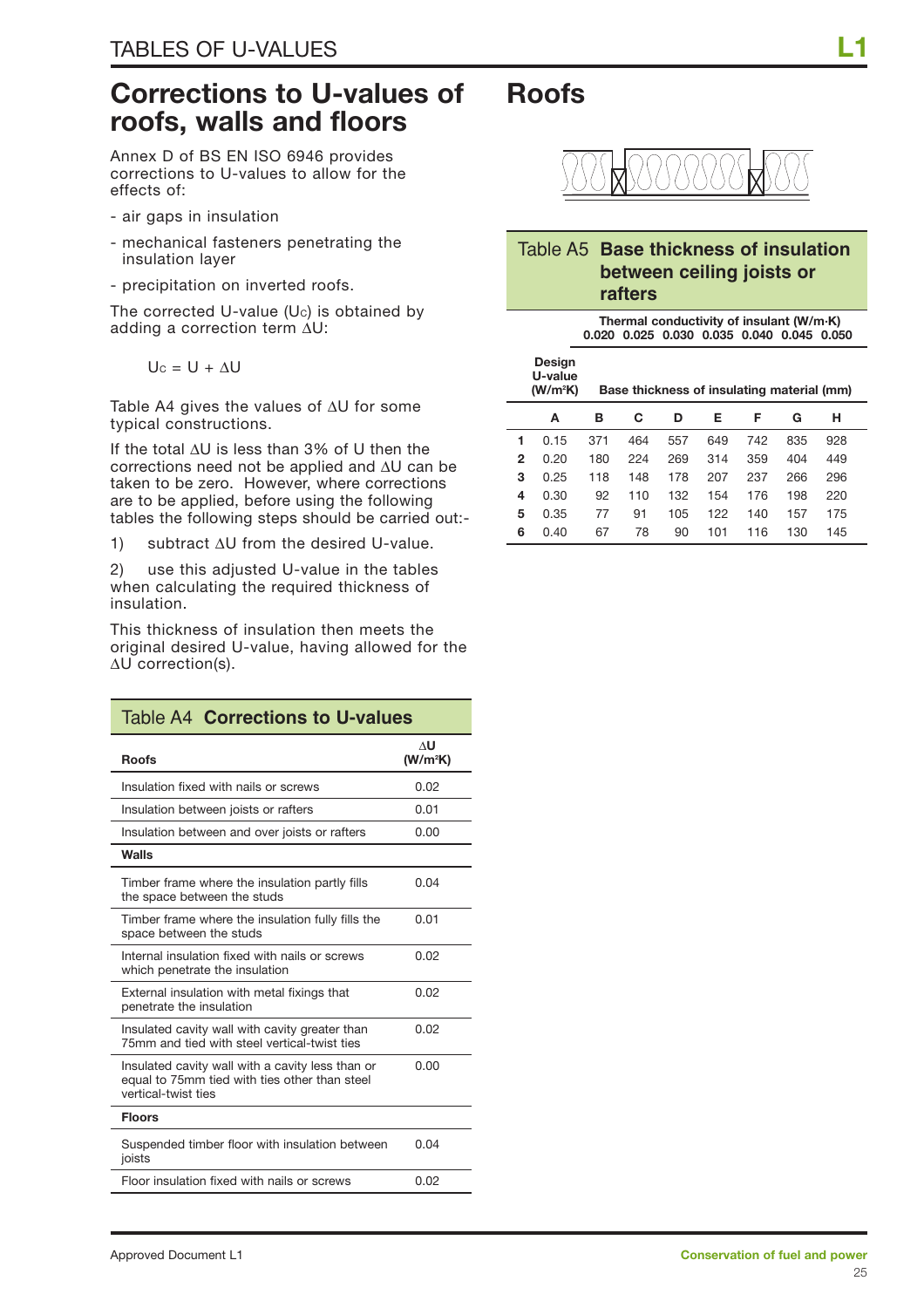

### Table A6 **Base thickness of insulation between and over joists or rafters**

**Thermal conductivity of insulant (W/m·K) 0.020 0.025 0.030 0.035 0.040 0.045 0.050**

|   | Design<br>U-value<br>(W/m <sup>2</sup> K) |     |     |     |     |     | Base thickness of insulating material (mm) |     |
|---|-------------------------------------------|-----|-----|-----|-----|-----|--------------------------------------------|-----|
|   | A                                         | в   | C   | D   | Е.  | Е   | G                                          | н   |
|   | 0.15                                      | 161 | 188 | 217 | 247 | 277 | 307                                        | 338 |
| 2 | <u>በ 2በ</u>                               | 128 | 147 | 167 | 188 | 210 | 232                                        | 255 |

 0.25 108 122 137 153 170 187 205 0.30 92 105 117 130 143 157 172 0.35 77 91 103 113 124 136 148 0.40 67 78 90 101 110 120 130

**Note** 

Tables A5 and A6 are derived for roofs with the proportion of timber at 8%, corresponding to 48mm wide timbers at 600mm centres, excluding noggings. For other proportions of timber the U-value can be calculated using the procedure in Appendix B.



#### Table A7 **Base thickness for continuous insulation**

**Thermal conductivity of insulant (W/m·K) 0.020 0.025 0.030 0.035 0.040 0.045 0.050**

|   | Design<br>U-value<br>(W/m <sup>2</sup> K) |     | Base thickness of insulating material (mm) |     |     |     |     |     |  |
|---|-------------------------------------------|-----|--------------------------------------------|-----|-----|-----|-----|-----|--|
|   | А                                         | в   | C                                          | D   | Е   | Е   | G   | н   |  |
|   | 0.15                                      | 131 | 163                                        | 196 | 228 | 261 | 294 | 326 |  |
| 2 | በ 2በ                                      | 97  | 122.                                       | 146 | 170 | 194 | 219 | 243 |  |

 0.25 77 97 116 135 154 174 193 0.30 64 80 96 112 128 144 160 0.35 54 68 82 95 109 122 136 0.40 47 59 71 83 94 106 118

|    |                      |                      |   | 1100   | 5 | 6 8 9 10 11 13 |  |  |
|----|----------------------|----------------------|---|--------|---|----------------|--|--|
|    |                      | ıg material (mm)     | 4 | 1300   |   | 4 5 6 7 8 9 10 |  |  |
| E. | G                    |                      |   | 5 1700 |   | 2 2 3 3 4 4 5  |  |  |
| -- | $\sim$ $\sim$ $\sim$ | $\sim$ $\sim$ $\sim$ |   | 2100   |   | 1 2 2 2 3 3 3  |  |  |

**Concrete**

**(kg/m3**

|    | Other<br>materials<br>and<br>components                        | <b>Reduction in base thickness of</b><br>insulating material (mm) |                |              |                |   |                |    |  |
|----|----------------------------------------------------------------|-------------------------------------------------------------------|----------------|--------------|----------------|---|----------------|----|--|
|    | A                                                              | в                                                                 | C              | D            | Е              | F | G              | н  |  |
| 7  | 10 <sub>mm</sub><br>plasterboard                               | 1                                                                 | 2              | 2            | 2              | 3 | 3              | 3  |  |
| 8  | 13mm<br>plasterboard                                           | 2                                                                 | $\overline{2}$ | 2            | 3              | 3 | $\overline{4}$ | 4  |  |
| 9  | 13mm<br>sarking board                                          | 2                                                                 | 2              | 3            | 3              | 4 | $\overline{4}$ | 5  |  |
| 10 | 12mm<br>calcium silicate<br>liner board                        | 1                                                                 | 2              | 2            | 2              | 3 | 3              | 4  |  |
|    | 11 Roof space<br>(pitched)                                     | 4                                                                 | 5              | 6            | 7              | 8 | 9              | 10 |  |
|    | 12 Roof space<br>(flat)                                        | 3                                                                 | 4              | 5            | 6              | 6 | $\overline{7}$ | 8  |  |
|    | <b>13</b> 19mm<br>roof tiles                                   | 0                                                                 | 1              | $\mathbf{1}$ | 1              | 1 | 1              | 1  |  |
|    | <b>14</b> 19 <sub>mm</sub><br>asphalt (or 3<br>layers of felt) | 1                                                                 | 1              | $\mathbf{1}$ | 1              | 2 | 2              | 2  |  |
| 15 | 50 <sub>mm</sub><br>screed                                     | 2                                                                 | 3              | 4            | $\overline{4}$ | 5 | 5              | 6  |  |

### Table A8 **Allowable reduction in base thickness for common roof components**

**slab Reduction in base thickness** 

**1** 600 10 13 15 18 20 23 25 **2** 800 7 9 11 13 14 16 18

**A BCDEFGH**

**Thermal conductivity of insulant (W/m·K) 0.020 0.025 0.030 0.035 0.040 0.045 0.050**

**density** of insulation for

**) each 100mm of concrete slab**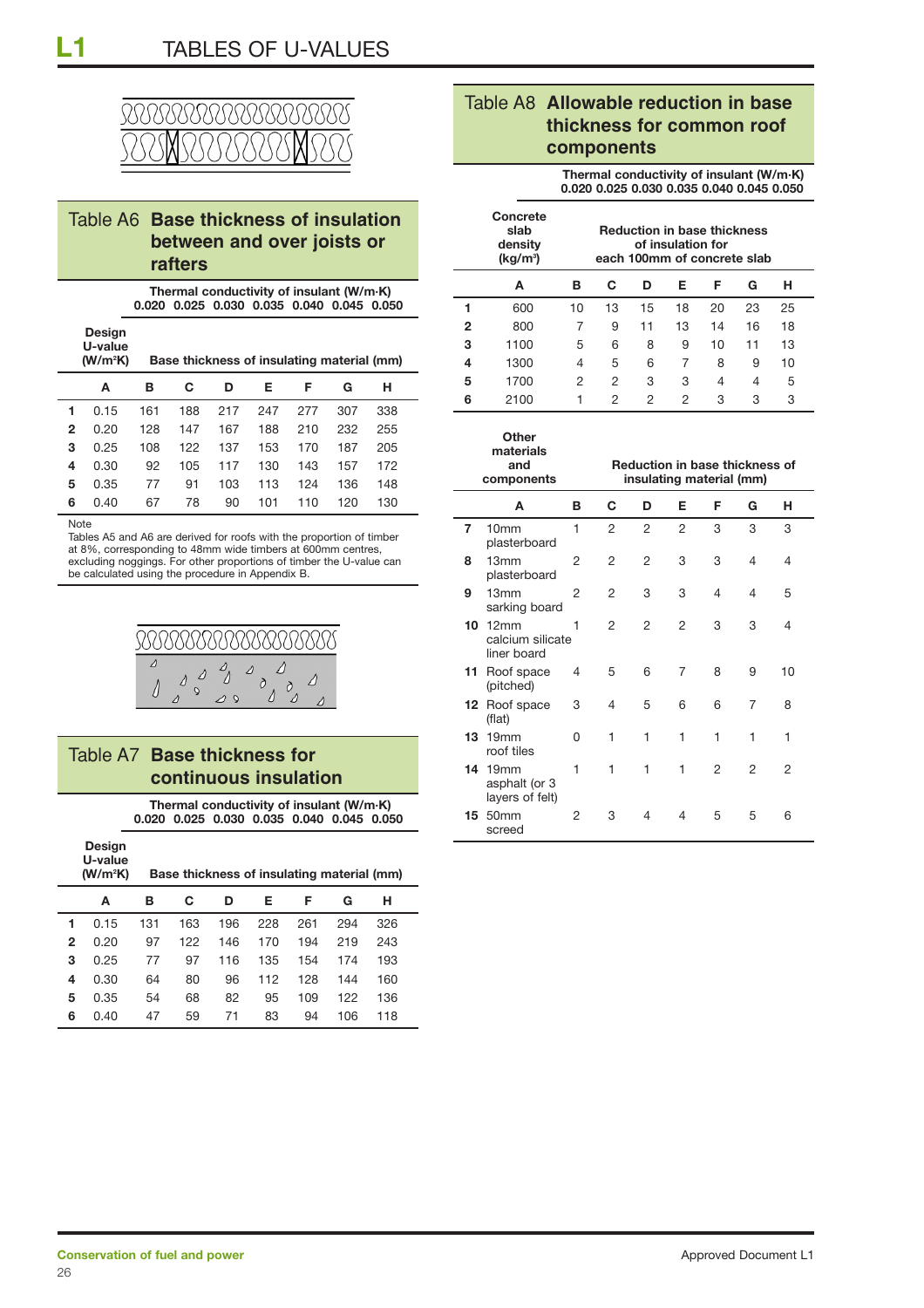## **Example 1: Pitched roof with insulation between ceiling joists or between rafters**

Determine the thickness of the insulation layer required to achieve a U-value of 0.21 W/m<sup>2</sup>K if insulation is between the joists, and 0.26 W/m2 K if insulation is between the rafters. From Table A4 there is a ∆U correction of 0.01 W/m2 K which applies to both the following cases. To allow for this, the 'look-up' U-value is reduced by 0.01  $W/m^2K$  to 0.20 and 0.25 W/m2 K respectively.

#### **For insulation placed between ceiling joists (look-up U-value 0.20 W/m2 K)**



#### Using Table A5:

From **column D, row 2** of the table, the base thickness of insulation required is 269mm.

The base thickness may be reduced by taking account of the other materials as follows:

From Table A8:

| 19mm roof tiles                            | column D, row $13 = 1$ mm |          |
|--------------------------------------------|---------------------------|----------|
| Roofspace (pitched) column D, row 11 = 6mm |                           |          |
| 10mm plasterboard column D, row $7 = 2$ mm |                           |          |
| Total reduction                            |                           | $= 9$ mm |

The minimum thickness of the insulation layer between the ceiling joists required to achieve a U-value of 0.21 W/m<sup>2</sup>K (including the ∆U correction) is therefore:

*Base thickness* less *total reduction* i.e. 269 – 9 = **260mm**.

**For insulation placed between rafters (lookup U-value 0.25 W/m2 K)**



Using Table A5 :

From **column D, row 4** in the table, the base thickness of insulation required is 178mm.

The reductions in the base thickness are obtained as follows:

From Table A8:

| 19mm roof tiles   | column D, row $13 = 1$ mm |  |
|-------------------|---------------------------|--|
| 10mm plasterboard | column D, row $7 = 2$ mm  |  |

Total reduction  $= 3 \text{mm}$ 

The minimum thickness of the insulation layer between the rafters required to achieve a U-value of 0.25 W/m2 K (including the ∆U correction) is therefore:

*Base thickness* less *total reduction* ie 178 - 3 = **175mm**.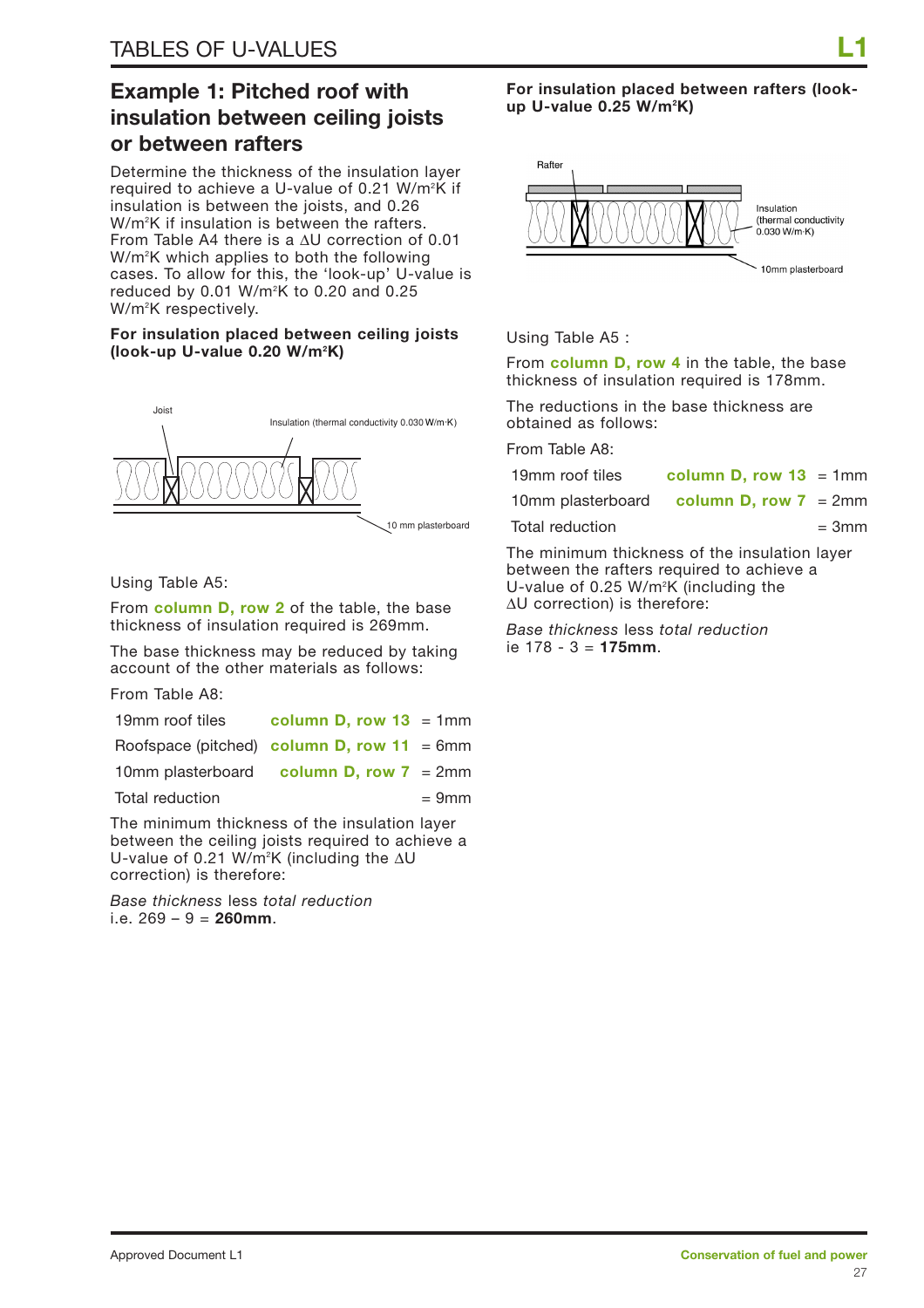## **Example 2: Pitched roof with insulation between and over ceiling joists**

Determine the thickness of the insulation layer above the joists required to achieve a U-value of 0.20 W/m2 K for the roof construction shown below:



It is proposed to use mineral wool insulation between and over the joists with a thermal conductivity of 0.04 W/m·K.

Using Table A6:

From **column F, row 2** of the table, the base thickness of insulation layer = 210mm.

The base thickness may be reduced by taking account of the other materials as follows:

From Table A8:

| 19mm roof tiles | column F, row $13 = 1$ mm                     |
|-----------------|-----------------------------------------------|
|                 | Roofspace (pitched) column F, row $11 = 8$ mm |
|                 | 10mm plasterboard column $F$ , row $T = 3$ mm |
| Total reduction | $= 12$ mm                                     |

The minimum thickness of the insulation layer over the joists, required in addition to the 100mm insulation between the joists, to achieve a U-value of 0.20 W/m2 K is therefore:

*Base thickness* less *total reduction* ie 210 – l00 - 12 = **98mm**.

## **Example 3: Concrete deck roof**

Determine the thickness of the insulation layer required to achieve a U-value of 0.25 W/m<sup>2</sup>K for the roof construction shown below.



Using Table A7:

From **column D, row 3** of the table, the base thickness of the insulation layer is 116mm.

The base thickness may be reduced by taking account of the other materials as follows:

From Table A8:

| 3 layers of felt | column D, row $14 = 1$ mm |
|------------------|---------------------------|
|------------------|---------------------------|

| 150mm concrete deck column D, row 3                  |  |
|------------------------------------------------------|--|
| adjusted for 150mm thickness $(1.5 \times 8)$ = 12mm |  |

Total reduction  $= 13$ mm

The minimum thickness of the insulation layer required to achieve a U-value of 0.25 W/m<sup>2</sup>K is therefore:

*Base thickness* less *total reduction*  i.e. 116 - 13 = **103mm**.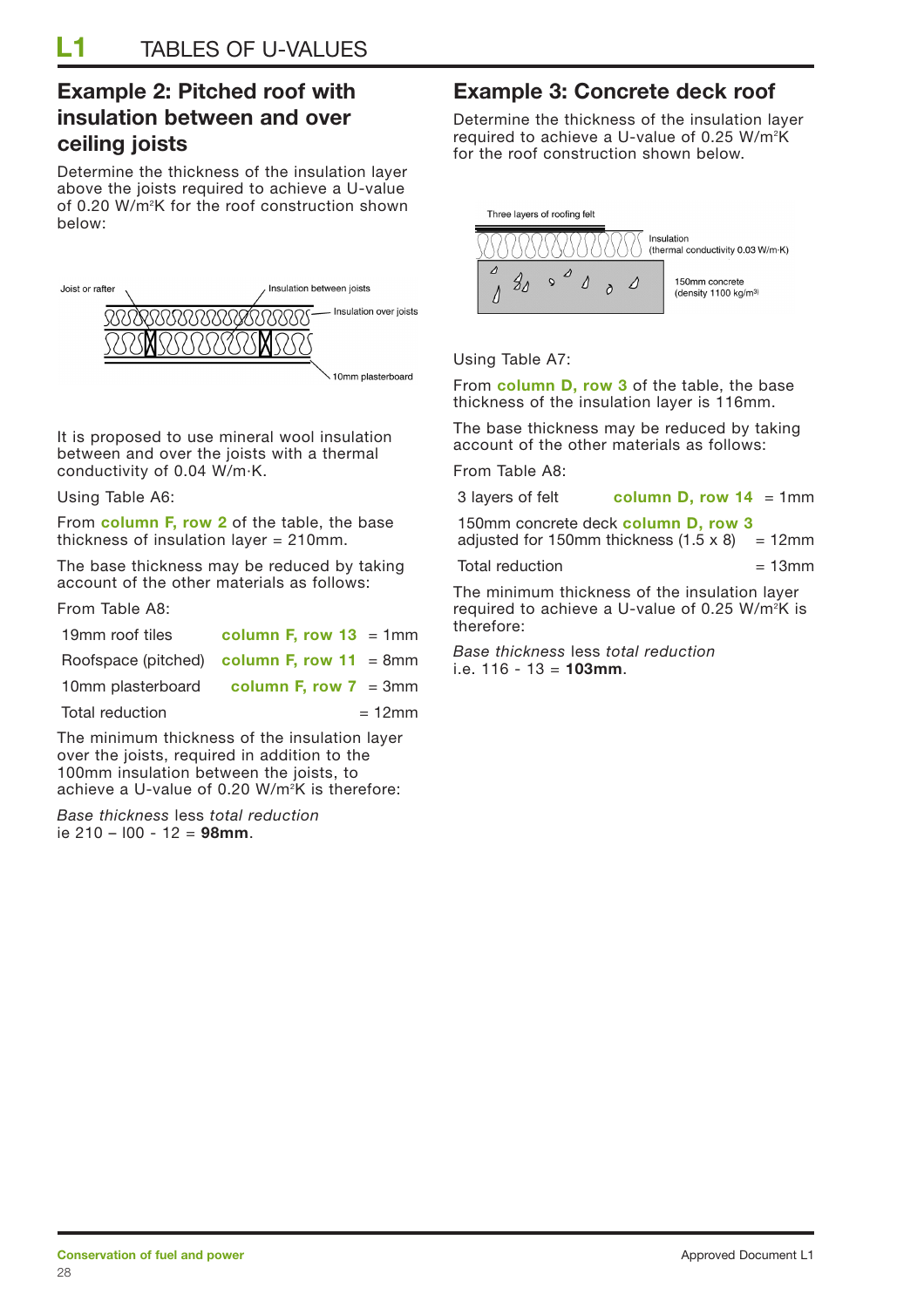## **Walls**

|   | Table A9 Base thickness of insulation                                                   | layer |     |     |     |     |     |     |
|---|-----------------------------------------------------------------------------------------|-------|-----|-----|-----|-----|-----|-----|
|   | Thermal conductivity of insulant (W/m·K)<br>0.020 0.025 0.030 0.035 0.040 0.045 0.050   |       |     |     |     |     |     |     |
|   | Design<br>U-value<br>(W/m <sup>2</sup> K)<br>Base thickness of insulating material (mm) |       |     |     |     |     |     |     |
|   | A                                                                                       | в     | C   | D   | Е   | F   | G   | н   |
| 1 | 0.20                                                                                    | 97    | 121 | 145 | 169 | 193 | 217 | 242 |
| 2 | 0.25                                                                                    | 77    | 96  | 115 | 134 | 153 | 172 | 192 |
| 3 | 0.30                                                                                    | 63    | 79  | 95  | 111 | 127 | 142 | 158 |
| 4 | 0.35                                                                                    | 54    | 67  | 81  | 94  | 107 | 121 | 134 |
| 5 | 0.40                                                                                    | 47    | 58  | 70  | 82  | 93  | 105 | 117 |
| 6 | 0.45                                                                                    | 41    | 51  | 62  | 72  | 82  | 92  | 103 |

| Table A10 Allowable reductions in base |
|----------------------------------------|
| thickness for common                   |
| components                             |

| Thermal conductivity of insulant (W/m·K)<br>0.020 0.025 0.030 0.035 0.040 0.045 0.050 |                                                                                |   |                |                |                |                |                |                |
|---------------------------------------------------------------------------------------|--------------------------------------------------------------------------------|---|----------------|----------------|----------------|----------------|----------------|----------------|
|                                                                                       | <b>Reduction in base thickness of</b><br>insulating material (mm)<br>Component |   |                |                |                |                |                |                |
|                                                                                       | A                                                                              | в | C              | D              | Е              | F              | G              | н              |
| 1                                                                                     | Cavity (25mm<br>or more)                                                       | 4 | 5              | 5              | 6              | $\overline{7}$ | 8              | 9              |
| $\mathbf{2}$                                                                          | Outer leaf<br>brickwork                                                        | 3 | 3              | $\overline{4}$ | 5              | 5              | 6              | 6              |
| 3                                                                                     | 13mm<br>plaster                                                                | 1 | 1              | 1              | 1              | 1              | 1              | 1              |
| 4                                                                                     | 13mm<br>lightweight<br>plaster                                                 | 2 | $\overline{2}$ | $\overline{2}$ | 3              | 3              | 4              | $\overline{4}$ |
| 5                                                                                     | 9.5 <sub>mm</sub><br>plasterboard                                              | 1 | $\overline{2}$ | 2              | $\mathfrak{p}$ | 3              | 3              | 3              |
| 6                                                                                     | 12.5mm<br>plasterboard                                                         | 2 | $\overline{2}$ | $\overline{2}$ | 3              | 3              | $\overline{4}$ | 4              |
| 7                                                                                     | Airspace<br>behind<br>plasterboard<br>drylining                                | 2 | 3              | $\overline{4}$ | 4              | 5              | 5              | 6              |
| 8                                                                                     | 9 <sub>mm</sub><br>sheathing ply                                               | 1 | 2              | 2              | $\overline{2}$ | 3              | 3              | 3              |
| 9                                                                                     | 20mm<br>cement render                                                          | 1 | 1              | 1              | 1              | 2              | $\overline{2}$ | 2              |
| 10                                                                                    | 13mm<br>tile hanging                                                           | O | <sup>0</sup>   | O              | 1              | 1              | 1              | 1              |

### Table A11 **Allowable reductions in base thickness for concrete components**

**Thermal conductivity of insulant (W/m·K) 0.020 0.025 0.030 0.035 0.040 0.045 0.050**

|                | <b>Density</b><br>$(kq/m^3)$                      | <b>Reduction in base thickness</b><br>of insulation (mm)<br>for each 100mm of concrete |                |                |                |                |    |    |  |
|----------------|---------------------------------------------------|----------------------------------------------------------------------------------------|----------------|----------------|----------------|----------------|----|----|--|
|                | A                                                 | в                                                                                      | C              | D              | Е              | F              | G  | н  |  |
|                | Concrete blockwork inner leaf                     |                                                                                        |                |                |                |                |    |    |  |
| 1              | 600                                               | 9                                                                                      | 11             | 13             | 15             | 17             | 20 | 22 |  |
| $\overline{2}$ | 800                                               | 7                                                                                      | 9              | 10             | 12             | 14             | 16 | 17 |  |
| 3              | 1000                                              | 5                                                                                      | 6              | 8              | 9              | 10             | 11 | 13 |  |
| 4              | 1200                                              | 4                                                                                      | 5              | 6              | 7              | 8              | 9  | 10 |  |
| 5              | 1400                                              | 3                                                                                      | 4              | 5              | 6              | 7              | 8  | 8  |  |
| 6              | 1600                                              | 3                                                                                      | 3              | 4              | 5              | 6              | 6  | 7  |  |
| 7              | 1800                                              | 2                                                                                      | 2              | 3              | 3              | 4              | 4  | 4  |  |
| 8              | 2000                                              | $\overline{2}$                                                                         | $\overline{2}$ | $\overline{2}$ | 3              | 3              | 3  | 4  |  |
| 9              | 2400                                              | 1                                                                                      | 1              | $\overline{2}$ | $\overline{2}$ | $\overline{2}$ | 2  | З  |  |
|                | Concrete blockwork outer leaf or single leaf wall |                                                                                        |                |                |                |                |    |    |  |
| 10             | 600                                               | 8                                                                                      | 11             | 13             | 15             | 17             | 19 | 21 |  |
| 11             | 800                                               | 7                                                                                      | 9              | 10             | 12             | 14             | 15 | 17 |  |
| 12             | 1000                                              | 5                                                                                      | 6              | 7              | 8              | 10             | 11 | 12 |  |
| 13             | 1200                                              | 4                                                                                      | 5              | 6              | 7              | 8              | 9  | 10 |  |
| 14             | 1400                                              | 3                                                                                      | 4              | 5              | 6              | 6              | 7  | 8  |  |
| 15             | 1600                                              | 3                                                                                      | 3              | 4              | 5              | 5              | 6  | 7  |  |
| 16             | 1800                                              | 2                                                                                      | 2              | 3              | 3              | 3              | 4  | 4  |  |
| 17             | 2000                                              | 1                                                                                      | 2              | 2              | 3              | 3              | 3  | 4  |  |
| 18             | 2400                                              | 1                                                                                      | 1              | $\overline{2}$ | $\overline{2}$ | $\overline{2}$ | 2  | 3  |  |

### Table A12 **Allowable reductions in base thickness for insulated timber framed walls**

**Thermal conductivity of insulant (W/m·K) 0.020 0.025 0.030 0.035 0.040 0.045 0.050**

|   | Thermal<br>conductivity of<br>insulation within<br>frame $(W/m·K)$ |     | <b>Reduction in base thickness</b><br>of insulation material (mm)<br>for each 100mm of frame (mm) |    |    |    |    |    |
|---|--------------------------------------------------------------------|-----|---------------------------------------------------------------------------------------------------|----|----|----|----|----|
|   | A                                                                  |     | С                                                                                                 | ח  | F. | Е  | G  | н  |
|   | 0.035                                                              | 39  | 49                                                                                                | 59 | 69 | 79 | 89 | 99 |
| 2 | 0.040                                                              | 36. | 45                                                                                                | 55 | 64 | 73 | 82 | 91 |

Note

The table is derived for walls for which the proportion of timber is 15%, which corresponds to 38mm wide studs at 600mm centres and includes horizontal noggings etc. and the effects of additional timbers at junctions and around openings. For other proportions of timber the U-value can be calculated using the procedure in Appendix B.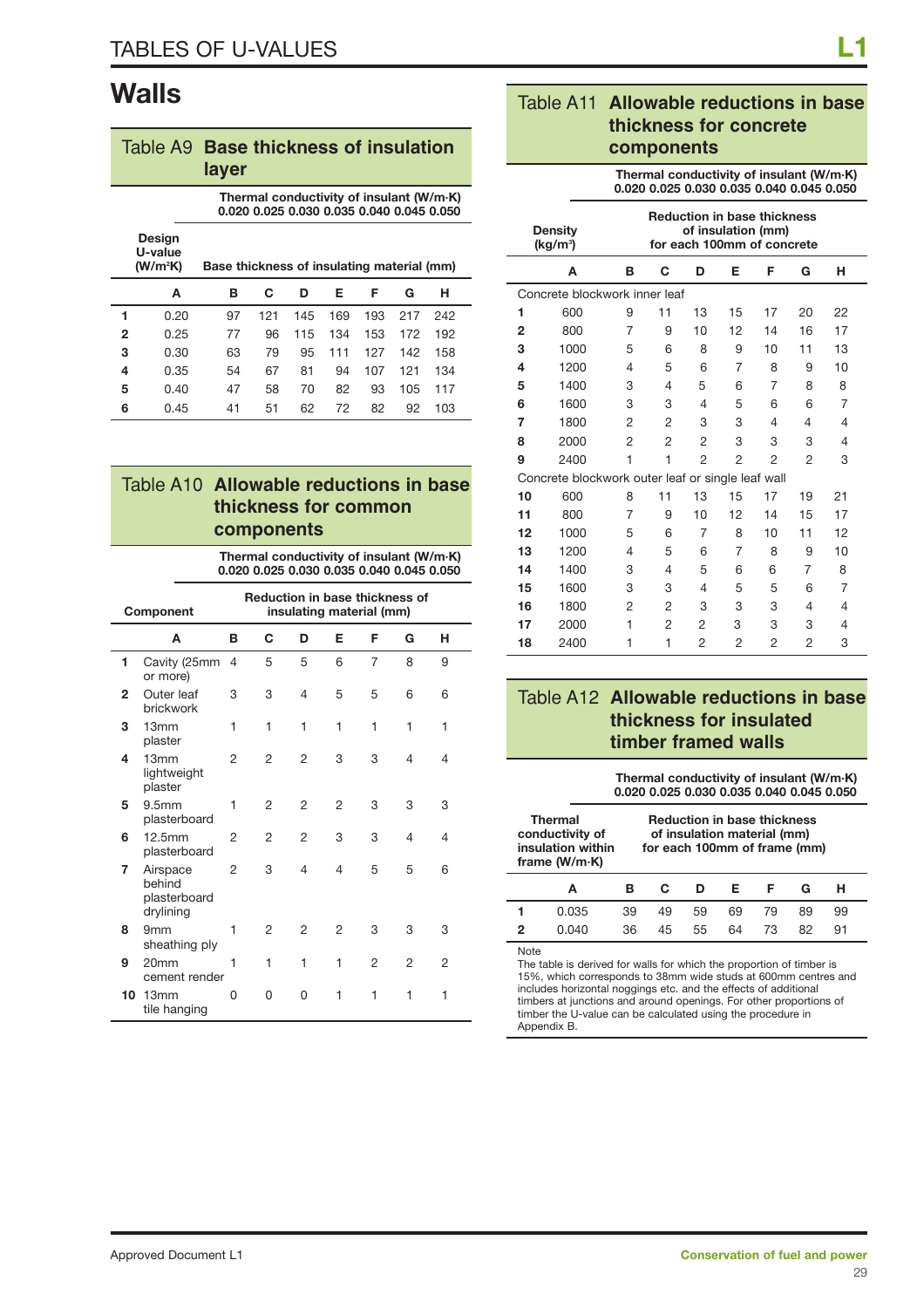## **Example 4: Masonry cavity wall with internal insulation**

Determine the thickness of the insulation layer required to achieve a U-value of 0.35 W/m2 K for the wall construction shown below.



Using Table A9:

From **column F, row 4** of the table, the base thickness of the insulation layer is 107mm.

The base thickness may be reduced by taking account of the other materials as follows:

From Table A10:

|                    | Brickwork outer leaf column F, row $2 = 5$ mm |
|--------------------|-----------------------------------------------|
| Cavity             | column F, row $1 = 7$ mm                      |
| Plasterboard       | column F, row $6 = 3$ mm                      |
| And from table A11 |                                               |

Concrete blockwork **column F, row 1** adjusted for 150mm block thickness  $(1.5 \times 17) = 26$ mm

 $Total reduction = 41mm$ 

The minimum thickness of the insulation layer required to achieve a U-value of 0.35 W/m2 K is therefore:

*Base thickness* less *total reduction*  i.e. 107 – 41 = **66mm.**

## **Example 5: Masonry cavity wall (tied with vertical-twist stainlesssteel ties) filled with insulation with plasterboard on dabs**

Determine the thickness of the insulation layer required to achieve a U-value of 0.37 W/m<sup>2</sup>K for the wall construction shown below. From Table A4 there is a ∆U correction for the wall ties of 0.02 W/m2 K which applies. To allow for this, the 'look-up' U-value is reduced by 0.02 W/m2 K to 0.35 W/m2 K.



#### Using Table A9:

From **column F, row 4** of the table, the base thickness of the insulation layer is 107mm.

The base thickness may be reduced by taking account of the other materials as follows:

From Table A10:

| Brickwork outer leaf            | column F, row $2 = 5$ mm                       |
|---------------------------------|------------------------------------------------|
| Plasterboard                    | column F, row $6 = 3$ mm                       |
| Airspace behind<br>plasterboard | column F, row $7 = 5$ mm                       |
| And from Table A11:             |                                                |
|                                 | Concrete blockwork column $F$ , row $1 = 3$ mm |
| Total reduction                 | = 16mm                                         |

The minimum thickness of the insulation layer required to achieve a U-value of 0.37 W/m<sup>2</sup>K (including ∆U for the wall ties) is therefore:

*Base thickness* less *total reduction*  i.e. 107 – 16 = **91mm.**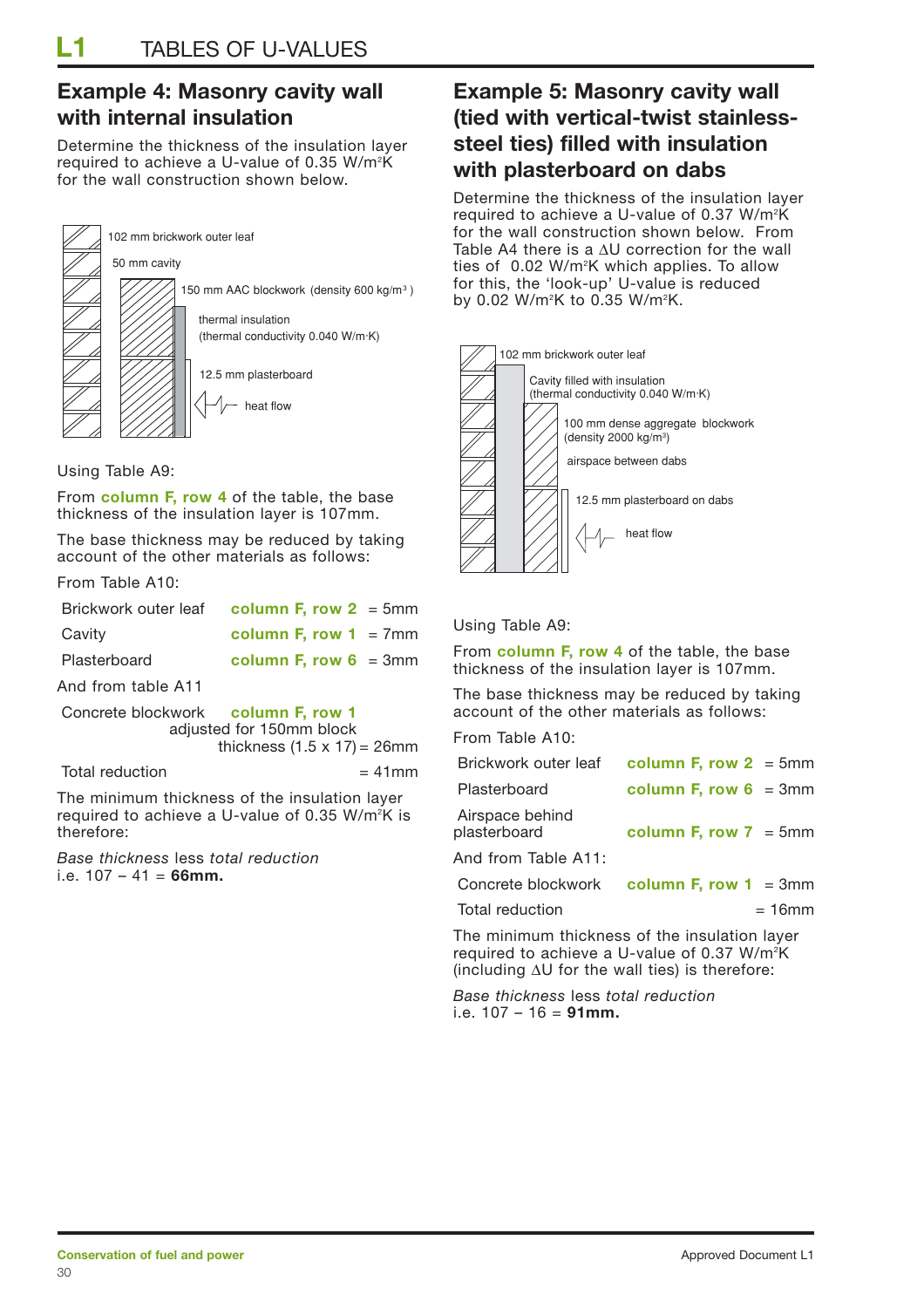## **Example 6: Masonry wall (tied with vertical-twist stainless-steel ties) with partial cavity-fill**

Determine the thickness of the insulation layer required to achieve a U-value of 0.32 W/m<sup>2</sup>K for the wall construction shown below. From Table A4 there is a ∆U correction for the wall ties of 0.02 W/m2 K which applies. To allow for this, the 'look-up' U-value is reduced by 0.02 W/m2 K to 0.30 W/m2 K.



Using Table A9:

From **column C, row 3** of the table, the base thickness of the insulation layer is 79mm.

The base thickness may be reduced by taking account of the other materials as follows:

From Table A10:

| Brickwork outer leaf column C, row $2 = 3$ mm |                          |  |
|-----------------------------------------------|--------------------------|--|
| Cavity                                        | column C, row $1 = 5$ mm |  |
| Lightweight plaster                           | column C, row $4 = 2$ mm |  |
| And from Table A11:                           |                          |  |
| Concrete blockwork column C, row $5 = 4$ mm   |                          |  |
|                                               |                          |  |

 $Total reduction = 14mm$ 

The minimum thickness of the insulation layer required to achieve a U-value of 0.3 W/m<sup>2</sup>K (including ∆U for the wall ties) is therefore:

*Base thickness* less *total reduction* i.e. 79 – 14 = **65mm.**

## **Example 7: Timber-framed wall**

Determine the thickness of the insulation layer required to achieve a U-value of 0.35 W/m2 K for the wall construction shown below.



#### Using Table A9:

From **column F, row 4** of the table, the base thickness of the insulation layer is 107mm.

The base thickness may be reduced by taking account of the other materials as follows:

From Table A10:

| Brickwork outer leaf | column F, row $2 = 5$ mm                                                           |           |
|----------------------|------------------------------------------------------------------------------------|-----------|
| Cavity               | column F, row $1 = 7$ mm                                                           |           |
| Sheathing ply        | column F, row $8 = 3$ mm                                                           |           |
| Plasterboard         | column F, row $6 = 3$ mm                                                           |           |
| Plasterboard         | column F, row $6 = 3$ mm                                                           |           |
| And from Table A12:  |                                                                                    |           |
| Timber frame         | column F, row 2<br>adjusted for<br>stud thickness<br>$(73mm \times 90/100) = 66mm$ |           |
|                      |                                                                                    |           |
| Total reduction      |                                                                                    | $= 87$ mm |

The minimum thickness of the insulation layer required to achieve a U-value of 0.35 W/m<sup>2</sup>K is therefore:

*Base thickness* less *total reduction* i.e. 107 - 87 = **20mm.**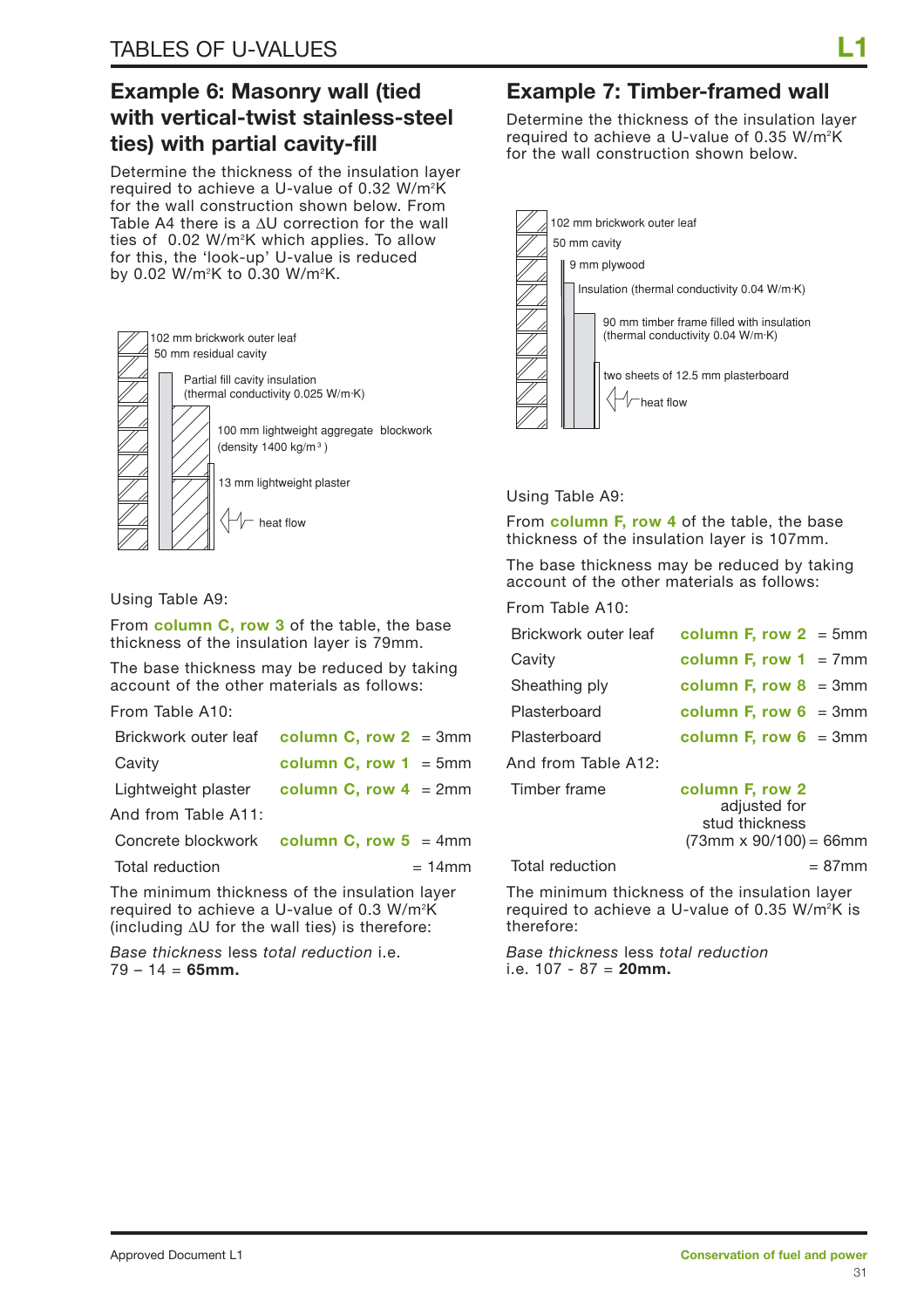## **Ground floors**

Note: in using the tables for floors it is first necessary to calculate the ratio P/A, where P is the floor perimeter length in metres and A is the floor area in square metres.



#### Table A14 **Insulation thickness for suspended timber ground floors**

#### **Insulation thickness (mm) for U-value of 0.20 W/m2 K**

| ior      |                | Thermal conductivity of insulant (W/m·K) |                |      |                                                                                                                                   |     |                                    |     |     |                                     |     |
|----------|----------------|------------------------------------------|----------------|------|-----------------------------------------------------------------------------------------------------------------------------------|-----|------------------------------------|-----|-----|-------------------------------------|-----|
|          | t with         |                                          |                | P/A  | 0.020                                                                                                                             |     |                                    |     |     | 0.025 0.030 0.035 0.040 0.045 0.050 |     |
|          |                |                                          |                | A    | в                                                                                                                                 | С   | D                                  | Е   | F   | G                                   | н   |
|          |                |                                          | 1              | 1.00 | 127                                                                                                                               | 145 | 164                                | 182 | 200 | 218                                 | 236 |
|          |                |                                          | $\overline{2}$ | 0.90 | 125                                                                                                                               | 144 | 162                                | 180 | 198 | 216                                 | 234 |
|          |                |                                          | 3              | 0.80 | 123                                                                                                                               | 142 | 160                                | 178 | 195 | 213                                 | 230 |
| V/m·K)   |                |                                          | 4              | 0.70 | 121                                                                                                                               | 139 | 157                                | 175 | 192 | 209                                 | 226 |
|          | 045 0.050      |                                          | 5              | 0.60 | 118                                                                                                                               | 136 | 153                                | 171 | 188 | 204                                 | 221 |
| G        | н              |                                          | 6              | 0.50 | 114                                                                                                                               | 131 | 148                                | 165 | 181 | 198                                 | 214 |
|          |                |                                          | 7              | 0.40 | 109                                                                                                                               | 125 | 141                                | 157 | 173 | 188                                 | 204 |
| 82       | 202            |                                          | 8              | 0.30 | 99                                                                                                                                | 115 | 129                                | 144 | 159 | 173                                 | 187 |
| 80       | 200            |                                          | 9              | 0.20 | 82                                                                                                                                | 95  | 107                                | 120 | 132 | 144                                 | 156 |
| 77<br>73 | 196<br>192     |                                          |                |      |                                                                                                                                   |     | U-value of 0.25 W/m <sup>2</sup> K |     |     |                                     |     |
| 67       | 186            |                                          | 10             | 1.00 | 93                                                                                                                                | 107 | 121                                | 135 | 149 | 162                                 | 176 |
| 60       | 178            |                                          | 11             | 0.90 | 92                                                                                                                                | 106 | 119                                | 133 | 146 | 160                                 | 173 |
| 50       | 167            |                                          | 12             | 0.80 | 90                                                                                                                                | 104 | 117                                | 131 | 144 | 157                                 | 170 |
| 34       | 149            |                                          | 13             | 0.70 | 88                                                                                                                                | 101 | 114                                | 127 | 140 | 153                                 | 166 |
| 03       | 115            |                                          | 14             | 0.60 | 85                                                                                                                                | 98  | 111                                | 123 | 136 | 148                                 | 161 |
|          |                |                                          | 15             | 0.50 | 81                                                                                                                                | 93  | 106                                | 118 | 130 | 142                                 | 154 |
|          |                |                                          | 16             | 0.40 | 75                                                                                                                                | 87  | 99                                 | 110 | 121 | 132                                 | 143 |
| 37       | 152            |                                          | 17             | 0.30 | 66                                                                                                                                | 77  | 87                                 | 97  | 107 | 117                                 | 127 |
| 35       | 150            |                                          | 18             | 0.20 | 49                                                                                                                                | 57  | 65                                 | 73  | 81  | 88                                  | 96  |
| 32       | 146            |                                          |                |      |                                                                                                                                   |     | U-value of 0.30 W/m <sup>2</sup> K |     |     |                                     |     |
| 28       | 142            |                                          | 19             | 1.00 | 71                                                                                                                                | 82  | 93                                 | 104 | 114 | 125                                 | 135 |
| 22       | 136            |                                          | 20             | 0.90 | 70                                                                                                                                | 80  | 91                                 | 102 | 112 | 122                                 | 133 |
| 15       | 128            |                                          | 21             | 0.80 | 68                                                                                                                                | 78  | 89                                 | 99  | 109 | 119                                 | 129 |
| 05       | 117            |                                          | 22             | 0.70 | 66                                                                                                                                | 76  | 86                                 | 96  | 106 | 116                                 | 126 |
| 89       | 99             |                                          | 23             | 0.60 | 63                                                                                                                                | 73  | 82                                 | 92  | 102 | 111                                 | 120 |
| 58       | 65             |                                          | 24             | 0.50 | 59                                                                                                                                | 68  | 78                                 | 87  | 96  | 104                                 | 113 |
|          |                |                                          | 25             | 0.40 | 53                                                                                                                                | 62  | 70                                 | 79  | 87  | 95                                  | 103 |
| 07       | 119            |                                          | 26             | 0.30 | 45                                                                                                                                | 52  | 59                                 | 66  | 73  | 80                                  | 87  |
| 05       | 116            |                                          | 27             | 0.20 | 28                                                                                                                                | 33  | 38                                 | 42  | 47  | 51                                  | 56  |
| 02       | 113            |                                          | Notes          |      |                                                                                                                                   |     |                                    |     |     |                                     |     |
| 98       | 108            |                                          |                |      | $P/A$ is the ratio of floor perimeter (m) to floor area (m <sup>2</sup> ). The table is                                           |     |                                    |     |     |                                     |     |
| 92       | 103            |                                          |                |      | derived for suspended timber floors for which the proportion of<br>timber is 12%, which corresponds to 48mm wide timbers at 400mm |     |                                    |     |     |                                     |     |
| 85       | 95             |                                          | centres.       |      |                                                                                                                                   |     |                                    |     |     |                                     |     |
| 75       | O <sub>A</sub> |                                          |                |      |                                                                                                                                   |     |                                    |     |     |                                     |     |

<u> XXXXXXXXXXXXXXXXX</u>

#### **Table A13 Insulation thickness for** solid floors in contac **the ground**

|      |      | Insulation thickness (mm) for<br>U-value of 0.20 W/m <sup>2</sup> K      |     |                                           |     |     |     |     |
|------|------|--------------------------------------------------------------------------|-----|-------------------------------------------|-----|-----|-----|-----|
|      |      | Thermal conductivity of insulant (W/m·K)                                 |     |                                           |     |     |     |     |
|      | P/A  |                                                                          |     | 0.020 0.025 0.030 0.035 0.040 0.045 0.050 |     |     |     |     |
|      | A    | В                                                                        | C   | D                                         | E   | F   | G   | н   |
| 1    | 1.00 | 81                                                                       | 101 | 121                                       | 142 | 162 | 182 | 202 |
| 2    | 0.90 | 80                                                                       | 100 | 120                                       | 140 | 160 | 180 | 200 |
| 3    | 0.80 | 78                                                                       | 98  | 118                                       | 137 | 157 | 177 | 196 |
| 4    | 0.70 | 77                                                                       | 96  | 115                                       | 134 | 153 | 173 | 192 |
| 5    | 0.60 | 74                                                                       | 93  | 112                                       | 130 | 149 | 167 | 186 |
| 6    | 0.50 | 71                                                                       | 89  | 107                                       | 125 | 143 | 160 | 178 |
| 7    | 0.40 | 67                                                                       | 84  | 100                                       | 117 | 134 | 150 | 167 |
| 8    | 0.30 | 60                                                                       | 74  | 89                                        | 104 | 119 | 134 | 149 |
| 9    | 0.20 | 46                                                                       | 57  | 69                                        | 80  | 92  | 103 | 115 |
|      |      |                                                                          |     | U-value of 0.25 W/m <sup>2</sup> K        |     |     |     |     |
| 10   | 1.00 | 61                                                                       | 76  | 91                                        | 107 | 122 | 137 | 152 |
| 11   | 0.90 | 60                                                                       | 75  | 90                                        | 105 | 120 | 135 | 150 |
| 12   | 0.80 | 58                                                                       | 73  | 88                                        | 102 | 117 | 132 | 146 |
| 13   | 0.70 | 57                                                                       | 71  | 85                                        | 99  | 113 | 128 | 142 |
| 14   | 0.60 | 54                                                                       | 68  | 82                                        | 95  | 109 | 122 | 136 |
| 15   | 0.50 | 51                                                                       | 64  | 77                                        | 90  | 103 | 115 | 128 |
| 16   | 0.40 | 47                                                                       | 59  | 70                                        | 82  | 94  | 105 | 117 |
| 17   | 0.30 | 40                                                                       | 49  | 59                                        | 69  | 79  | 89  | 99  |
| 18   | 0.20 | 26                                                                       | 32  | 39                                        | 45  | 52  | 58  | 65  |
|      |      |                                                                          |     | U-value of 0.30 W/m <sup>2</sup> K        |     |     |     |     |
| 19   | 1.00 | 48                                                                       | 60  | 71                                        | 83  | 95  | 107 | 119 |
| 20   | 0.90 | 47                                                                       | 58  | 70                                        | 81  | 93  | 105 | 116 |
| 21   | 0.80 | 45                                                                       | 56  | 68                                        | 79  | 90  | 102 | 113 |
| 22   | 0.70 | 43                                                                       | 54  | 65                                        | 76  | 87  | 98  | 108 |
| 23   | 0.60 | 41                                                                       | 51  | 62                                        | 72  | 82  | 92  | 103 |
| 24   | 0.50 | 38                                                                       | 47  | 57                                        | 66  | 76  | 85  | 95  |
| 25   | 0.40 | 33                                                                       | 42  | 50                                        | 59  | 67  | 75  | 84  |
| 26   | 0.30 | 26                                                                       | 33  | 39                                        | 46  | 53  | 59  | 66  |
| 27   | 0.20 | 13                                                                       | 16  | 19                                        | 22  | 25  | 28  | 32  |
| Note |      | P/A is the ratio of floor perimeter (m) to floor area (m <sup>2</sup> ). |     |                                           |     |     |     |     |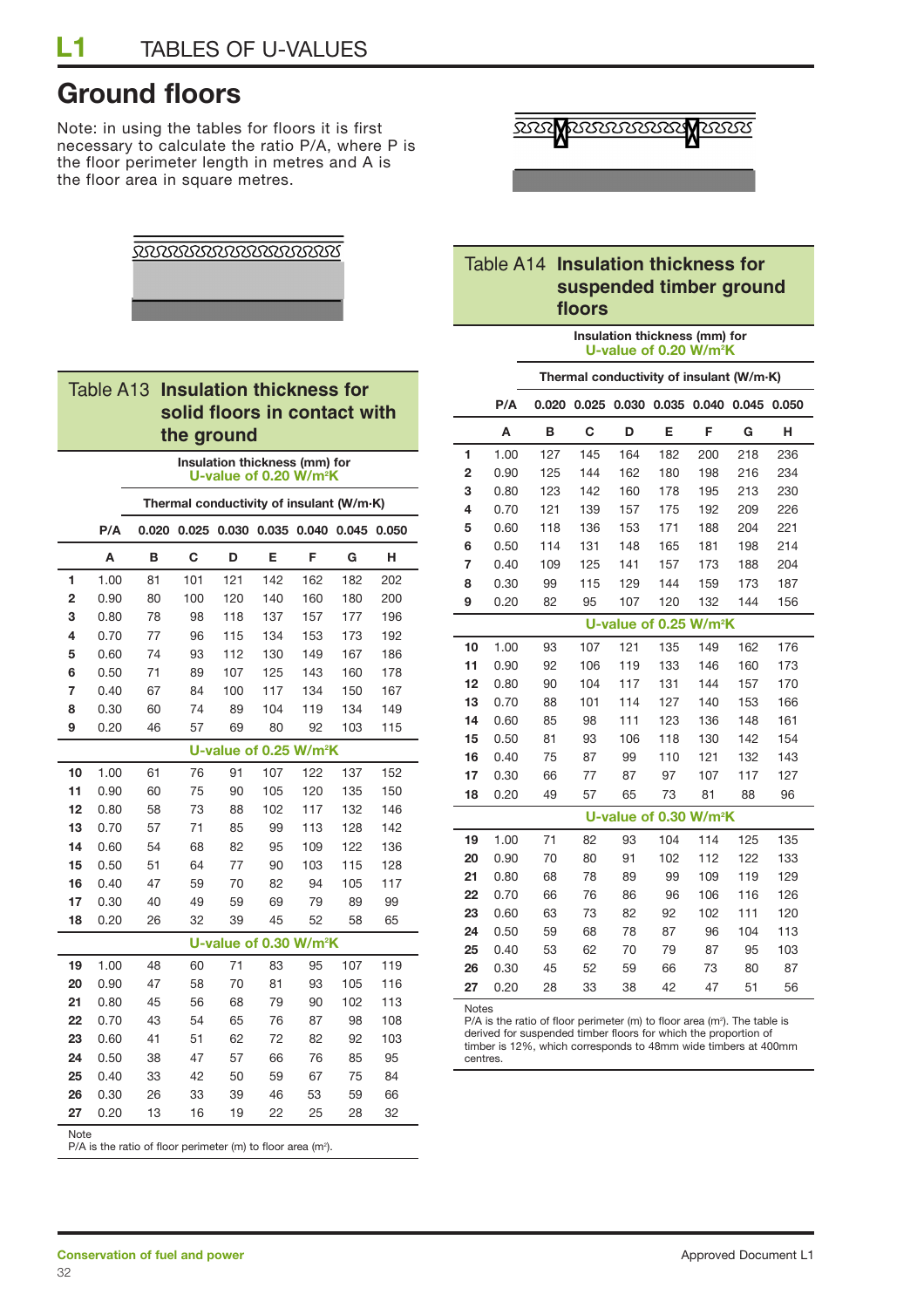

#### Table A15 **Insulation thickness for suspended concrete beam and block ground floors**

|      | Insulation thickness (mm) for<br>U-value of 0.20 W/m <sup>2</sup> K |                                                                         |       |     |     |                                    |       |       |  |
|------|---------------------------------------------------------------------|-------------------------------------------------------------------------|-------|-----|-----|------------------------------------|-------|-------|--|
|      |                                                                     | Thermal conductivity of insulant (W/m·K)                                |       |     |     |                                    |       |       |  |
|      | P/A                                                                 | 0.020                                                                   | 0.025 |     |     | 0.030 0.035 0.040                  | 0.045 | 0.050 |  |
|      | A                                                                   | в                                                                       | C     | D   | Е   | F                                  | G     | н     |  |
| 1    | 1.00                                                                | 82                                                                      | 103   | 123 | 144 | 164                                | 185   | 205   |  |
| 2    | 0.90                                                                | 81                                                                      | 101   | 122 | 142 | 162                                | 183   | 203   |  |
| 3    | 0.80                                                                | 80                                                                      | 100   | 120 | 140 | 160                                | 180   | 200   |  |
| 4    | 0.70                                                                | 79                                                                      | 99    | 118 | 138 | 158                                | 177   | 197   |  |
| 5    | 0.60                                                                | 77                                                                      | 96    | 116 | 135 | 154                                | 173   | 193   |  |
| 6    | 0.50                                                                | 75                                                                      | 93    | 112 | 131 | 150                                | 168   | 187   |  |
| 7    | 0.40                                                                | 71                                                                      | 89    | 107 | 125 | 143                                | 161   | 178   |  |
| 8    | 0.30                                                                | 66                                                                      | 82    | 99  | 115 | 132                                | 148   | 165   |  |
| 9    | 0.20                                                                | 56                                                                      | 69    | 83  | 97  | 111                                | 125   | 139   |  |
|      | U-value of 0.25 W/m <sup>2</sup> K                                  |                                                                         |       |     |     |                                    |       |       |  |
| 10   | 1.00                                                                | 62                                                                      | 78    | 93  | 109 | 124                                | 140   | 155   |  |
| 11   | 0.90                                                                | 61                                                                      | 76    | 92  | 107 | 122                                | 138   | 153   |  |
| 12   | 0.80                                                                | 60                                                                      | 75    | 90  | 105 | 120                                | 135   | 150   |  |
| 13   | 0.70                                                                | 59                                                                      | 74    | 88  | 103 | 118                                | 132   | 147   |  |
| 14   | 0.60                                                                | 57                                                                      | 71    | 86  | 100 | 114                                | 128   | 143   |  |
| 15   | 0.50                                                                | 55                                                                      | 68    | 82  | 96  | 110                                | 123   | 137   |  |
| 16   | 0.40                                                                | 51                                                                      | 64    | 77  | 90  | 103                                | 116   | 128   |  |
| 17   | 0.30                                                                | 46                                                                      | 57    | 69  | 80  | 92                                 | 103   | 115   |  |
| 18   | 0.20                                                                | 36                                                                      | 45    | 54  | 62  | 71                                 | 80    | 89    |  |
|      |                                                                     |                                                                         |       |     |     | U-value of 0.30 W/m <sup>2</sup> K |       |       |  |
| 19   | 1.00                                                                | 49                                                                      | 61    | 73  | 85  | 97                                 | 110   | 122   |  |
| 20   | 0.90                                                                | 48                                                                      | 60    | 72  | 84  | 96                                 | 108   | 120   |  |
| 21   | 0.80                                                                | 47                                                                      | 59    | 70  | 82  | 94                                 | 105   | 117   |  |
| 22   | 0.70                                                                | 45                                                                      | 57    | 68  | 80  | 91                                 | 102   | 114   |  |
| 23   | 0.60                                                                | 44                                                                      | 55    | 66  | 77  | 88                                 | 98    | 109   |  |
| 24   | 0.50                                                                | 41                                                                      | 52    | 62  | 72  | 83                                 | 93    | 104   |  |
| 25   | 0.40                                                                | 38                                                                      | 48    | 57  | 67  | 76                                 | 86    | 95    |  |
| 26   | 0.30                                                                | 33                                                                      | 41    | 49  | 57  | 65                                 | 73    | 81    |  |
| 27   | 0.20                                                                | 22                                                                      | 28    | 33  | 39  | 44                                 | 50    | 56    |  |
| Note |                                                                     | $D/\Lambda$ is the ratio of floor perimeter $(m)$ to floor area $(m^2)$ |       |     |     |                                    |       |       |  |

 $P/A$  is the ratio of floor perimeter (m) to floor area (m<sup>2</sup>).

## **Example 8: Solid floor in contact with the ground**

Determine the thickness of the insulation layer required to achieve a U-value of 0.3 W/m2 K for the ground floor slab shown below.



It is proposed to use insulation with a thermal conductivity of 0.025 W/m·K.

The overall perimeter length of the slab is  $(10 + 4 + 4 + 2 + 6 + 6) = 32m$ .

The floor area of the slab is  $(6 \times 6) + (4 \times 4) = 52$  m<sup>2</sup>.

The ratio:

$$
\frac{\text{perimeter length}}{\text{floor area}} = \frac{32}{52} = 0.6
$$

Using Table A13, **column C, row 23** indicates that **51mm** of insulation is required.

### **Example 9: Suspended timber floor**

If the floor shown above was of suspended timber construction, the perimeter length and floor area would be the same, yielding the same ratio of:

$$
\frac{\text{perimeter length}}{\text{floor area}} = \frac{32}{52} = 0.6
$$

To achieve a U-value of 0.30 W/m²·K, using insulation with a thermal conductivity of 0.04 W/mK, Table A14 **column F, row 23** indicates that the insulation thickness between the joists should be not less than **102mm**.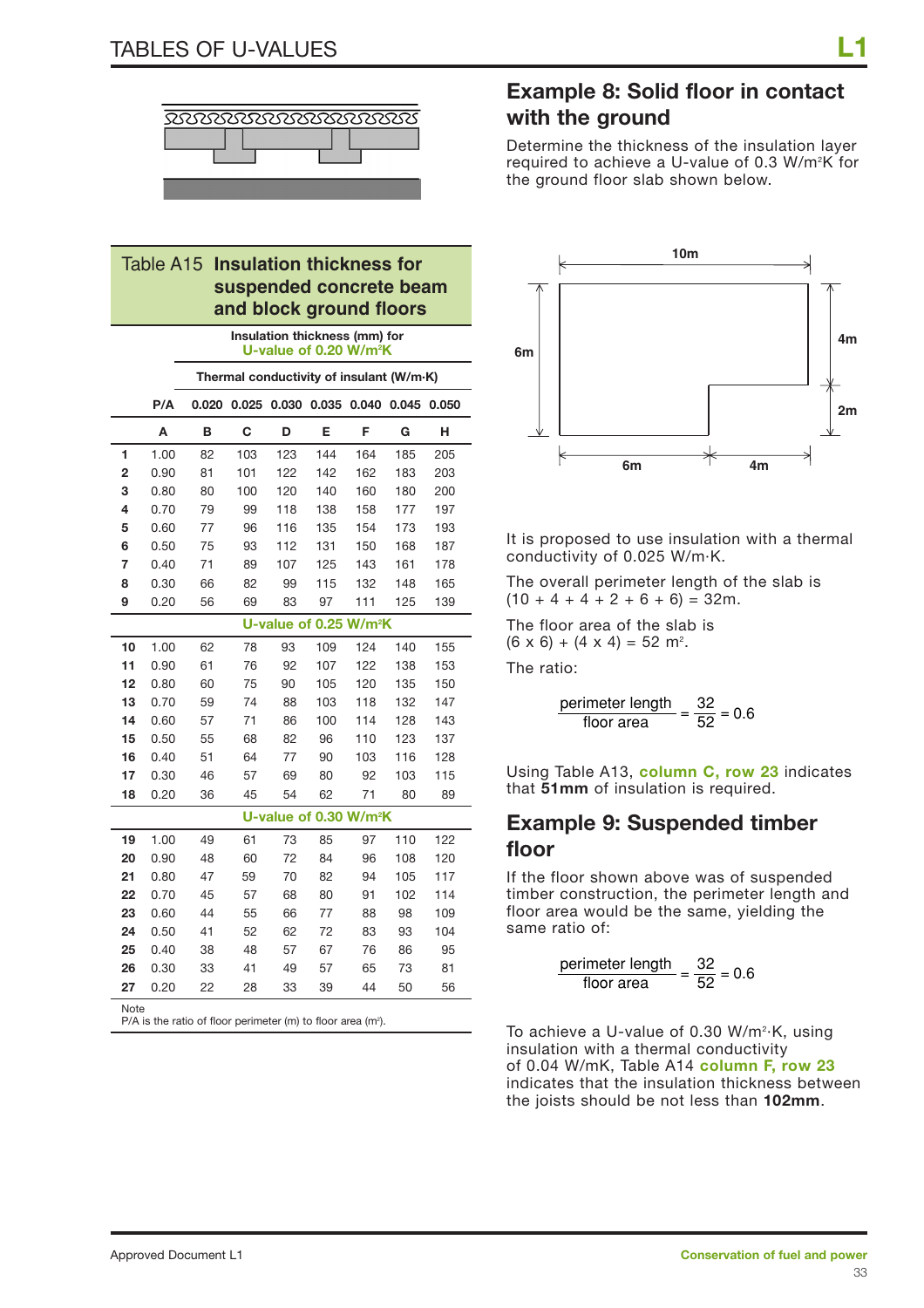

#### Table A16 **Upper floors of timber construction**

**Thermal conductivity of insulant (W/m·K) 0.020 0.025 0.030 0.035 0.040 0.045 0.050**

**Design U-value (W/m2 K) Base thickness of insulation between** 

**joints to achieve design U-values**

|   |                                           | A B C D E F G H |  |  |  |  |
|---|-------------------------------------------|-----------------|--|--|--|--|
|   | 1 0.20 167 211 256 298 341 383 426        |                 |  |  |  |  |
|   | 2 0.25 109 136 163 193 225 253 281        |                 |  |  |  |  |
|   | 3  0.30  80  100  120  140  160  184  208 |                 |  |  |  |  |
| . |                                           |                 |  |  |  |  |

#### Note

Table A16 is derived for floors with the proportion of timber at 12% which corresponds to 48mm wide timbers at 400mm centres. For other proportions of timber the U-value can be calculated using the procedure in Appendix B.

# **BOOD BOOD BOOD BOOD BOOT**

### Table A17 **Upper floors of concrete construction**

**Thermal conductivity of insulant (W/m·K) 0.020 0.025 0.030 0.035 0.040 0.045 0.050**

**Design U-value (W/m2**

**K) Base thickness of insulation to achieve design U-values**

|   |             | to acriteve design o-values |        |          |             |       |                     |     |  |
|---|-------------|-----------------------------|--------|----------|-------------|-------|---------------------|-----|--|
|   | A           | в.                          | C .    | <b>D</b> | Е.          | - F - | G                   | н   |  |
|   | $1 \t 0.20$ |                             | 95 119 |          |             |       | 142 166 190 214 237 |     |  |
|   | $2 \t 0.25$ | 75                          | 94     |          | 112 131 150 |       | 169                 | 187 |  |
| 3 | 0.30        | 62                          | 77     | 92       | 108         | 123   | 139                 | 154 |  |

### Table A18 **Upper floors: allowable reductions in base thickness for common components**

|   | Thermal conductivity of insulant (W/m·K)<br>0.020 0.025 0.030 0.035 0.040 0.045 0.050 |   |                                       |   |                          |   |   |   |
|---|---------------------------------------------------------------------------------------|---|---------------------------------------|---|--------------------------|---|---|---|
|   | <b>Component</b>                                                                      |   | <b>Reduction in base thickness of</b> |   | insulating material (mm) |   |   |   |
|   | A                                                                                     | в | C                                     | D | Е                        | F | G | н |
|   | 10 <sub>mm</sub><br>plasterboard                                                      | 1 | 2                                     | 2 | 2                        | З | 3 | З |
| 2 | 19mm<br>timber flooring                                                               | 3 | 3                                     | 4 | 5                        | 5 | 6 |   |
| з | 50 <sub>mm</sub><br>screed                                                            | 2 | 3                                     | 4 | 4                        | 5 | 5 | 6 |

## **Upper floors Building materials**

### Table A19 **Thermal conductivity of some common building materials**

|                                                                             | <b>Density</b><br>(kg/m <sup>2</sup> ) | <b>Conductivity</b><br>(W/m·K) |
|-----------------------------------------------------------------------------|----------------------------------------|--------------------------------|
| Walls                                                                       |                                        |                                |
| Brickwork (outer leaf)                                                      | 1700                                   | 0.77                           |
| Brickwork (inner leaf)                                                      | 1700                                   | 0.56                           |
| Lightweight aggregate concrete block                                        | 1400                                   | 0.57                           |
| Autoclaved aerated concrete block                                           | 600                                    | 0.18                           |
| Concrete (medium density) (inner leaf)                                      | 1800                                   | 1.13                           |
|                                                                             | 2000                                   | 1.33                           |
|                                                                             | 2200                                   | 1.59                           |
| Concrete (high density)                                                     | 2400                                   | 1.93                           |
| Reinforced concrete (1% steel)                                              | 2300                                   | 2.3                            |
| Reinforced concrete (2% steel)                                              | 2400                                   | 2.5                            |
| Mortar (protected)                                                          | 1750                                   | 0.88                           |
| Mortar (exposed)                                                            | 1750                                   | 0.94                           |
| Gypsum                                                                      | 600                                    | 0.18                           |
|                                                                             | 900                                    | 0.3                            |
|                                                                             | 1200                                   | 0.43                           |
| Gypsum plasterboard                                                         | 900                                    | 0.25                           |
| Sandstone                                                                   | 2600                                   | 2.3                            |
| Limestone (soft)                                                            | 1800                                   | 1.1                            |
| Limestone (hard)                                                            | 2200                                   | 1.7                            |
| Fibreboard                                                                  | 400                                    | 0.1                            |
| Plasterboard                                                                | 900                                    | 0.25                           |
| Tiles (ceramic)                                                             | 2300                                   | 1.3                            |
| Timber (softwood, plywood, chipboard)                                       | 500                                    | 0.13                           |
| Timber (hardwood)                                                           | 700                                    | 0.18                           |
| Wall ties (stainless steel)                                                 | 7900                                   | 17.0                           |
|                                                                             |                                        |                                |
| <b>Surface finishes</b>                                                     |                                        |                                |
| <b>External rendering</b>                                                   | 1300                                   | 0.57                           |
| Plaster (dense)                                                             | 1300                                   | 0.57                           |
| Plaster (lightweight)                                                       | 600                                    | 0.18                           |
| <b>Roofs</b>                                                                |                                        |                                |
| Aerated concrete slab                                                       | 500                                    | 0.16                           |
| Asphalt                                                                     | 2100                                   | 0.7                            |
| Felt/bitumen layers                                                         | 1100                                   | 0.23                           |
| Screed                                                                      | 1200                                   | 0.41                           |
| Stone chippings                                                             | 2000                                   | 2.0                            |
| Tiles (clay)                                                                | 2000                                   | 1.0                            |
| Tiles (concrete)                                                            | 2100                                   | 1.5                            |
| Wood wool slab                                                              | 500                                    | 0.1                            |
| <b>Floors</b>                                                               |                                        |                                |
| Cast concrete                                                               | 2000                                   | 1.35                           |
| Metal tray (steel)                                                          | 7800                                   | 50.0                           |
| Screed                                                                      | 1200                                   | 0.41                           |
| Timber (softwood), plywood, chipboard                                       | 500                                    | 0.13                           |
| Timber (hardwood)                                                           | 700                                    | 0.18                           |
| Insulation                                                                  |                                        |                                |
| Expanded polystyrene (EPS) board                                            | 15                                     | 0.04                           |
| Mineral wool quilt                                                          | 12                                     | 0.042                          |
| Mineral wool batt                                                           | 25                                     | 0.038                          |
| Phenolic foam board                                                         | 30                                     | 0.025                          |
| Polyurethane board                                                          | 30                                     | 0.025                          |
|                                                                             |                                        |                                |
| Note<br>If available, certified test values should be used in preference to |                                        |                                |

those in the table.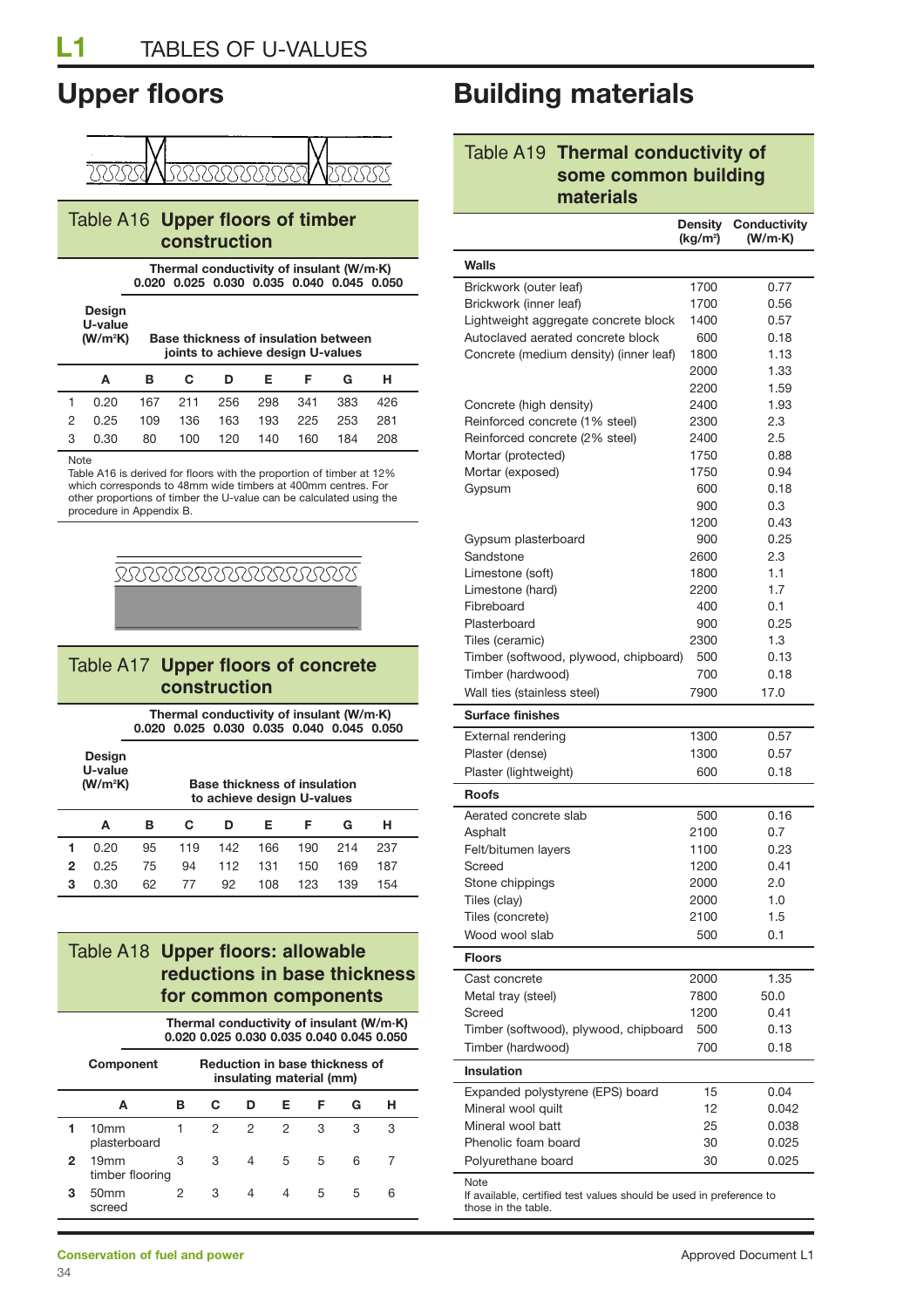# **Appendix B: Calculating U-values**

## **Introduction**

**B1** For building elements which contain repeating thermal bridges, such as timber joists between insulation in a roof or mortar joints around lightweight blockwork in a wall, the effect of thermal bridges should be taken into account when calculating the U-value. Other factors, such as metal wall ties and air gaps around insulation should also be included. The calculation method, known as the Combined Method, is set out in BS EN ISO 6946 and the following examples illustrate the use of the method for typical wall, roof and floor designs.

**B2** In cases where the joists in roof, wall or floor constructions project beyond the surface of the insulation, the depths of the joists should be taken to be the same as the thickness of insulation for the purposes of the U-value calculation (as specified in BS EN ISO 6946).

**B3** Thermal conductivity values for common building materials can be obtained from the CIBSE Guide Section A3 or from EN ISO 12524. For specific insulation products, however, data should be obtained from manufacturers.

**B4** The procedure in this Appendix does not apply to elements containing metal connecting paths, for which the reader is directed to BRE IP 5/98 for metal cladding and to BS EN ISO 10211-1 and -2 for other cases, and it does not deal with ground floors and basements (which are dealt with in Appendix C).

**B5** The examples are offered as indicating ways of meeting the requirements of Part L but designers also have to ensure that their designs comply with all the other parts of Schedule 1 to the Building Regulations.

## **The procedure**

**B6** The U-value is calculated by applying the following steps:

Calculate the upper resistance limit  $(R_{\text{unper}})$ by combining in parallel the total resistances of all possible heat-flow paths (i.e. sections) through the plane building element.

b) Calculate the lower resistance limit  $(R<sub>lower</sub>)$ by combining in parallel the resistances of the heat flow paths of each layer separately and then summing the resistances of all layers of the plane building element.

c) Calculate the U-value of the element from  $U = 1/R<sub>T</sub>$ ,

where 
$$
R_1 = \frac{R_{\text{ upper}} + R_{\text{ lower}}}{2}
$$

d) Adjust the U-value as appropriate to take account of metal fasteners and air gaps.

## **Example 1: Cavity wall with lightweight masonry leaf and insulated dry-lining**

In this example there are two bridged layers insulation bridged by timber and lightweight blockwork bridged by mortar (for a single bridged layer see the next example).

#### **Diagram B1: Wall construction with two bridged layers**

102 mm brickwork, thermal conductivity 0.77 W/m·K



*(Total thickness 353.5mm, U = 0.32 W/m2 K)* 

| Layer | Material                       | <b>Thickness</b><br>(mm) | <b>Thermal</b><br>conductivity resistance<br>(W/m·K) | Thermal<br>$(m^2K/W)$ |
|-------|--------------------------------|--------------------------|------------------------------------------------------|-----------------------|
|       | external surface               |                          |                                                      | 0.040                 |
| 1     | outer leaf<br><b>brickwork</b> | 102                      | 0.77                                                 | 0.132                 |
| 2     | air cavity<br>(unvented)       | 50                       |                                                      | 0.180                 |
| 3(a)  | AAC blocks<br>(93%)            | 100                      | 0.11                                                 | 0.909                 |
| 3(b)  | mortar (7%)                    | (100)                    | 0.88                                                 | 0.114                 |
| 4(a)  | mineral wool<br>(88%)          | 89                       | 0.038                                                | 2.342                 |
| 4(b)  | timber battens<br>(12%)        | (89)                     | 0.13                                                 | 0.685                 |
| 5     | plasterboard                   | 12.5                     | 0.25                                                 | 0.050                 |
|       | internal surface               |                          |                                                      | 0.130                 |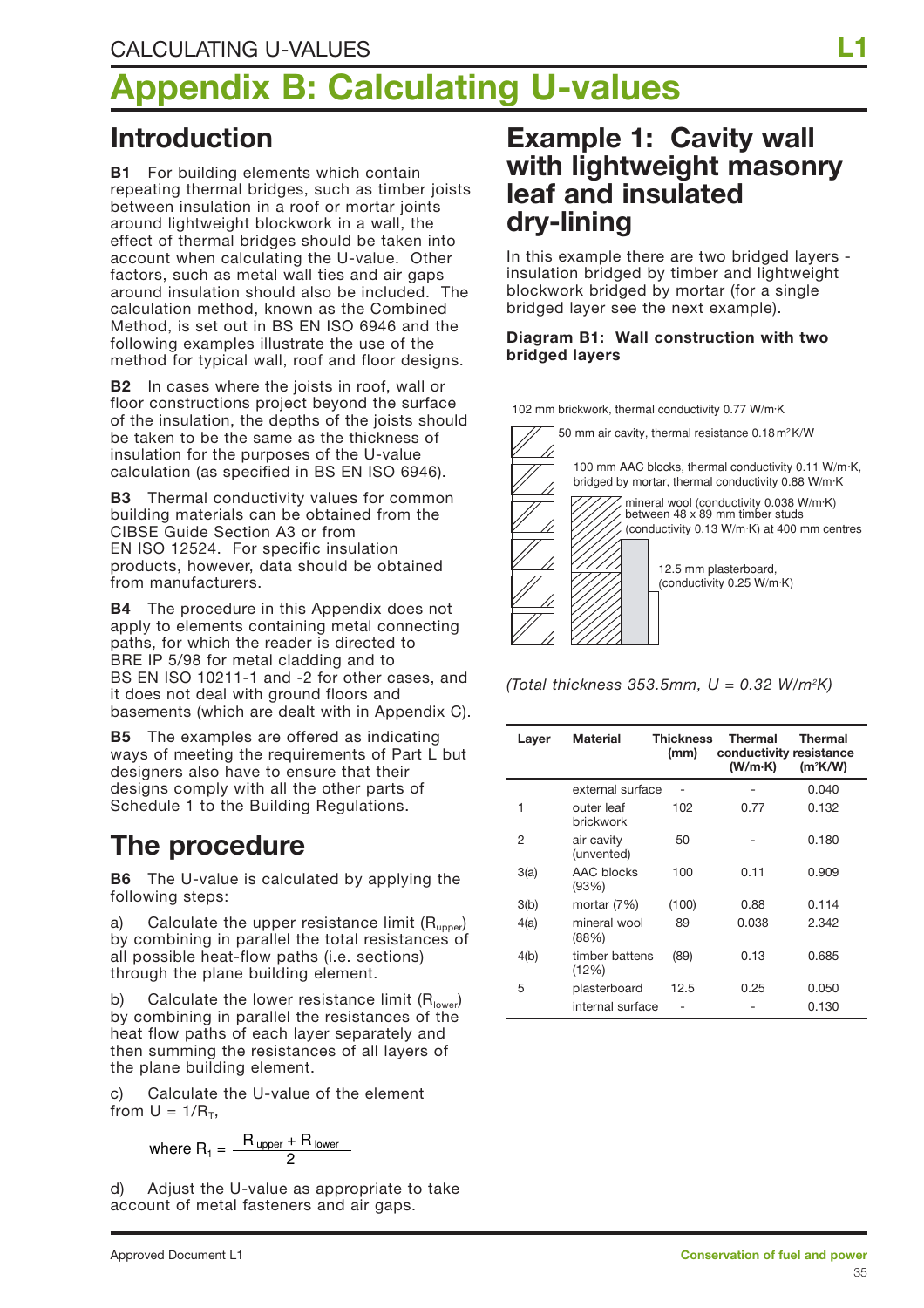### **Upper resistance limit**

There are four possible sections (or paths) through which heat can pass. The upper limit of resistance is therefore given by  $R_{upper} = 1/(F_1/R_1 + ... + F_4/R_4)$  where  $F_m$  is the fractional area of section  $m$  and  $R_m$  is the total thermal resistance of section m. A conceptual illustration of the upper limit of resistance is shown in Diagram B2.

#### **Diagram B2: Conceptual illustration of the upper limit of resistance**



#### **Resistance through section containing AAC blocks and mineral wool**

| External surface resistance    | $= 0.040$                    |
|--------------------------------|------------------------------|
| Resistance of brickwork        | $= 0.132$                    |
| Resistance of air cavity       | $= 0.180$                    |
| Resistance of AAC blocks       | $= 0.909$                    |
| Resistance of mineral wool     | $= 2.342$                    |
| Resistance of plasterboard     | $= 0.050$                    |
| Internal surface resistance    | $= 0.130$                    |
| Total thermal resistance $R_1$ | $= 3.783$ m <sup>2</sup> K/W |
|                                |                              |

Fractional area F<sub>1</sub>=  $93\% \times 88\% = 0.818$ 

#### **Resistance through section containing mortar and mineral wool**

| External surface resistance    | $= 0.040$                    |
|--------------------------------|------------------------------|
| Resistance of brickwork        | $= 0.132$                    |
| Resistance of air cavity       | $= 0.180$                    |
| Resistance of mortar           | $= 0.114$                    |
| Resistance of mineral wool     | $= 2.342$                    |
| Resistance of plasterboard     | $= 0.050$                    |
| Internal surface resistance    | $= 0.130$                    |
| Total thermal resistance $R_2$ | $= 2.988$ m <sup>2</sup> K/W |

Fractional area F<sub>2</sub>= 7% x 88% = 0.062

#### **Resistance through section containing AAC blocks and timber**

| External surface resistance      | $= 0.040$                    |
|----------------------------------|------------------------------|
| Resistance of brickwork          | $= 0.132$                    |
| Resistance of air cavity         | $= 0.180$                    |
| Resistance of AAC blocks         | $= 0.909$                    |
| Resistance of timber             | $= 0.685$                    |
| Resistance of plasterboard       | $= 0.050$                    |
| Internal surface resistance      | $= 0.130$                    |
| Total thermal resistance $R_{3}$ | $= 2.126$ m <sup>2</sup> K/W |
|                                  |                              |

Fractional area  $F_3 = 93\% \times 12\% = 0.112$ 

#### **Resistance through section containing mortar and timber**

| External surface resistance    | $= 0.040$                        |
|--------------------------------|----------------------------------|
| Resistance of brickwork        | $= 0.132$                        |
| Resistance of air cavity       | $= 0.180$                        |
| Resistance of mortar           | $= 0.114$                        |
| Resistance of timber           | $= 0.685$                        |
| Resistance of plasterboard     | $= 0.050$                        |
| Internal surface resistance    | $= 0.130$                        |
| Total thermal resistance $R_4$ | $= 1.331 \text{ m}^2 \text{K/W}$ |
|                                |                                  |

Fractional area  $F_4 = 7\% \times 12\% = 0.008$ 

Combining these resistances we obtain:

$$
R_{upper} = \frac{1}{\frac{F_1}{R_1} + \frac{F_2}{R_2} + \frac{F_3}{R_3} + \frac{F_4}{R_4}} = \frac{1}{\frac{0.818}{3.783} + \frac{0.062}{2.988} + \frac{0.112}{2.126} + \frac{0.008}{1.331}}
$$
  
= 3.382 m<sup>2</sup>K/W.

### **Lower resistance limit**

A conceptual illustration of the lower limit of resistance is shown in the Diagram B3.

#### **Diagram B3: Conceptual illustration of the lower limit of resistance**

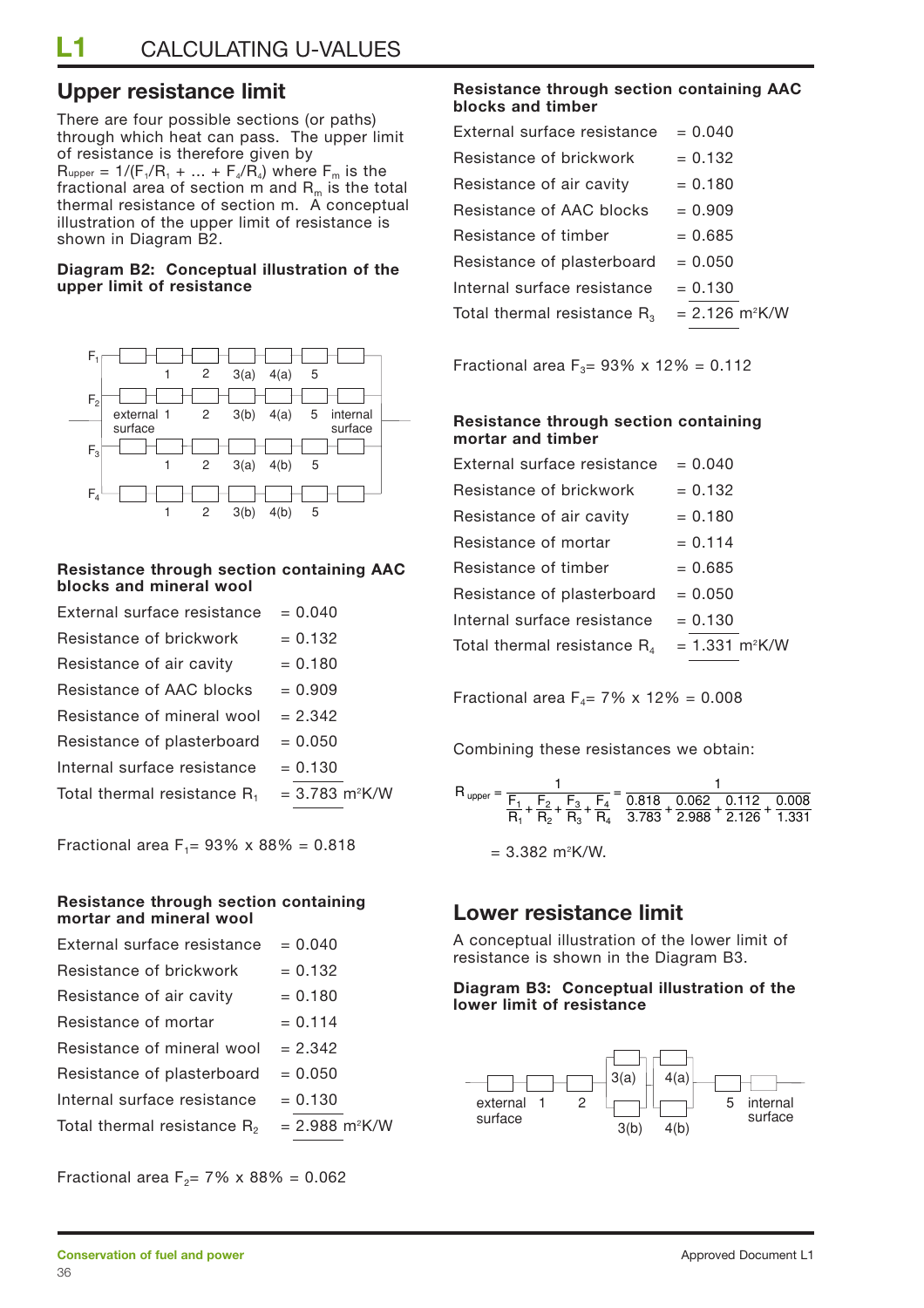The resistances of the layers are added together to give the lower limit of resistance. The resistance of the bridged layer consisting of AAC blocks and mortar is calculated using:

$$
R = \frac{1}{\frac{F_{blocks}}{R_{blocks} + \frac{F_{mortar}}{R_{mortar}}}}
$$

and the resistance of the bridged layer consisting of insulation and timber is calculated using:

$$
R = \frac{1}{\frac{F_{insul}}{R_{insul} + \frac{F_{timber}}{R_{timber}}}}
$$

The lower limit of resistance is then obtained by adding together the resistances of the layers:

External surface resistance  $= 0.040$ 

Resistance of brickwork  $= 0.132$ 

Resistance of air cavity  $= 0.180$ 

Resistance of first bridged layer (blocks and mortar)

$$
= \frac{1}{\frac{0.93}{0.909} + \frac{0.07}{0.114}} = 0.611
$$

Resistance of second bridged layer (insulation and timber)

$$
= \frac{1}{\frac{0.88}{2.342} + \frac{0.12}{0.685}} = 1.815
$$

| Resistance of plasterboard $= 0.050$ |                              |
|--------------------------------------|------------------------------|
| Internal surface resistance          | $= 0.130$                    |
| Total (Rlower)                       | $= 2.958$ m <sup>2</sup> K/W |

#### **Total resistance of wall**

The total resistance of the wall is the average of the upper and lower limits of resistance:

$$
R_T = \frac{R_{\text{ upper}} + R_{\text{ lower}}}{2} = \frac{3.382 + 2.958}{2}
$$

$$
= 3.170 \text{ m}^2 \text{K/W}.
$$

### **Correction for air gaps**

If there are small air gaps penetrating the insulating layer a correction should be applied to the U-value. The correction for air gaps is ∆Ug, where

 $\Delta U_g = \Delta U'' \times (R_1 / R_T)^2$ 

and where  $R<sub>i</sub>$  is the thermal resistance of the layer containing gaps,  $R<sub>T</sub>$  is the total resistance of the element and ∆U'' is a factor which depends upon the way in which the insulation is fitted. In this example R<sub>1</sub> is 1.815 m²K/W, R<sub>T</sub> is 3.170 m²K/W and ∆U'' is 0.01 (ie correction level 11 ). The value of ∆Ug is then

 $\Delta$ U<sub>g</sub> = 0.01 x (1.815/3.170)<sup>2</sup> = 0.003 W/m<sup>2</sup>K.

### **U-value of the wall**

The effect of air gaps or mechanical fixings<sup>2</sup> should be included in the U-value unless they lead to an adjustment in the U-value of less than 3%.

$$
U = 1/R_{T} + \Delta U_{g}
$$
 (if  $\Delta U_{g}$  is not less than 3% of 1/R<sub>T</sub>)

 $U = 1/R_T$  (if  $\Delta U_q$  is less than 3% of  $1/\tilde{R}_{\tau}$ )

In this case ∆Ug = 0.003 W/m2 K and 1/R $_{\textsf{\tiny{T}}}$  = 0.315 W/m²K, i.e.  $\Delta \mathsf{U}_{\textsf{\tiny{g}}}$  is less than  $3\%$  of  $(1/R_{\tau})$ .

Therefore U =  $1/R_T = 1/3.170 = 0.32$  W/m<sup>2</sup>K (expressed to two decimal places).

Applies for "Insulation installed in such a way that no air circulation is possible on the warm side of the insulation; air gaps may penetrate the insulation layer"

In this case the wall ties within the cavity do not penetrate any insulating layer and their effects need not be taken into account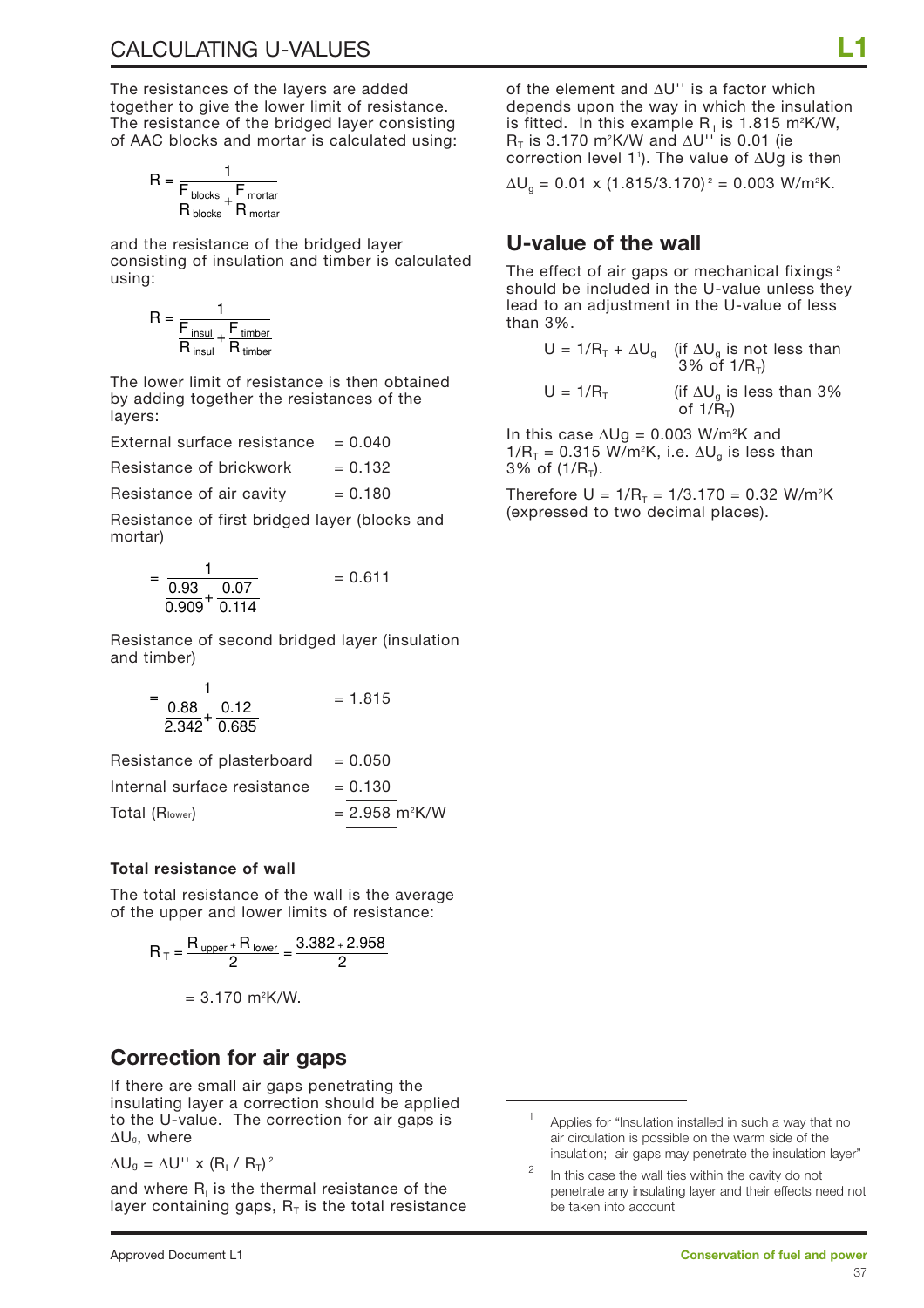## **Example 2: Timber framed wall**

In this example there is a single bridged layer in the wall, involving insulation bridged by timber studs. The construction consists of outer leaf brickwork, a clear ventilated cavity, 10mm plywood, 38 x 140mm timber framing with 140mm of mineral wool quilt insulation between the timber studs and 2 sheets of plasterboard, each 12.5mm thick, incorporating a vapour check.

The timber fraction in this particular example is 15%. This corresponds to 38mm wide studs at 600mm centres and includes horizontal noggings etc. and the effects of additional timbers at junctions and around openings.

#### **Diagram B4: Timber framed wall construction**



(*Total thickness 327mm, U = 0.30 W/m2 K*)

The thicknesses of each layer, together with the thermal conductivities of the materials in each layer, are shown below. The internal and external surface resistances are those appropriate for wall constructions. Layer 4 is thermally bridged and two thermal conductivities are given for this layer, one for the main part and one for the bridging part of the layer. For each homogeneous layer and for each section through a bridged layer, the thermal resistance is calculated by dividing the thickness (in metres) by the thermal conductivity.

| Layer | <b>Material</b>                                          | <b>Thickness</b><br>(mm) | <b>Thermal</b><br>conductivity resistance<br>(W/m·K) | <b>Thermal</b><br>$(m^2K/W)$ |
|-------|----------------------------------------------------------|--------------------------|------------------------------------------------------|------------------------------|
|       | external surface                                         |                          |                                                      | 0.040                        |
| 1     | outer leaf brick                                         | 102                      | 0.77                                                 | 0.132                        |
| 2     | ventilated<br>air cavity                                 | 50                       |                                                      | 0.090                        |
| 3     | plywood                                                  | 10                       | 0.13                                                 | 0.077                        |
| 4(a)  | mineral wool<br>quilt between<br>timber framing<br>(85%) | 140                      | 0.038                                                | 3.684                        |
| 4(b)  | timber framing<br>(15%)                                  | (140)                    | 0.13                                                 | 1.077                        |
| 5     | plasterboard                                             | 25                       | 0.25                                                 | 0.100                        |
|       | internal surface                                         |                          |                                                      | 0.130                        |

Both the upper and the lower limits of thermal resistance are calculated by combining the alternative resistances of the bridged layer in proportion to their respective areas, as illustrated below. The method of combining differs in the two cases.

## **Upper resistance limit**

When calculating the upper limit of thermal resistance, the building element is considered to consist of two thermal paths (or sections). The upper limit of resistance is calculated from:

$$
R_{upper} = \frac{1}{\frac{F_1}{R_1} + \frac{F_2}{R_2}}
$$

where  $F_1$  and  $F_2$  are the fractional areas of the two sections (paths) and  $R_1$  and  $R_2$  are the total resistances of the two sections. The method of calculating the upper resistance limit is illustrated conceptually in Diagram B5.

#### **Diagram B5: Conceptual illustration of how to calculate the upper limit of thermal resistance**

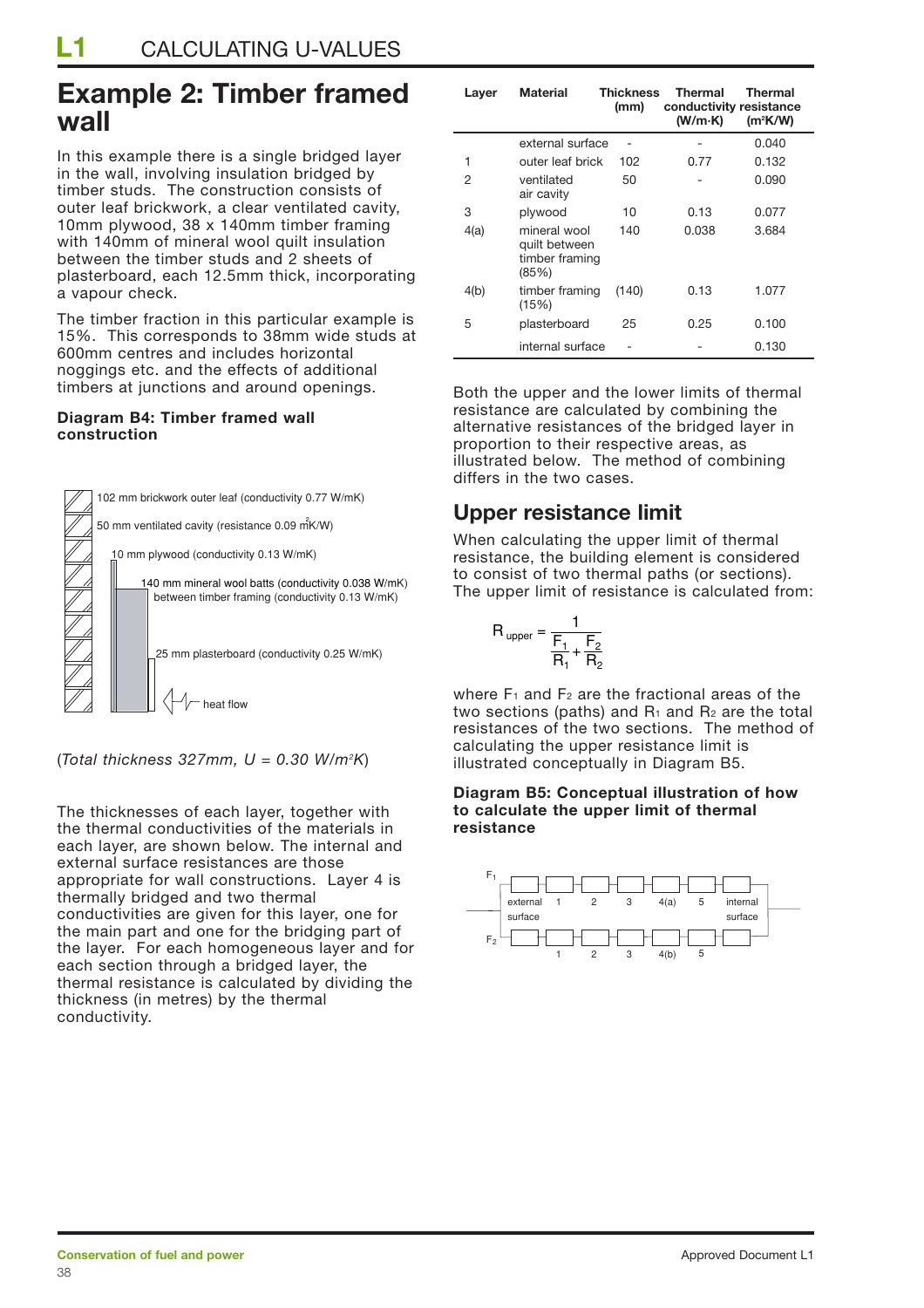#### **Resistance through the section containing insulation**

| External surface resistance         | $= 0.040$ |
|-------------------------------------|-----------|
| Resistance of bricks                | $= 0.132$ |
| Resistance of air cavity            | $= 0.090$ |
| Resistance of plywood               | $= 0.077$ |
| Resistance of mineral<br>wool (85%) | $= 3.684$ |
| Resistance of plasterboard          | $= 0.100$ |
| Internal surface resistance         | $= 0.130$ |
| Total $(R_1)$                       | $= 4.253$ |
| Fractional area $F_1 = 0.85$ (85%)  |           |

The resistance through this section is therefore 4.253 m2 K/W.

#### **Resistance through section containing timber stud**

| External surface resistance         | $= 0.040$ |
|-------------------------------------|-----------|
| Resistance of bricks                | $= 0.132$ |
| Resistance of air cavity            | $= 0.090$ |
| Resistance of plywood               | $= 0.077$ |
| Resistance of timber<br>studs (15%) | $= 1.077$ |
| Resistance of plasterboard          | $= 0.100$ |
| Internal surface resistance         | $= 0.130$ |
| Total $(R_2)$                       | $= 1.646$ |
|                                     |           |

Fractional area  $F<sub>2</sub> = 0.15$  (15%)

The resistance through this section is therefore 1.646 m2 K/W.

The upper limit of resistance is then:

$$
R_{upper} = \frac{1}{\frac{F_1}{R_1} + \frac{F_2}{R_2}} = \frac{1}{\frac{0.85}{4.253} + \frac{0.15}{1.646}}
$$

$$
= 3.437 \text{ m}^2 \text{K/W}.
$$

### **Lower resistance limit**

When calculating the lower limit of thermal resistance, the resistance of a bridged layer is determined by combining in parallel the resistances of the unbridged part and the bridged part of the layer. The resistances of all the layers in the element are then added together to give the lower limit of resistance.

The resistance of the bridged layer is calculated using:

$$
R = \frac{1}{\frac{F_{insul}}{R_{insul} + \frac{F_{timber}}{R_{timber}}}}
$$

The method of calculating the lower limit of resistance is illustrated conceptually in Diagram B6.

**Diagram B6: Conceptual illustration of how to calculate the lower limit of thermal resistance**



The lower limit of resistance is then obtained by adding up the resistances of all the layers:

| External surface resistance | $= 0.040$ |
|-----------------------------|-----------|
| Resistance of bricks        | $= 0.132$ |
| Resistance of air cavity    | $= 0.090$ |
| Resistance of plywood       | $= 0.077$ |

Resistance of  
bridged layer = 
$$
\frac{1}{\frac{0.85}{3.684} + \frac{0.15}{1.077}}
$$
 = 2.703

| Resistance of plasterboard  | $= 0.100$ |
|-----------------------------|-----------|
| Internal surface resistance | $= 0.130$ |
| Total $(Rlower)$            | $= 3.272$ |

The lower limit of resistance is then 3.272 m2 K/W.

### **Total resistance of wall (not allowing for air gaps around the insulation)**

The total resistance of the wall is the average of the upper and lower resistance limits:

$$
R_T = \frac{R_{\text{ upper}} + R_{\text{ lower}}}{2} = \frac{3.437 + 3.272}{2}
$$

 $= 3.354 \, \text{m}^2 \text{K/W}.$ 

### **Correction for air gaps**

If there are small air gaps penetrating the insulating layer a correction should be applied to the U-value to account for this. The correction for air gaps is  $\Delta U_{\alpha}$ , where

 $\Delta U_g = \Delta U''$  x  $(R_1/R_T)^2$ 

and where  $R<sub>1</sub>$  is the thermal resistance of the layer containing gaps,  $R<sub>T</sub>$  is the total resistance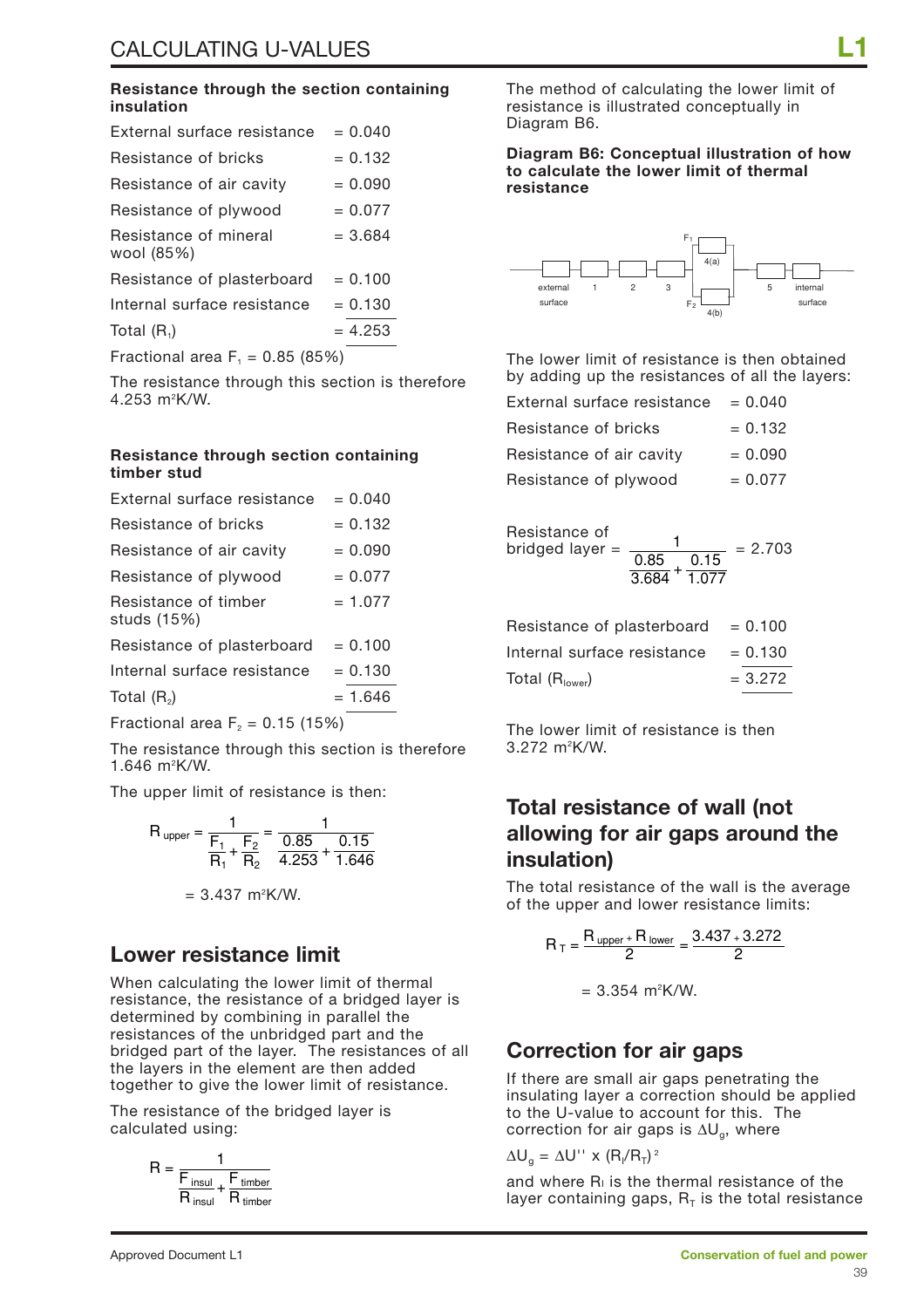of the element and ∆U'' is a factor which depends upon the way in which the insulation is fitted. In this example R<sub>i</sub> is 2.703 m²K/W, R<sub>⊺</sub> is 3.354 m²K/W and ∆U'' is 0.01 (ie correction level 1). The value of  $\Delta U_{g}$  is then

 $\Delta U_{\text{g}} = 0.01 \times (2.703/3.354)^2 = 0.006 \text{ W/m}^2\text{K}.$ 

## **U-value of the wall**

The effect of air gaps or mechanical fixings should be included in the U-value unless they lead to an adjustment in the U-value of less than 3%.

> U = 1/R<sub>T</sub> +  $\Delta U_g$  (if  $\Delta U_g$  is not less than 3% of 1/ $R_T$ )  $U = 1/R_T$  (if  $\Delta U_g$  is less than  $3%$  of  $1/R_{T}$ )

In this case  $\Delta U_g = 0.006$  W/m²K and 1/R<sub>T</sub> = 0.298 W/m<sup>2</sup>K. Since ∆U<sub>g</sub> is less than 3% of  $(1/R<sub>T</sub>)$ ,

 $U = 1/R_T = 1 / 3.354 = 0.30 W/m<sup>2</sup>K$ .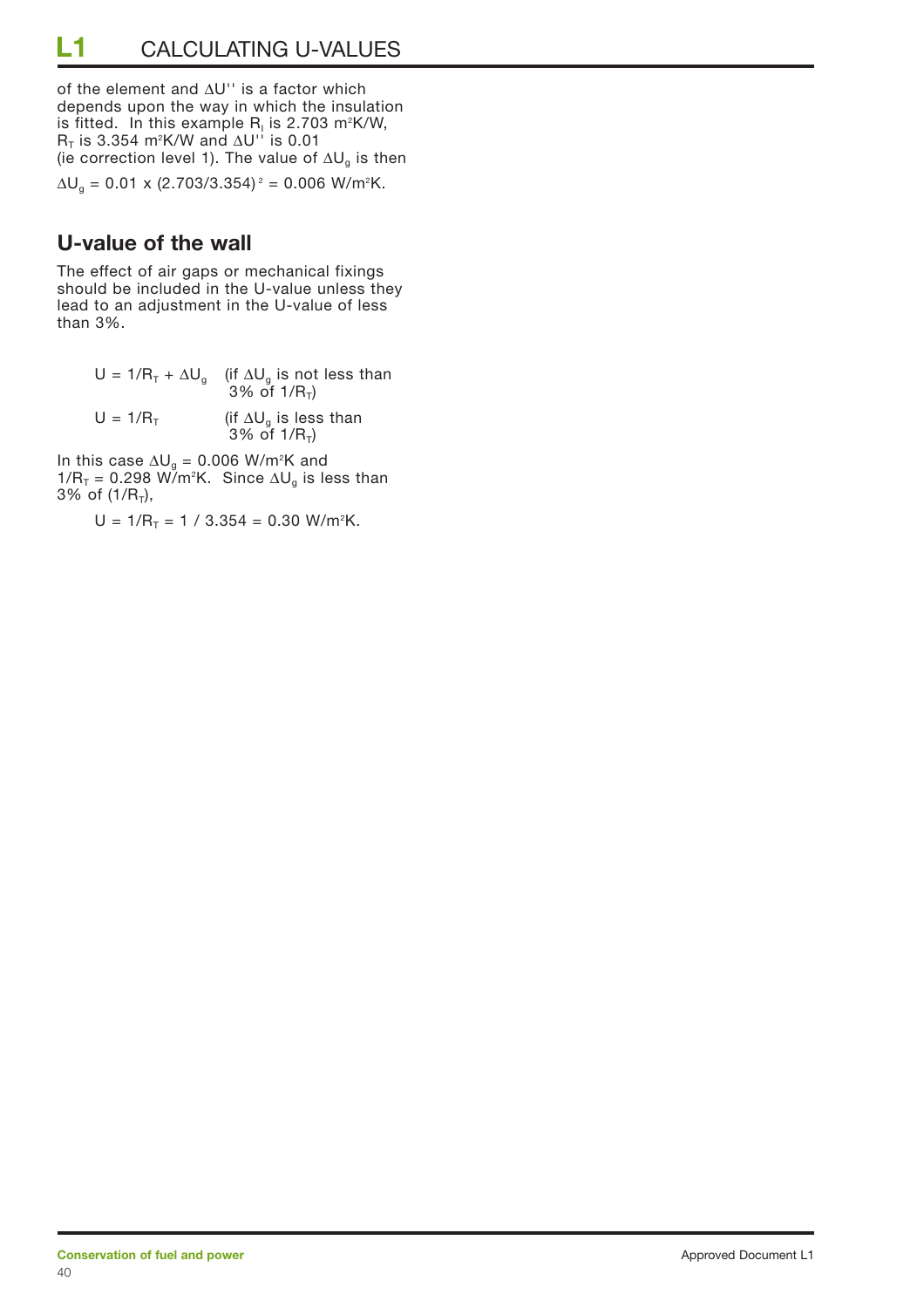# **Appendix C: U-values of ground floors**

**C1** The guidance in this Approved Document states that a ground floor should not have a U-value exceeding 0.25 W/m<sup>2</sup>K if the Elemental Method of compliance is to be used. This can normally be achieved without the need for insulation if the perimeter to area ratio is less than  $0.12$  m/m<sup>2</sup> for solid ground floors or less than 0.09 m/m<sup>2</sup> for suspended floors. For most buildings, however, some ground floor insulation will be necessary to achieve this U-value or better performance. For exposed floors and for floors over unheated spaces the reader is referred to BS EN ISO 6946 or the CIBSE Guide Section A3.

**C2** This Appendix provides a simple method for determining U-values which will suffice for most common constructions and ground conditions in the UK. More rigorous procedures are given in BS EN ISO 13370 and in CIBSE Guide Section A3 (1999 edition).

**C3** For ground floors the U-value depends upon the type of soil beneath the building. Where the soil type is unknown, clay soil should be assumed as this is the most typical soil type in the UK. The tables which follow are based on this soil type. Where the soil is not clay or silt, the U-value should be calculated using the procedure in BS EN ISO 13370.

**C4** Floor dimensions should be measured between finished internal faces of the external elements of the building including any projecting bays. In the case of semi-detached or terraced premises, blocks of flats and similar, the floor dimensions can either be taken as those of the premises themselves, or of the whole building. When considering extensions to existing buildings the floor dimensions may be taken as those of the complete building including the extension.

**C5** Floor designs should prevent excessive thermal bridging at the floor edge so that the risk of condensation and mould are reasonably controlled. See BRE Report BR 262 *Thermal insulation: avoiding risks*.

**C6** Unheated spaces outside the insulated fabric, such as attached garages or porches, should be excluded when determining the perimeter and area but the length of the wall between the heated building and the unheated space should be included when determining the perimeter.

**C7** Data on U-values and insulation thicknesses for basements are given in the BCA/NHBC Approved Document "Basements for dwellings", ISBN 0-7210-1508-5.

## **Example of how to obtain U-values from the tables**

The following example illustrates the use of the tables by interpolating between appropriate rows or columns.

A proposed building has a perimeter of 38.4 m and a ground floor area of 74.25m<sup>2</sup>. The floor construction consists of a 150mm concrete slab, 95mm of rigid insulation (thermal conductivity 0.04 W/m·K) and a 65mm screed. Only the insulation layer is included in the calculation of the thermal resistance.

#### **Diagram C1**



The perimeter to area ratio is equal to (38.4 ⁄ 74.25 = 0.517) m/m2 . Table C1 provides values for perimeter/area ratios of 0.50 and 0.55 but not for any values between 0.50 and 0.55. In this case, the U-value corresponding to a perimeter to area ratio of 0.50 should be used since 0.517 is closer to 0.50 than to 0.55.

The thermal resistance of the insulation is obtained by dividing the thickness (in metres) by the conductivity. The resistance is then  $0.095/0.04 = 2.375 \text{ m}^2\text{K/W}.$ 

The relevant part of table C1 is shown below:

| Thermal resistance of all-over insulation (m <sup>2</sup> K/W) |      |      |  |  |  |  |
|----------------------------------------------------------------|------|------|--|--|--|--|
| perimeter/area<br>2.5<br>2.0                                   |      |      |  |  |  |  |
| 0.50                                                           | 0.28 | በ 24 |  |  |  |  |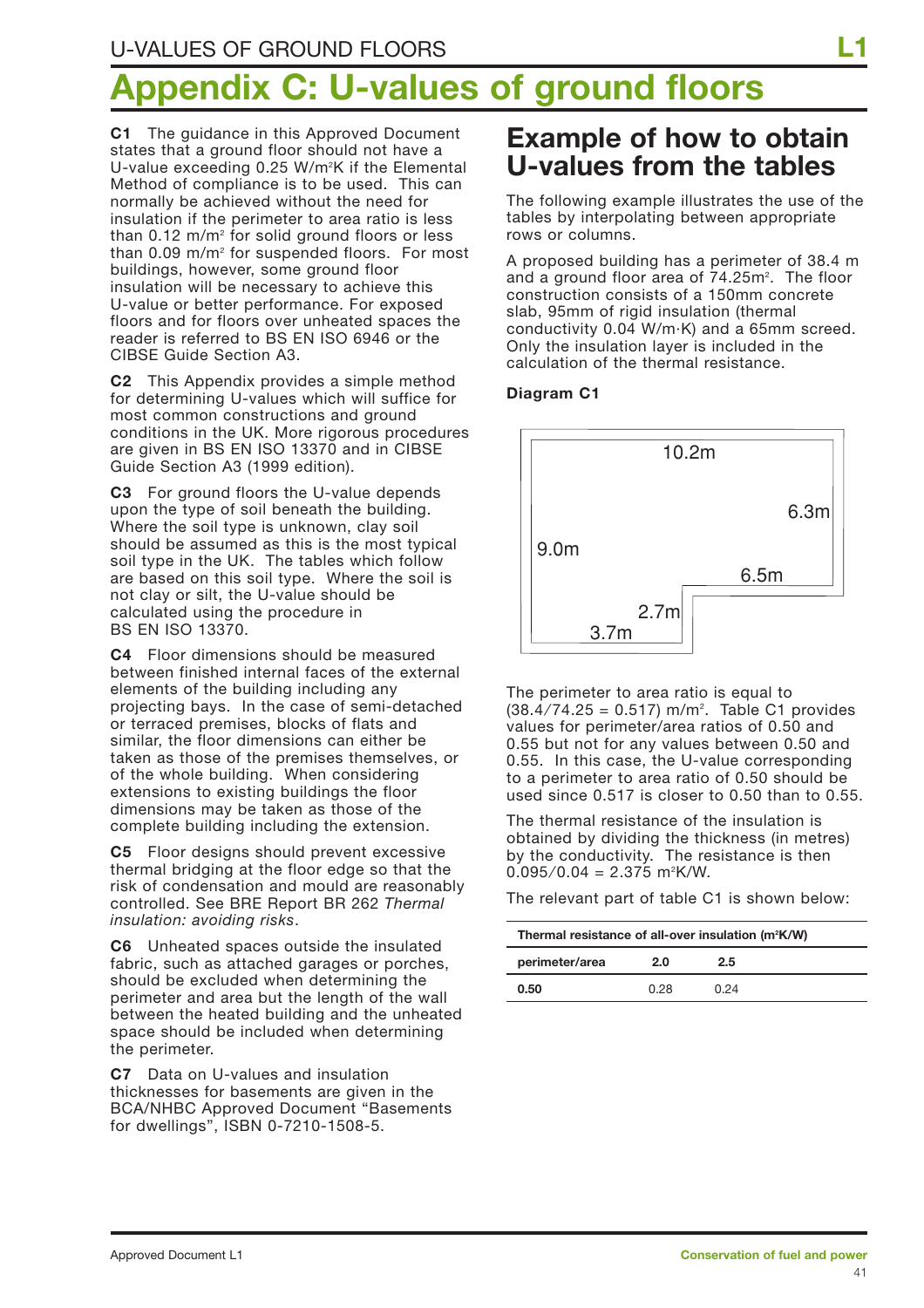The U-value corresponding to a thermal resistance of 2.375 m2 K/W is obtained by linear interpolation as below:

$$
U = 0.28 \times \frac{2.5 - 2.375}{2.5 - 2.0} + 0.24 \times \frac{2.375 - 2.0}{2.5 - 2.0}
$$

$$
= 0.28 \times 0.25 + 0.24 \times 0.75
$$

= 0.25 W/m2 K

The U-value of this ground floor is therefore **0.25 W/m2 K**.

#### **Note**

In the example for Table C1 the appropriate row was chosen and interpolation was carried out between the appropriate columns. For all of the other tables, however, the appropriate column in the table should be selected and interpolation should be carried out between the appropriate rows.

## **Solid ground floors**

Listed in Table C1 are U-values for solid ground floors. U-values are given in the following table for various perimeter-to-area ratios for a range of insulation levels. Where the floor is uninsulated the column corresponding to a thermal resistance of 0 should be used.

| Table C1                               | U-values (W/m <sup>2</sup> K) for solid                 |      |      |      |                |      |  |
|----------------------------------------|---------------------------------------------------------|------|------|------|----------------|------|--|
|                                        | ground floors                                           |      |      |      |                |      |  |
|                                        | Thermal resistance of all-over insulation<br>$(m^2K/W)$ |      |      |      |                |      |  |
| perimeter/<br>area (m/m <sup>2</sup> ) | 0                                                       | 0.5  | 1    | 1.5  | $\overline{2}$ | 2.5  |  |
| 0.05                                   | 0.13                                                    | 0.11 | 0.10 | 0.09 | 0.08           | 0.08 |  |
| 0.10                                   | 0.22                                                    | 0.18 | 0.16 | 0.14 | 0.13           | 0.12 |  |
| 0.15                                   | 0.30                                                    | 0.24 | 0.21 | 0.18 | 0.17           | 0.15 |  |
| 0.20                                   | 0.37                                                    | 0.29 | 0.25 | 0.22 | 0.19           | 0.18 |  |
| 0.25                                   | 0.44                                                    | 0.34 | 0.28 | 0.24 | 0.22           | 0.19 |  |
| 0.30                                   | 0.49                                                    | 0.38 | 0.31 | 0.27 | 0.23           | 0.21 |  |
| 0.35                                   | 0.55                                                    | 0.41 | 0.34 | 0.29 | 0.25           | 0.22 |  |
| 0.40                                   | 0.60                                                    | 0.44 | 0.36 | 0.30 | 0.26           | 0.23 |  |
| 0.45                                   | 0.65                                                    | 0.47 | 0.38 | 0.32 | 0.27           | 0.23 |  |
| 0.50                                   | 0.70                                                    | 0.50 | 0.40 | 0.33 | 0.28           | 0.24 |  |
| 0.55                                   | 0.74                                                    | 0.52 | 0.41 | 0.34 | 0.28           | 0.25 |  |
| 0.60                                   | 0.78                                                    | 0.55 | 0.43 | 0.35 | 0.29           | 0.25 |  |
| 0.65                                   | 0.82                                                    | 0.57 | 0.44 | 0.35 | 0.30           | 0.26 |  |
| 0.70                                   | 0.86                                                    | 0.59 | 0.45 | 0.36 | 0.30           | 0.26 |  |
| 0.75                                   | 0.89                                                    | 0.61 | 0.46 | 0.37 | 0.31           | 0.27 |  |
| 0.80                                   | 0.93                                                    | 0.62 | 0.47 | 0.37 | 0.32           | 0.27 |  |
| 0.85                                   | 0.96                                                    | 0.64 | 0.47 | 0.38 | 0.32           | 0.28 |  |
| 0.90                                   | 0.99                                                    | 0.65 | 0.48 | 0.39 | 0.32           | 0.28 |  |
| 0.95                                   | 1.02                                                    | 0.66 | 0.49 | 0.39 | 0.33           | 0.28 |  |
| 1.00                                   | 1.05                                                    | 0.68 | 0.50 | 0.40 | 0.33           | 0.28 |  |

## **Ground floors with edge insulation**

Where horizontal or vertical edge insulation is used instead of all-over floor insulation, (P/A) x Ψ is added to the U-value to account for the effects of edge insulation, where P/A is the perimeter (m) to area (m²) ratio and Ψ is the edge insulation factor obtained from one of the following two tables. Since the term (P/A) x Ψ is negative it reduces the U-value of the ground floor. The tables apply only to floors without overall insulation.

|                     | Table C2 Edge insulation factor $\Psi$<br>(W/m·K) for horizontal edge<br><b>insulation</b> |
|---------------------|--------------------------------------------------------------------------------------------|
| المستوقف والمستوردة | المتحالف المتحمل الأنجاح والمتحالة والمتحدث المتحدد والفراط                                |

| insulation<br>width | thermal resistance of insulation<br>$(m^2K/W)$ |         |         |         |  |
|---------------------|------------------------------------------------|---------|---------|---------|--|
| (m)                 | 0.5                                            | 1.0     | $1.5\,$ | 2.0     |  |
| 0.5                 | $-0.13$                                        | $-0.18$ | $-0.21$ | $-0.22$ |  |
| 1.0                 | $-0.20$                                        | $-0.27$ | $-0.32$ | $-0.34$ |  |
| 1.5                 | $-0.23$                                        | $-0.33$ | $-0.39$ | $-0.42$ |  |

| Table C3 Edge insulation factor $\Psi$         |
|------------------------------------------------|
| (W/m·K) for vertical edge<br><i>insulation</i> |

| insulation<br>depth | thermal resistance of insulation<br>$(m^2K/W)$ |         |         |         |
|---------------------|------------------------------------------------|---------|---------|---------|
| (m)                 | 0.5                                            | 1.0     | 1.5     | 2.0     |
| 0.25                | $-0.13$                                        | $-0.18$ | $-0.21$ | $-0.22$ |
| 0.50                | $-0.20$                                        | $-0.27$ | $-0.32$ | $-0.34$ |
| 0.75                | $-0.23$                                        | $-0.33$ | $-0.39$ | $-0.42$ |
| 1.00                | $-0.26$                                        | $-0.37$ | $-0.43$ | $-0.48$ |

For floors with both all-over insulation and edge insulation the calculation method in BS EN ISO 13370 can be used.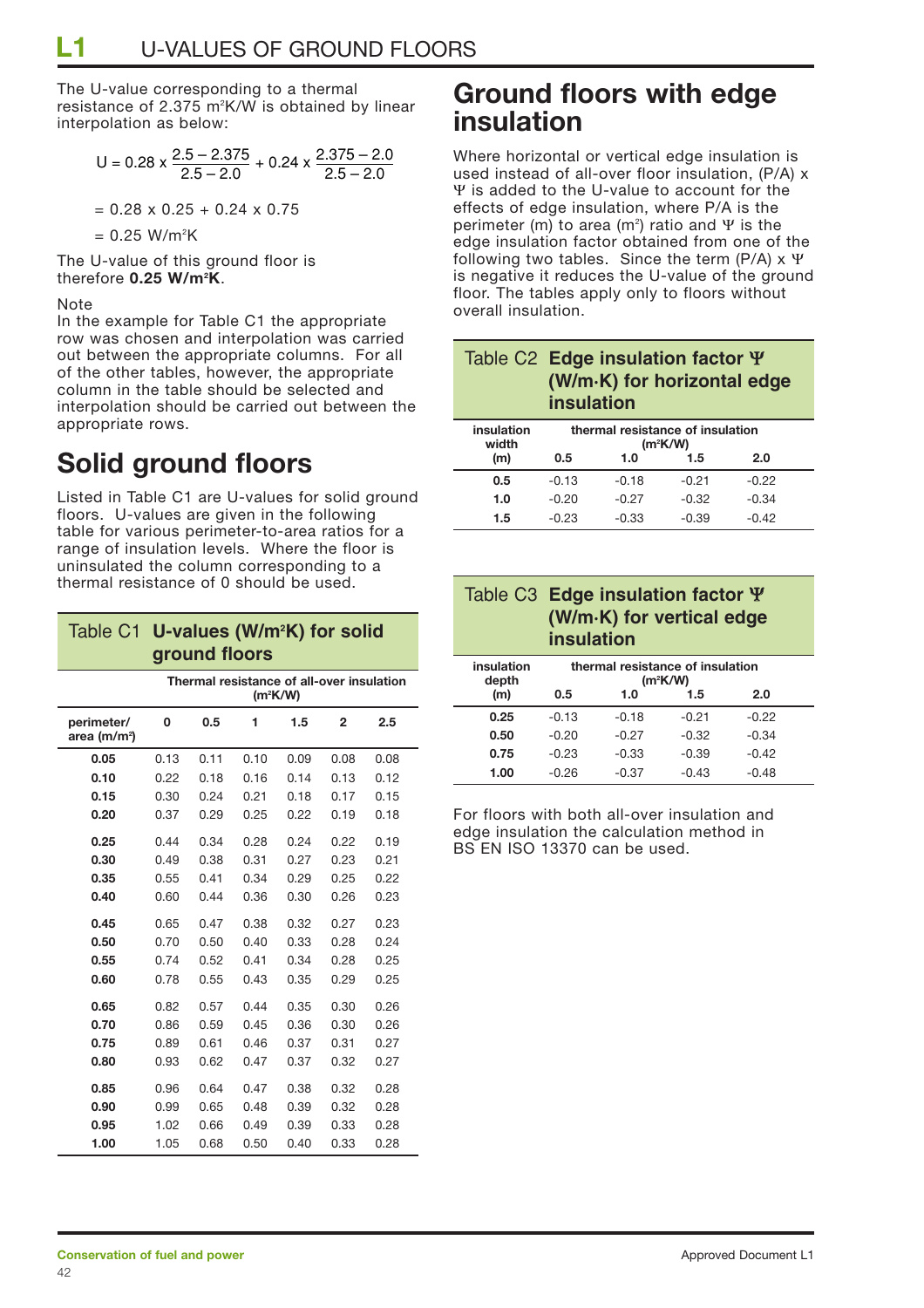## **Uninsulated suspended ground floors**

The following table gives U-values of uninsulated suspended floors for various perimeter to area ratios and for two levels of ventilation (expressed in  $m^2/m$ ) below the floor deck. The data apply for the floor deck at a height not more than 0.5 m above the external ground level where the wall surrounding the underfloor space is uninsulated.

|                                                   | Table C4 U-values (W/m <sup>2</sup> K) of<br>uninsulated suspended<br>floors |                                                                       |  |  |  |  |
|---------------------------------------------------|------------------------------------------------------------------------------|-----------------------------------------------------------------------|--|--|--|--|
| perimeter to<br>area ratio<br>(m/m <sup>2</sup> ) |                                                                              | Ventilation opening area<br>per unit perimeter<br>of underfloor space |  |  |  |  |
|                                                   | $0.0015$ m <sup>2</sup> /m                                                   | $0.0030$ m <sup>2</sup> /m                                            |  |  |  |  |
| 0.05                                              | 0.15                                                                         | 0.15                                                                  |  |  |  |  |
| 0.10                                              | 0.25                                                                         | 0.26                                                                  |  |  |  |  |
| 0.15                                              | 0.33                                                                         | 0.35                                                                  |  |  |  |  |
| 0.20                                              | 0.40                                                                         | 0.42                                                                  |  |  |  |  |
| 0.25                                              | 0.46                                                                         | 0.48                                                                  |  |  |  |  |
| 0.30                                              | 0.51                                                                         | 0.53                                                                  |  |  |  |  |
| 0.35                                              | 0.55                                                                         | 0.58                                                                  |  |  |  |  |
| 0.40                                              | 0.59                                                                         | 0.62                                                                  |  |  |  |  |
| 0.45                                              | 0.63                                                                         | 0.66                                                                  |  |  |  |  |
| 0.50                                              | 0.66                                                                         | 0.70                                                                  |  |  |  |  |
| 0.55                                              | 0.69                                                                         | 0.73                                                                  |  |  |  |  |
| 0.60                                              | 0.72                                                                         | 0.76                                                                  |  |  |  |  |
| 0.65                                              | 0.75                                                                         | 0.79                                                                  |  |  |  |  |
| 0.70                                              | 0.77                                                                         | 0.81                                                                  |  |  |  |  |
| 0.75                                              | 0.80                                                                         | 0.84                                                                  |  |  |  |  |
| 0.80                                              | 0.82                                                                         | 0.86                                                                  |  |  |  |  |
| 0.85                                              | 0.84                                                                         | 0.88                                                                  |  |  |  |  |
| 0.90                                              | 0.86                                                                         | 0.90                                                                  |  |  |  |  |
| 0.95                                              | 0.88                                                                         | 0.92                                                                  |  |  |  |  |
| 1.00                                              | 0.89                                                                         | 0.93                                                                  |  |  |  |  |

## **Insulated suspended floors**

The U-value of an insulated suspended floor should be calculated using

 $U = 1/[(1/U_0) - 0.2 + R_f]$ 

where  $U_0$  is the U-value of an uninsulated suspended floor obtained using Table C4 or another approved method.  $R_f$ , the thermal resistance of the floor deck, is determined from  $U_f$ , the U-value of the floor deck, where

$$
R_f = \frac{1}{U_f} - 0.17 - 0.17
$$

and where  $U_f$  takes account of any thermal bridging in the floor deck and is calculated as recommended in BS EN ISO 6946 or by numerical modelling. The two values "0.17" are the two surface resistances.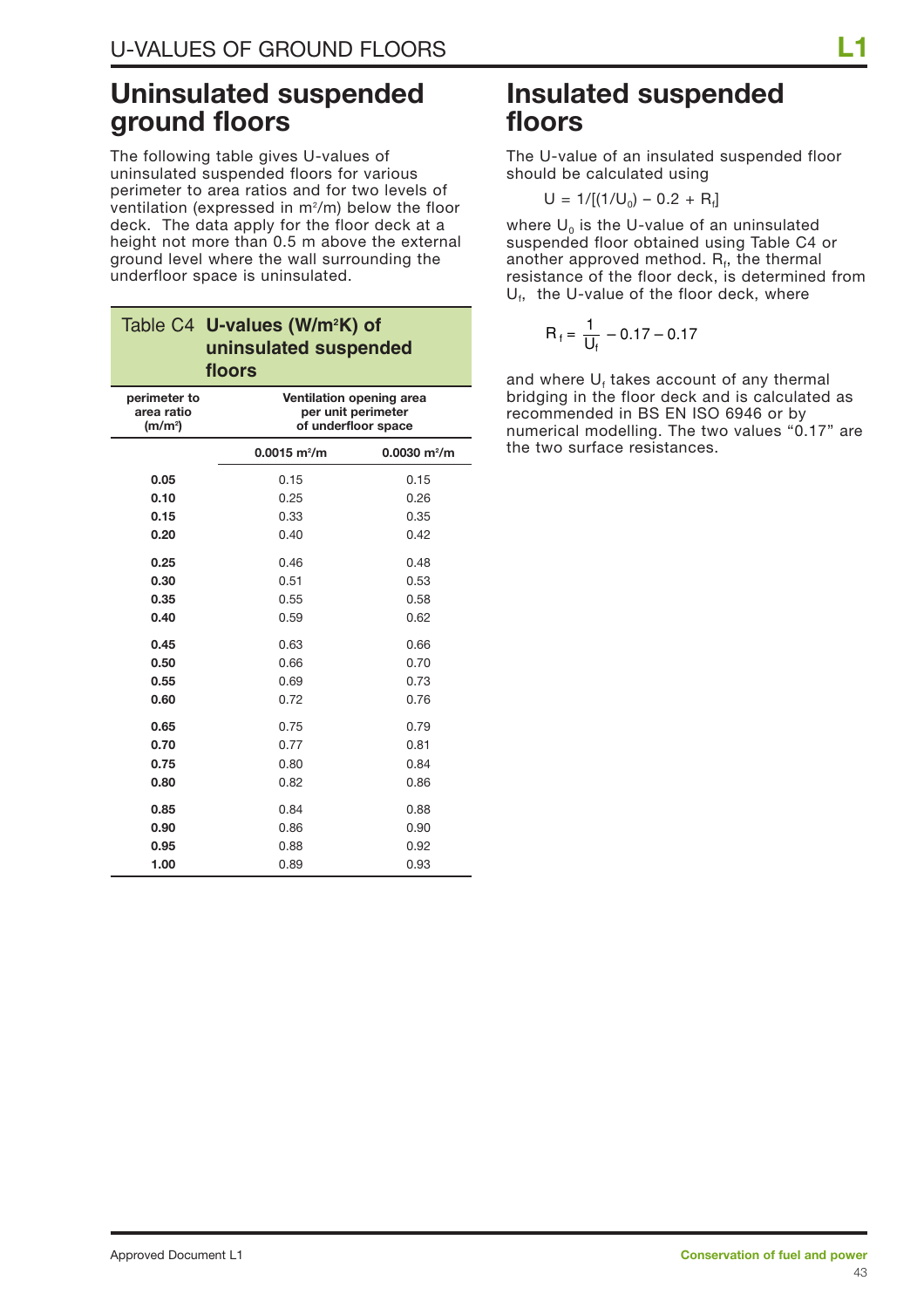# **Appendix D: Determining U-values for glazing**

**D1** Within the Elemental Method of compliance it is permissible to have windows, doors or rooflights with U-values that exceed the standard U-values provided that the average U-value of all of the windows (including rooflights) and doors taken together does not exceed the standard U-value in Table 1 in Section 1. The following examples illustrate how this can be done.

## **Example 1**

**D2** A semi-detached house is to have a total window area of 16.9m $^2$ , a rooflight of area 0.9m $^\text{2}$  and a total door area of 3.8m $^\text{2}$ . The windows have wood frames. It is proposed to use solid wooden doors with a U-value of 3.0 W/m <sup>2</sup> K. In order to use the Elemental Method, the additional heat loss due to the use of solid timber doors must be compensated by lower U-values the windows so that the average U-value of all openings does not exceed the appropriate standard U-value, which in this case is 2.0 W/m²K.

**D3** Using windows with a U-value of 1.7 W/m<sup>2</sup>K is sufficient to satisfy this requirement as shown in the following table and the subsequent calculation.

| Element           | Area<br>(m <sup>2</sup> ) | U-value<br>(W/m <sup>2</sup> K) | Rate of heat<br>loss per<br>degree (W/K) |
|-------------------|---------------------------|---------------------------------|------------------------------------------|
| <b>Windows</b>    | 16.9                      | 1.7                             | 28.73                                    |
| <b>Doors</b>      | 3.8                       | 3.0                             | 11.4                                     |
| <b>Rooflights</b> | 0.9                       | 1.9                             | 1.71                                     |
| Total             | 21.6                      |                                 | 41.84                                    |

**D4** This gives an average U-value of 41.84/21.6, or 1.94 W/m <sup>2</sup> K, which is less than 2.0 W/m<sup>2</sup>K. The windows, doors and rooflights therefore satisfy the requirements of the Elemental Method.

## **Example 2**

**D5** If, for the same dwelling as example 1, windows with a U-value of 2.1 W/m <sup>2</sup> K are proposed, the requirement can be satisfied by using insulated doors with a U-value of 1.0 W/m <sup>2</sup> K, as shown below.

| <b>Element</b>    | Area<br>(m <sup>2</sup> ) | U-value<br>(W/m <sup>2</sup> K) | Rate of heat<br>loss per<br>degree (W/K) |
|-------------------|---------------------------|---------------------------------|------------------------------------------|
| Windows           | 16.9                      | 2.1                             | 35.49                                    |
| <b>Doors</b>      | 3.8                       | 1.O                             | 3.8                                      |
| <b>Rooflights</b> | 0.9                       | 2.3                             | 2.07                                     |
| Total             | 21.6                      |                                 | 41.36                                    |

**D6** This gives an average U-value of 41.36/21.6, or 1.91 W/m <sup>2</sup> K, which is less than the standard U-value of 2.0 W/m <sup>2</sup> K when wood-framed windows are being used. Taken together, the windows, doors and rooflights therefore satisfy the requirements of the Elemental Method.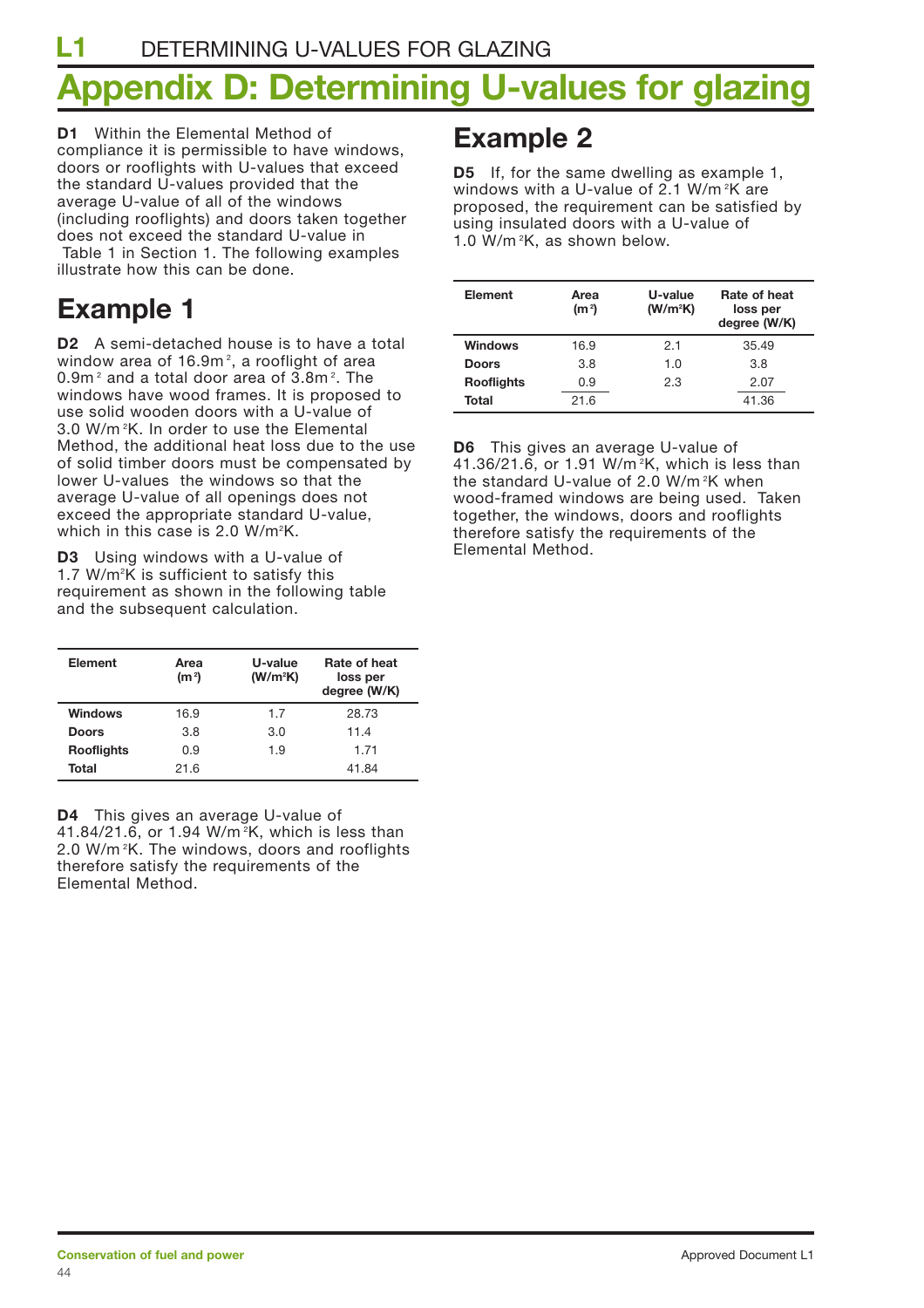# **Farget U-value examples**

**E1** For a dwelling with a heating system based on a gas or oil boiler, the Target U-value is given by

$$
U_{T} = [0.35 - 0.19(A_{R}/A_{T}) - 0.10(A_{GF}/A_{T}) + 0.413(A_{F}/A_{T})]
$$

where  $U_T$  is the Target U-value prior to any adjustment for heating system performance or solar gain,  $A_R$  is the exposed roof area,  $A_{GF}$  is the ground floor area,  $A_F$  is the total floor area (all storeys) and  $A_T$  is the total area of exposed elements of the dwelling (including the ground floor).

**E2** A dwelling can comply by the Target U-value method if the Target U-value is not less than the average U-value, where the average U-value is defined as the area-weighted average U-value of all exposed elements of the dwelling. Exposed elements include walls, roofs, floors, windows and doors, including elements adjacent to unheated spaces.

## **Example 1 – A semi-detached dwelling**

The dwelling in Diagram E1 has details as given in the following table. It is proposed to adopt the Target U-value method with the U-value of the walls a little higher (ie. poorer) than would be required in the Elemental method. The walls are to have a U-value of 0.40 W/m2 K. The area of windows and doors is equal to 25% of the total internal floor area and the efficiency of the gas boiler is 85%. The total area of Northfacing glazed openings is  $6.82<sup>m²</sup>$  and the total area of South-facing glazed openings is  $8.88<sup>2</sup>$ .

| <b>Element</b> | Area<br>(m <sup>2</sup> ) | U-value<br>(W/m <sup>2</sup> K) | Rate of heat<br>loss per<br>degree (W/K) |
|----------------|---------------------------|---------------------------------|------------------------------------------|
| wall           | 80.3                      | 0.40                            | 32.12                                    |
| roof           | 44.4                      | 0.20                            | 8.88                                     |
| ground floor   | 44.4                      | 0.25                            | 11.10                                    |
| windows        | 18.4                      | 2.2                             | 40.48                                    |
| doors          | 3.8                       | 2.2                             | 8.36                                     |
| Total          | 191.3                     |                                 | 100.94                                   |

**Diagram E1: Layout of dwelling for Example 1**



The Target U-value is

 $U_T = [0.35 - 0.19(44.4/191.3) 0.10(44.4/191.3) + 0.413(88.8/191.3)$  $= 0.474$ 

which is multiplied by  $f_e$ , the ratio of proposed boiler SEDBUK divided by reference boiler SEDBUK (which is 78% for heating by mains gas), giving a Target U-value of

$$
U_T \times f_e = 0.474 \times (85\%/78\%) = 0.517
$$

Since the area of glazed openings on the South elevations exceeds that on the North, the benefit of solar heat gains can be taken into account to ease the target U-value by adding ∆S to the target U-value, where:-

 $\Delta S = 0.04 \times [(A_s - A_N)/A_{TG}]$ 

and  $A_s$  = Area of glazed openings facing south;  $A_N$  = Area of glazed openings facing north;

 $A_{TG}$  = Total area of all glazed openings in the building;

So 0.04 x [(8.88 - 6.82)/18.4], or 0.004, is added to the Target U-value, giving a Target U-value of 0.521 W/mK.

The average U-value for the dwelling is given by:

 $U_{\text{avg}} = \frac{\text{Total rate of heat loss per degree}}{\text{Total external surface area}}$ 

These values are calculated in the above table, and in this case the average U-value is:

$$
U_{avg} = \frac{100.94}{191.3} = 0.528 \text{ W/m}^2 \text{K}.
$$

Since the average U-value is greater than the target U-value the proposed design does not meet the requirements and modifications must be made to the design. The Target U-value method may still be used, however, if the average U-value is reduced or if the Target U-value increased (or both).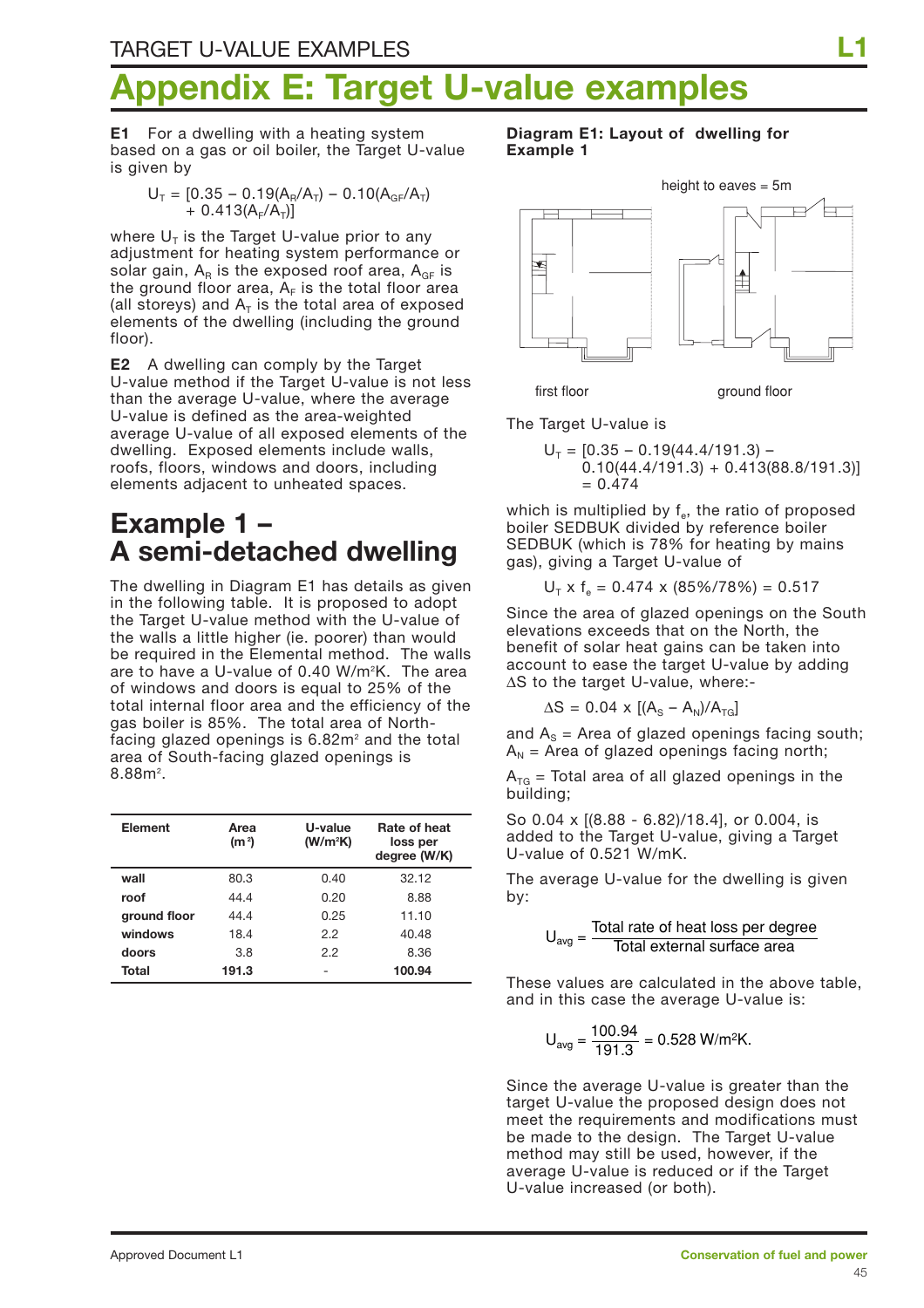Some ways of modifying the proposed design in order to comply with the Target U-value Method are described below:

#### *a) Specifying a higher performance heating system*

If the boiler efficiency is 88% the value of  $f_e$ , the ratio of proposed efficiency to base efficiency, will lead to an increase in the Target U-value. This is sufficient to raise the Target U-value above the average U-value giving a final Target U-value of

$$
U_T = [0.474 \times (88\%/78\%)] + 0.04 \times [(8.88 - 6.82)/18.4] = 0.539 W/m2K
$$

Since the final Target U-value, 0.539 W/m<sup>2</sup>K, is greater than the average U-value, 0.528 W/m2 K, compliance with the Target U-value Method is achieved.

#### *b) Reducing the U-value of the roof and the ground floor*

If the U-value of the roof is reduced from the standard elemental U-value of 0.20 W/m2 K to 0.15 W/m<sup>2</sup>K the average U-value will be reduced by  $[44.4 \times (0.20 - 0.15)/191.3]$ , or by 0.011 W/m2 K. This measure is sufficient to reduce the average U-value to less than the Target U-value and satisfy the Target U-value requirement.

> Average U-value =  $0.528 - 0.011$ = 0.517 W/m2 K

Since the final average U-value, 0.517 W/m<sup>2</sup>K, is less than the final Target U-value, 0.521 W/m2 K, compliance with the Target U-value Method is achieved.

#### *c) Reducing the total area of the windows and doors*

If the total area of windows and doors is reduced from 25% of the floor area to 19% of the floor area the average U-value will be reduced by (6% of 88.8) x (2.2 – 0.40)/191.3, or 0.050 W/m2 K, which is sufficient to reduce the average U-value to below the Target U-value.

> Average U-value =  $0.528 - 0.050$ = 0.478 W/m2 K

Since the final average U-value, 0.478 W/m<sup>2</sup>K, is less than the final Target U-value, 0.521 W/m2 K, compliance with the Target U-value Method is achieved.

#### *d) Using insulated doors and reducing the area of the windows*

If doors with a U-value of 1.9 W/m<sup>2</sup>K are used instead of 2.2 W/m<sup>2</sup>K the average U-value will fall by  $(2.2 - 1.9) \times 3.8/191.3$ , or 0.006 W/m<sup>2</sup>K. This is not sufficient on its own to reduce the average U-value to below the Target U-value. If, however, the total window area is reduced by 20% then the average U-value will fall by an additional amount equal to (20% of 18.4) x (2.2 – 0.40)/191.3 = 0.035 W/m2 K. The dwelling now satisfies the Target U-value Method.

Average U-value = 0.528 – 0.006 – 0.035 = 0.487 W/m2 K

Since the final average U-value,  $0.487$  W/m<sup>2</sup>K, is less than the final Target U-value, 0.521 W/m2 K, compliance with the Target U-value Method is achieved.

#### *e) Specifying windows with lower U-value*

Using windows with a U-value of 1.7 W/m<sup>2</sup>K instead of 2.2 W/m<sup>2</sup>K will reduce the average U-value by  $[(2.2 - 1.7) \times 18.4 / 191.3]$ , or 0.048 W/m2 K. This is sufficient to reduce the average U-value to below the Target U-value. Reducing the window U-value to 1.71 W/m²K is therefore sufficient to achieve compliance.

Average U-value =  $0.528 - 0.048$ = 0.480 W/m2 K

Since the final average U-value,  $0.480$  W/m<sup>2</sup>K, is less than the final Target U-value, 0.521 W/m2 K, compliance with the Target U-value Method is achieved.

## **Example 2 – A detached dwelling**

The example in Diagram E2 has details as given in the following table. It is proposed to adopt the Target U-value approach with the walls having a U-value of 0.40 W/m2 K. To compensate for this the floor U-value is reduced to 0.15 W/m2 K, the roof U-value is reduced to 0.16 W/m2 K and the window U-value is reduced to 1.7 W/m<sup>2</sup>K. The SEDBUK efficiency of the oil boiler is equal to the reference SEDBUK efficiency, given in Table 2 of Section 1, which in this case is 84%.

| <b>Exposed</b><br>element  | <b>Exposed</b><br>surface area | U-value | Rate of heat<br>loss<br>per degree |
|----------------------------|--------------------------------|---------|------------------------------------|
| Wall                       | 123.0                          | 0.40    | 49.2                               |
| Roof                       | 52.0                           | 0.16    | 8.32                               |
| <b>Ground floor</b>        | 52.0                           | 0.15    | 7.80                               |
| Windows &<br>glazed doors* | 24.1                           | 1.7     | 40.97                              |
| Solid doors                | 1.9                            | 3.0     | 5.7                                |
| Totals                     | 253.0                          |         | 112.0                              |

 $*$ this includes 7.0m<sup>2</sup> of North facing glazing and 8.9 m<sup>2</sup> of South facing glazing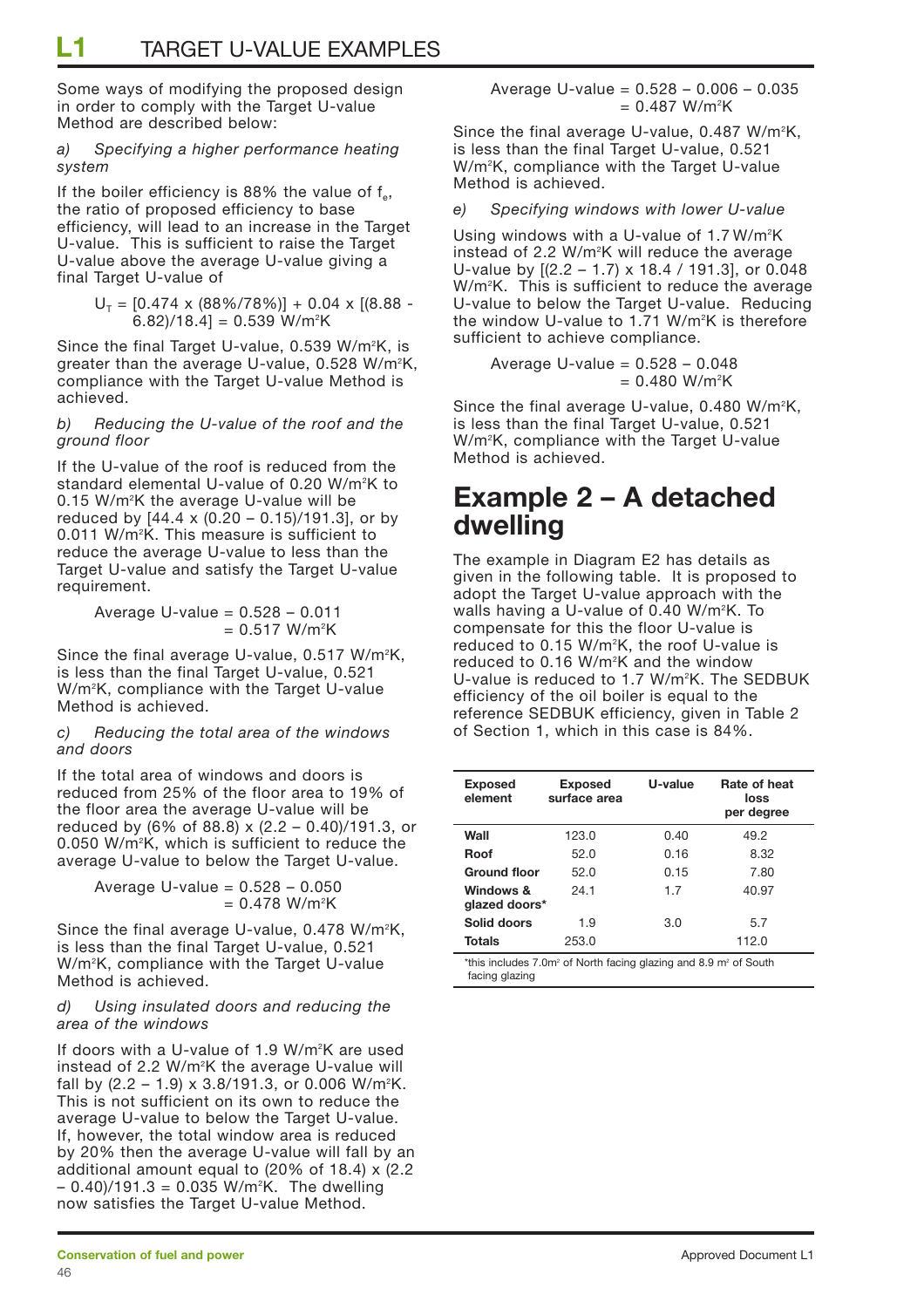#### **Diagram E2: Layout of dwelling for Example 2**



The Target U-value is then

- $U_T$  = [0.35 0.19(A<sub>R</sub>/A<sub>T</sub>) 0.10(A<sub>GF</sub>/A<sub>T</sub>) +  $0.413(A_F/A_T)$ 
	- $=$  [0.35 0.19(52/253) 0.10(52/253) + 0.413(104/253)] = 0.460 W/m2 K.

Since the heating system efficiency is equal to the base SEDBUK efficiency, no adjustment is made and fe is equal to 1.

The adjustment to the Target U-value for solar gains is

0.04 x [(8.9 - 7.0)/24.1] = 0.003 W/m2 K

This gives a final Target U-value of 0.460 W/m²K + 0.003 W/m²K, or 0.463 W/m²K.

The average U-value for the dwelling is given by the following ratio:

 $U_{\text{avg}} = \frac{\text{Total rate of heat loss per degree}}{\text{Total external surface area}}$ 

For this example, therefore, the average U-value is

$$
U_{avg} = \frac{112.0}{253.0} = 0.443 \text{ W/m}^2\text{K}
$$

Since the average U-value is less than the Target U-value, the proposed design meets the guidance in this Approved Document.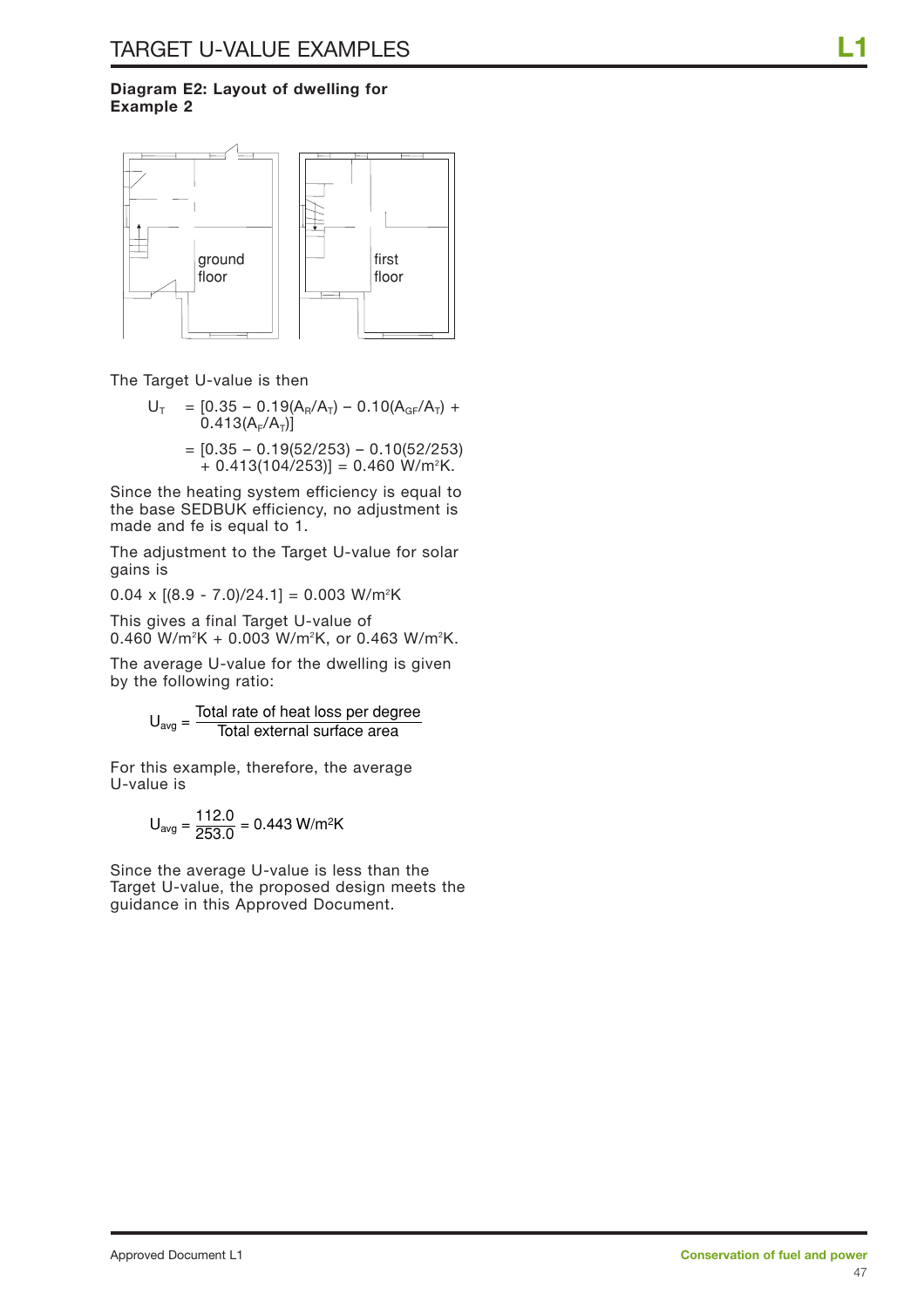# **Appendix F: SAP Ratings and Carbon Indexes**

These examples use fabric insulation specifications that would meet the standards given in the Elemental Method.

## **Example 1 – Two bedroom mid-terrace house**

**Diagram F1: Plans of two bedroom midterraced house**



Ground floor First floor

### Table F1 **Data for the two bedroom mid-terrace house with conventional gas boiler**

| <b>Element</b>       | <b>Description</b>                                                  | Area               | U-value  |
|----------------------|---------------------------------------------------------------------|--------------------|----------|
| Wall                 | Brick/cavity/dense block<br>with cavity insulation                  | 26.4               | 0.35     |
| Roof                 | Pitched roof, insulation<br>between and above joists                | 27.3               | 0.16     |
| Ground floor         | Suspended timber,<br>insulation between joists                      | 27.3               | 0.25     |
| Windows and<br>doors | Double glazed low-E,<br>wooden frame                                | 13.6               | 2.0      |
| Heating              | Central heating with<br>conventional gas boiler<br>(efficiency 78%) |                    |          |
|                      |                                                                     | $SAP$ rating = 100 |          |
|                      |                                                                     |                    | <u>_</u> |

**CI = 8.0**

## **Example 2 – Three bedroom semi-detached house**

**Diagram F2: Plans of three bedroom semidetached house**



**CI = 8.0 7.1**

### Table F2 **Data for the three bedroom semi-detached house with gas boiler**

| Element              | <b>Description</b>                  |                                                                   | Area        | U-value    |  |
|----------------------|-------------------------------------|-------------------------------------------------------------------|-------------|------------|--|
| Wall                 |                                     | Brick/cavity/dense block<br>with cavity insulation                | 72.5        | 0.35       |  |
| Roof                 |                                     | Pitched roof, insulation<br>between and above joists              | 40.0        | 0.16       |  |
| Ground floor         |                                     | Solid concrete, insulated                                         | 40.O        | 0.25       |  |
| Windows and<br>doors | Double glazed low-E,<br>PVC-U frame |                                                                   | 20.O        | 2.0        |  |
| Heating              |                                     | Central heating with<br>condensing gas boiler<br>(efficiency 88%) |             |            |  |
|                      |                                     |                                                                   | Natural gas | <b>LPG</b> |  |
|                      |                                     | $SAP$ rating $=$                                                  | 101         | 63         |  |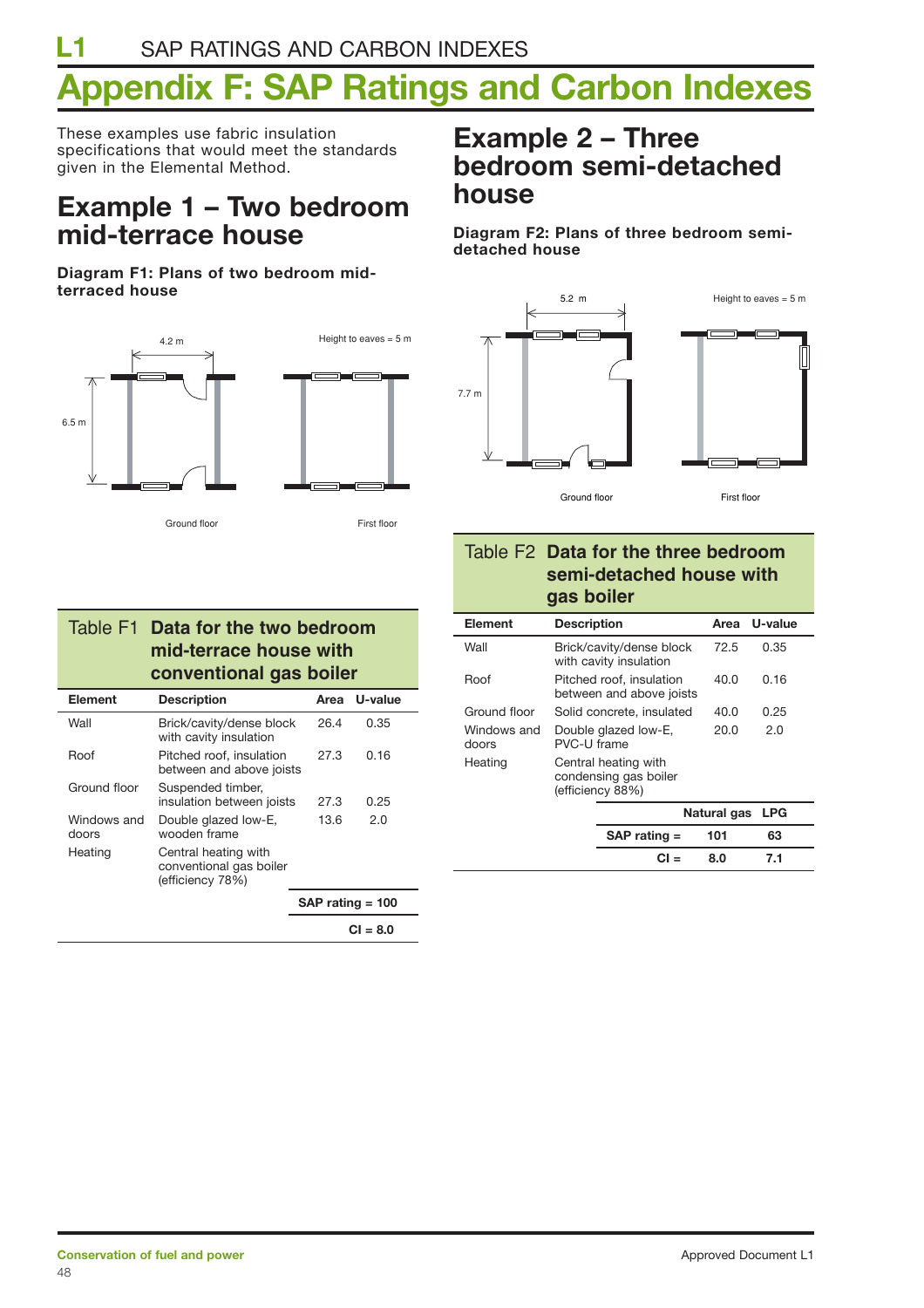## **Example 3 – Four bedroom mid-terraced mid-floor flat**

### **Diagram F3: Plan of four bedroom flat**



### Table F3 **Data for four bedroom flat**

| Element              | <b>Description</b>                                     |                    | Area U-value |
|----------------------|--------------------------------------------------------|--------------------|--------------|
| Wall                 | Brick/cavity/dense block<br>with cavity insulation     | 25.0               | 0.35         |
| Roof                 | No heat loss                                           |                    |              |
| Ground floor         | No heat loss                                           |                    |              |
| Windows and<br>doors | Double glazed low-E,<br>PVC-U frame                    | 20.O               | 2.0          |
| Heating              | Central heating with<br>gas boiler<br>(efficiency 78%) |                    |              |
|                      |                                                        | $SAP$ rating = 107 |              |
|                      |                                                        |                    | $CI = 8.5$   |

## **Example 4 – Four bedroom detached house**

**Diagram F4: Plans of four bedroom detached house with condensing gas boiler**



### Table F4 **Data for the four bedroom detached house with condensing gas boiler**

| Element              | <b>Description</b>                                                                  | Area  | U-value            |
|----------------------|-------------------------------------------------------------------------------------|-------|--------------------|
| Wall                 | Brick/partial cavity fill/<br>medium density block<br>with insulated plasterboard   | 116.5 | 0.35               |
| Roof                 | Pitched roof, insulated at<br>ceiling level, insulation<br>between and above joists | 50.0  | 0.16               |
| Ground floor         | Suspended timber,<br>insulated                                                      | 50.0  | 0.25               |
| Windows and<br>doors | Double glazed low-E,<br>wood frame                                                  | 25.0  | 2.0                |
| Heating              | Central heating with<br>condensing gas boiler<br>(efficiency 90%)                   |       |                    |
|                      |                                                                                     |       | $SAP$ rating = 101 |
|                      |                                                                                     |       | CI = 8.0           |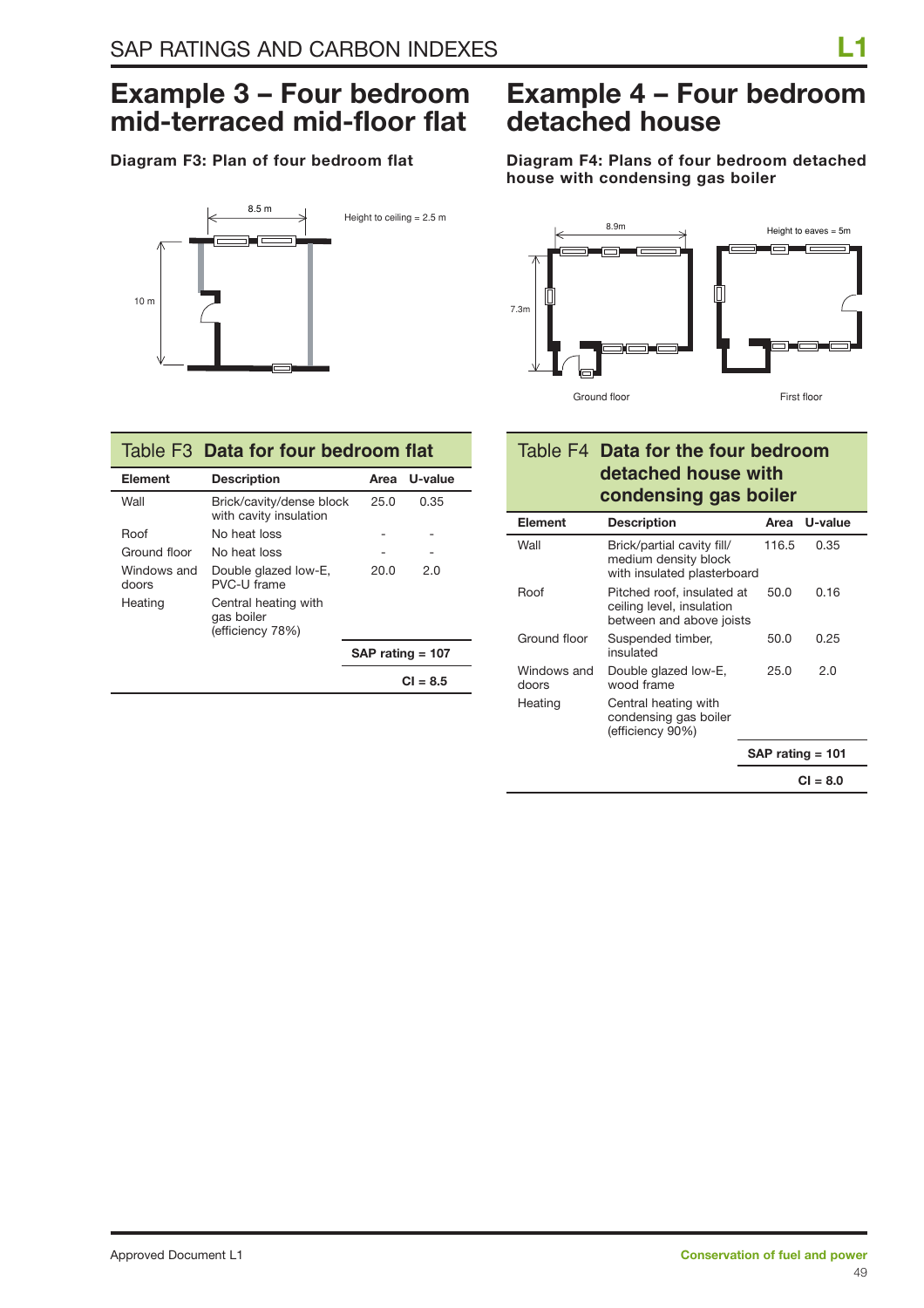## **Example 5 – Two bedroom bungalow**

#### **Diagram F5: Plan of two bedroom bungalow**



### Table F5 **Data for the two bedroom bungalow with condensing gas boiler**

| <b>Element</b>       | <b>Description</b>                                                                    | Area | U-value            |
|----------------------|---------------------------------------------------------------------------------------|------|--------------------|
| Wall                 | Brick/partial cavity<br>fill/medium density block<br>with insulated plasterboard      | 64.2 | 0.35               |
| Roof                 | Pitched roof, insulated at<br>a ceiling level, insulation<br>between and above joists | 56.7 | 0.16               |
| Ground floor         | Concrete suspended<br>beam and medium<br>densityblock, insulated                      | 56.7 | 0.25               |
| Windows and<br>doors | Double glazed low-E,<br>PVC-U frame                                                   | 14.2 | 2.0                |
| Heating              | Central heating with<br>condensing gas boiler<br>(efficiency 91%)                     |      |                    |
|                      |                                                                                       |      | $SAP$ rating = 100 |
|                      |                                                                                       |      | $CI = 8.0$         |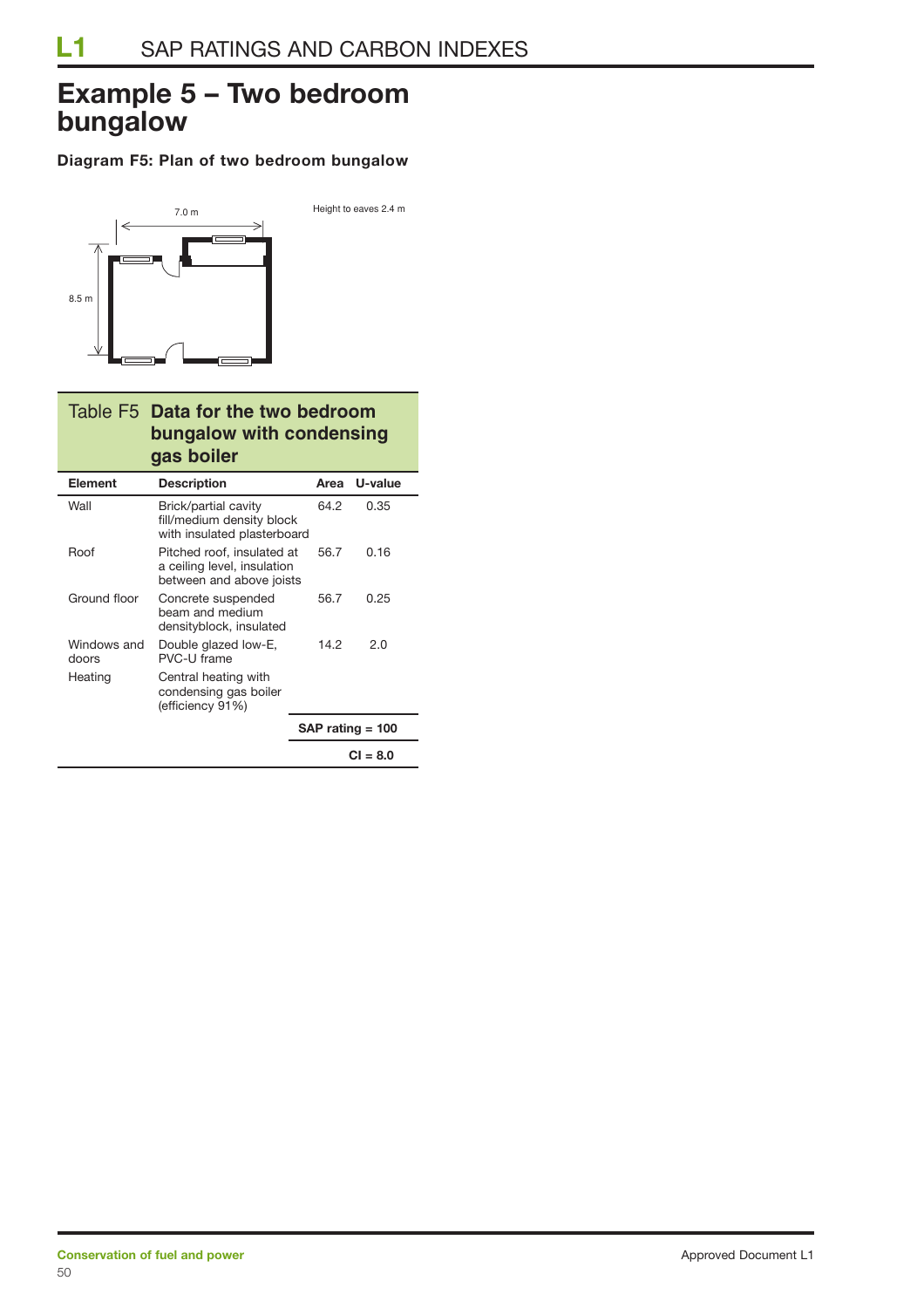<sup>2</sup> **BS EN 12664:2001** Thermal performance of building materials and products – Determination of thermal resistance by means of guarded hot plate and heat flow meter methods – Dry and moist products of low and medium thermal resistance

<sup>3</sup> **BS EN 12667:2000** Thermal performance of building materials and products – Determination of thermal resistance by means of guarded hot plate and heat flow meter methods – Products of high and medium thermal resistance

<sup>4</sup> **BS EN 12939:2001** Thermal performance of building materials and products – Determination of thermal resistance by means of guarded hot plate and heat flow meter methods – Thick products of high and medium thermal resistance

<sup>5</sup> **BS EN ISO 8990:1996** Thermal insulation – Determination of steady-state thermal transmission properties - Calibrated and guarded hot box

<sup>6</sup> **BS EN ISO 12567-1:2000** Thermal performance of windows and doors – Determination of thermal transmittance by hot box method – Part 1: Complete windows and doors

<sup>8</sup> BS EN ISO 6946:1997 Building components and building elements – Thermal resistance and thermal transmittance – Calculation method

<sup>9</sup> **BS EN ISO 13370:1998** Thermal performance of buildings – Heat transfer via the ground – Calculation methods

<sup>10</sup> **BS EN ISO 10077-1:2000** Thermal performance of windows, doors and shutters – Calculation of thermal transmittance – Part 1: Simplified methods

<sup>11</sup> **prEN ISO 10077-2** Thermal performance of windows, doors and shutters – Calculation of thermal transmittance - Part 2: Numerical method for frames

<sup>14</sup> **BS EN ISO 10211-1:1996** Thermal bridges in building construction – Calculation of heat flows and surface temperatures – Part 1: General methods

<sup>15</sup> **BS EN ISO 10211-2:2001** Thermal bridges in building construction – Calculation of heat flows and surface temperatures – Part 2: Linear thermal bridges

<sup>16</sup> **BS EN 12524:2000** Building materials and products – Hygrothermal properties – Tabulated design values

<sup>23</sup> **BS 8206:1992:** Part 2: Lighting for buildings: Code of practice for daylighting

**BS 699:1984** Specification for copper direct cylinders for domestic purposes

**BS 1566-1:1984** Copper indirect cylinders for domestic purposes. Specification for double feed indirect cylinders

**BS 3198:1981** Specification for copper hot water storage combination units for domestic purposes

**BS 7206:1990** Specification for unvented hot water storage units and packages

<sup>28</sup> **BS 5864:1989** Specification for installation in domestic premises of gas-fired ducted air heaters of rated output not exceeding 60 kW

**BS 5422:2001** Method for specifying thermal insulating materials for pipes, tanks, vessels, ductwork and equipment operating within the temperature range –40°C to +700°C

<sup>36</sup> **BS 7913:1998** The principles of the conservation of historic buildings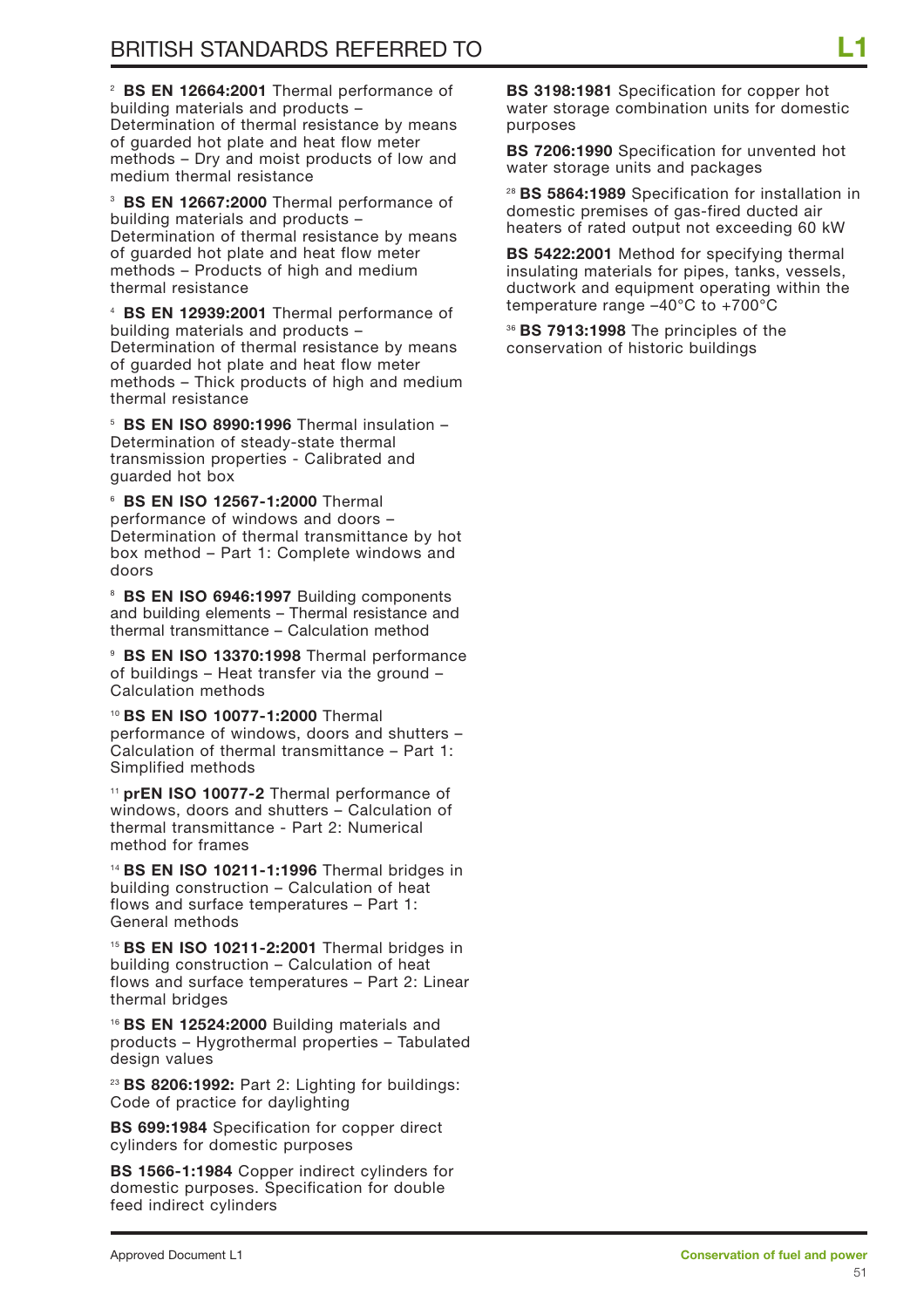#### **The Stationery Office**

<sup>1, 24</sup> Limiting thermal bridging and air leakage: Robust construction details for dwellings and similar buildings, 2001

#### **Building Research Establishment (BRE) (published by CRC Ltd)**

<sup>7</sup> Conventions for U-value calculations, BR 443, BRE 2002

<sup>13</sup> U-values for light steel-frame construction, Digest 465, BRE 2002

<sup>25</sup> IP 17/01 Assessing the effects of thermal bridging at junctions and around openings

#### **Building Research Energy Conservation Support Unit (BRECSU)**

<sup>19</sup> SAP: The Government's Standard Assessment Procedure for Energy Rating of Dwellings

29, 34 GPG 302, 2001: Controls for domestic central heating and hot water systems

<sup>31</sup> GIL 20, 1995: Low energy domestic lighting

<sup>33</sup> GIL 59, 2002: Central heating specifications (CHeSS)

<sup>35</sup> GPG 155: Energy efficient refurbishment of existing housing

#### **British Cement Association (BCA) and National House Building Council (NHBC)**

12, 21 Approved Document – Basements for dwellings, 1997, ISBN 0-7210-1508-5

#### **Chartered Institution of Building Services Engineers (CIBSE)**

<sup>17</sup> Guide A: Environmental design, Section A3: Thermal properties of building structures, 1999

<sup>26</sup> TM 23:2000 Testing of building for air leakage

#### **Department of the Environment (DoE) and Department for National Heritage (DNH)**

<sup>20</sup> Planning and the historic environment, Planning Policy Guidance PPG 15, DoE/DNH, September 1994. (In Wales refer to Planning Guidance Wales Planning Policy First Revision 1999 and Welsh Office Circular 61/96 Planning and Historic Environment: Historic Buildings and Conservation Areas.)

#### **Waterheater Manufacturers Association (WMA)**

<sup>27</sup> Performance specification for thermal stores, 1999

#### **Society for the Protection of Ancient Buildings (SPAB)**

<sup>37</sup> Information Sheet 4: The need for old buildings to breathe, 1986.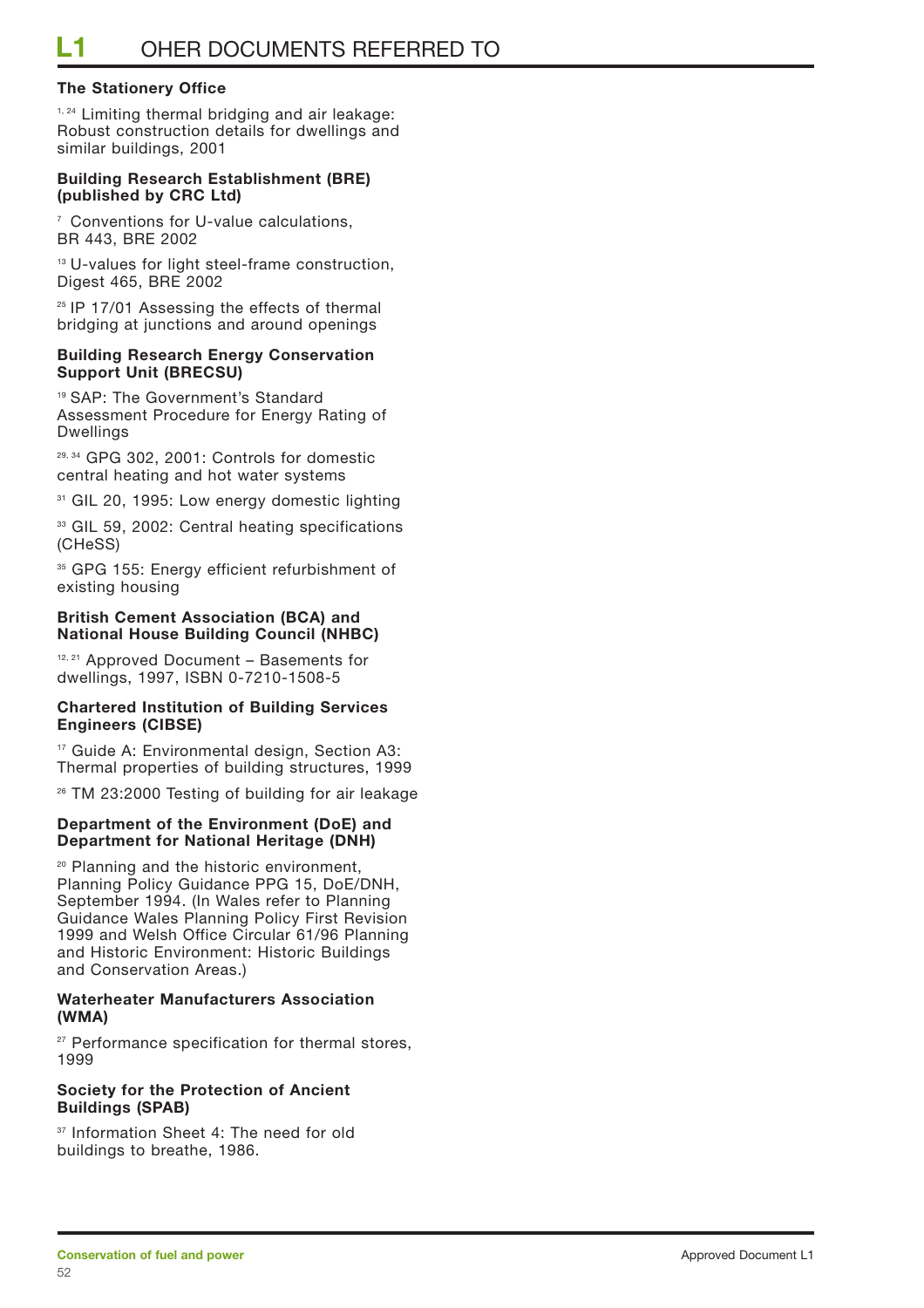### **SAP WORKSHEET (version 9.61)**

*Note: boxes up to box (100) are identical to SAP version 9.60*

|  |  | Carbon dioxide emissions from fuel use for conventional heating and community heating without CHP |
|--|--|---------------------------------------------------------------------------------------------------|
|  |  |                                                                                                   |

|                                                                                      | Energy,<br>GJ/year |          | <b>Emission</b><br>factor |     | <b>Emissions</b><br>(kg/year) |
|--------------------------------------------------------------------------------------|--------------------|----------|---------------------------|-----|-------------------------------|
|                                                                                      |                    |          | (Table 15)                |     |                               |
| Water heating - from box $(51)$                                                      |                    | $\times$ |                           | $=$ | (101)                         |
| <i>if heated by community boilers</i> $(51) \times (85^*)$<br>0.75                   |                    |          |                           |     |                               |
| Space heating, main - from box $(85)$                                                |                    | $\times$ |                           | $=$ | (102)                         |
| if heated by community boilers $(87^*)$ 0.75                                         |                    |          |                           |     |                               |
| Space heating, secondary - from box $(86)$                                           |                    | $\times$ |                           | $=$ | (103)                         |
| if heated by community boilers enter '0'                                             |                    |          |                           |     |                               |
| Electricity for pumps and fans - box $(87)$ or $(88*)$                               |                    | $\times$ |                           | $=$ | (104)                         |
| Total CO <sub>2</sub> (space and water), kg/year $[(101) + (102) + (103) + (104)] =$ |                    |          |                           |     | (105)                         |
| Total CO <sub>2</sub> (space and water), tonnes/year                                 | (105)              | $1000 =$ |                           |     | (105a)                        |
| Carbon Factor (CF) = $(105)$ [(5) + 45.0]                                            |                    |          |                           | $=$ | (106)                         |
| Carbon Index (Table 16)                                                              |                    |          |                           | $=$ | (107)                         |